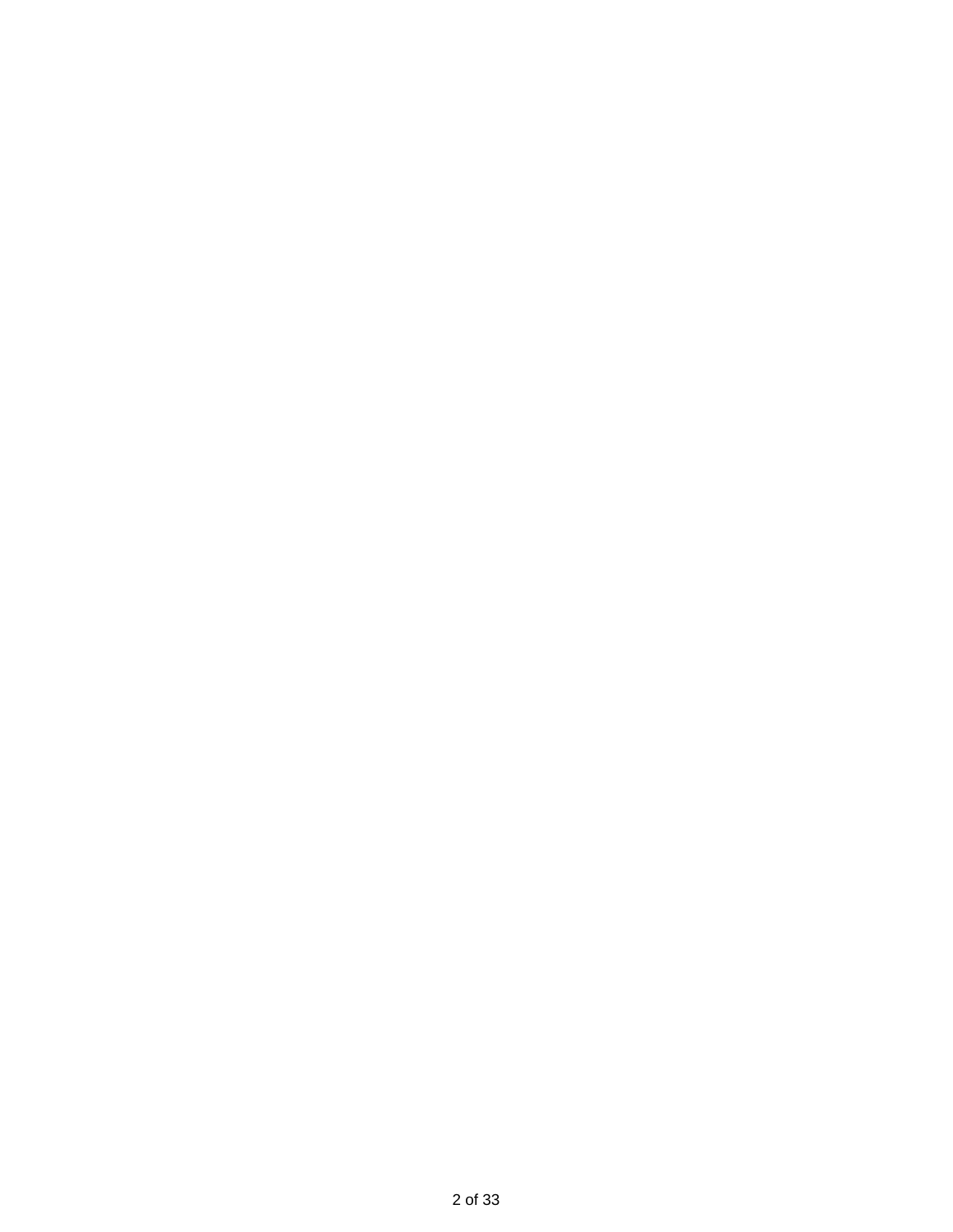

| $\mathbf{1}$   | it's a great source of professional information and support. I want to remain<br>certified so I am most employable.                                                                                                                             | Nov 10, 2012 2:10 PM  |
|----------------|-------------------------------------------------------------------------------------------------------------------------------------------------------------------------------------------------------------------------------------------------|-----------------------|
| $\overline{2}$ | Very informative                                                                                                                                                                                                                                | Nov 9, 2012 7:00 PM   |
| 3              | My membership in NACC has been a valuable aspect. What I have gleaned<br>over the years has been most valuable in directing a CPE program that was<br>dually accredited.                                                                        | Nov 7, 2012 9:53 AM   |
| $\overline{4}$ | To help establish my identity as a Catholic Chaplain.                                                                                                                                                                                           | Nov 5, 2012 9:31 PM   |
| 5              | I value my board certification from NACC.                                                                                                                                                                                                       | Nov 4, 2012 4:55 PM   |
| 6              | I am grateful to be accepted as a trained Catholic Chaplain.                                                                                                                                                                                    | Nov 3, 2012 1:59 PM   |
| $\overline{7}$ | only because I need it as a requirement for my chaplain job.                                                                                                                                                                                    | Nov 2, 2012 2:08 PM   |
| 8              | I need my credential for ministry                                                                                                                                                                                                               | Nov 2, 2012 12:53 PM  |
| $9\,$          | I am proud to identify with and support the continuing professionalization of<br>Catholic chaplains                                                                                                                                             | Nov 2, 2012 12:16 PM  |
| 10             | Keeping track and up-to-date on as much as I can.                                                                                                                                                                                               | Nov 1, 2012 10:38 PM  |
| 11             | I need to be certified for my job!                                                                                                                                                                                                              | Nov 1, 2012 12:13 PM  |
| 12             | I am a Chaplain and I am grateful for what NACC does for us as Chaplains.                                                                                                                                                                       | Nov 1, 2012 11:50 AM  |
| 13             | professional; its; gives me hope prophetic dimension; a model for institutional<br>church                                                                                                                                                       | Nov 1, 2012 11:18 AM  |
| 14             | I want to be recognized as a certified Chaplain                                                                                                                                                                                                 | Nov 1, 2012 7:59 AM   |
| 15             | I have been employed as a lay chaplain in the past and I received much from the<br>Association that I valued and was helpful to me. I am proud of my association<br>with you. I wish you to contunue your work.                                 | Nov 1, 2012 4:05 AM   |
| 16             | I want to support it by my official membership, if only mainly by my prayers, and I<br>hope that I will continue to see it keep growing professionally. And be able to<br>say, I am a part of it.                                               | Oct 31, 2012 10:56 PM |
| 17             | Certification is mandatory for my job, but I love feeling connected to other<br>chaplains. I want to continue learning and growing. The NACC keeps me<br>informed of the problems facing chaplaincy and anything new. Thanks for all you<br>do! | Oct 31, 2012 10:15 PM |
| 18             | It helps me to continue my professional and personal growth and also offers an<br>experience of like minded others - community.                                                                                                                 | Oct 31, 2012 6:29 PM  |
| 19             | It's important for my professionalism                                                                                                                                                                                                           | Oct 31, 2012 3:28 PM  |
| 20             | I go back to the very beginning of NACC with Helen Hayes and we believed it<br>was very necessary for th ministry of chaplaincy.                                                                                                                | Oct 31, 2012 9:28 AM  |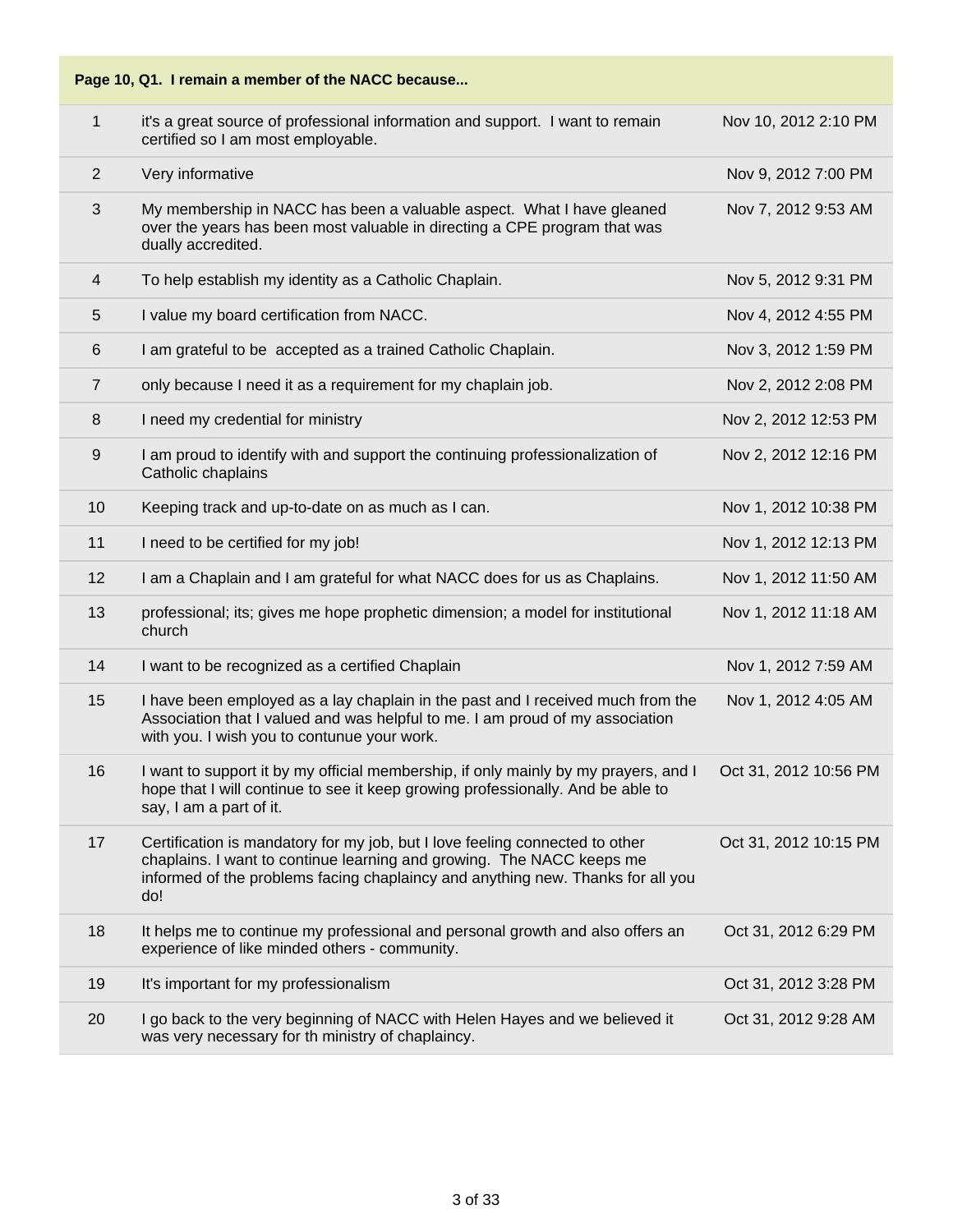| Page 10, Q1. I remain a member of the NACC because |                                                                                                                                                                                                                                                                                                                                                                                                                                                                                                           |                       |  |
|----------------------------------------------------|-----------------------------------------------------------------------------------------------------------------------------------------------------------------------------------------------------------------------------------------------------------------------------------------------------------------------------------------------------------------------------------------------------------------------------------------------------------------------------------------------------------|-----------------------|--|
| 21                                                 | I want to continue to grow in pastoral ministry.                                                                                                                                                                                                                                                                                                                                                                                                                                                          | Oct 31, 2012 9:26 AM  |  |
| 22                                                 | After I retired, I recertified in anticipation of finding a part time position. They are<br>not available in Alaska.                                                                                                                                                                                                                                                                                                                                                                                      | Oct 30, 2012 11:23 PM |  |
| 23                                                 | Professional development and certification.                                                                                                                                                                                                                                                                                                                                                                                                                                                               | Oct 30, 2012 10:55 PM |  |
| 24                                                 | As a Catholic, it is the only organization that certifies me as a professional<br>chaplain.                                                                                                                                                                                                                                                                                                                                                                                                               | Oct 30, 2012 7:07 PM  |  |
| 25                                                 | Professional certification and the value of the work of the NACC                                                                                                                                                                                                                                                                                                                                                                                                                                          | Oct 30, 2012 6:17 PM  |  |
| 26                                                 | I value being connected ot my Catholic chaplain colleagues; I value the<br>connection it provides to the Catholic bishops through our espiscopal liason; I<br>value the networking possibilities you work so hard to provide us. Even when I<br>may be too busy to participate in groups like the Task Forces, I do look for and<br>try to read whatever document they put out. They are almost always quite<br>informative. Thanks for all your hard work in advocating for our wonderful<br>profession. | Oct 30, 2012 3:13 PM  |  |
| 27                                                 | Required by my employer                                                                                                                                                                                                                                                                                                                                                                                                                                                                                   | Oct 30, 2012 2:06 PM  |  |
| 28                                                 | Being a member of NACC supports and helps to do pastoral ministry.                                                                                                                                                                                                                                                                                                                                                                                                                                        | Oct 30, 2012 1:19 PM  |  |
| 29                                                 | I'm a Catholic; I'm a healthcare chaplain; i want to continually improve my skills<br>in and knowledge of Catholic chaplaincy                                                                                                                                                                                                                                                                                                                                                                             | Oct 30, 2012 10:10 AM |  |
| 30                                                 | I need to maintain certification for my job -- a very good reason for on-going<br>professionalization.                                                                                                                                                                                                                                                                                                                                                                                                    | Oct 30, 2012 9:36 AM  |  |
| 31                                                 | I cherish the noble cause the association stands for. It provides for uniformity<br>and quality services through methodic approach.                                                                                                                                                                                                                                                                                                                                                                       | Oct 30, 2012 8:59 AM  |  |
| 32                                                 | are few comparable professional groups!                                                                                                                                                                                                                                                                                                                                                                                                                                                                   | Oct 30, 2012 8:35 AM  |  |
| 33                                                 | As a professional, it is important to be a member.                                                                                                                                                                                                                                                                                                                                                                                                                                                        | Oct 30, 2012 7:38 AM  |  |
| 34                                                 | I need to be certified for my employment                                                                                                                                                                                                                                                                                                                                                                                                                                                                  | Oct 30, 2012 7:04 AM  |  |
| 35                                                 | I love the ministry of the chaplain caring for the sick and dying.                                                                                                                                                                                                                                                                                                                                                                                                                                        | Oct 30, 2012 6:38 AM  |  |
| 36                                                 | I love NACC                                                                                                                                                                                                                                                                                                                                                                                                                                                                                               | Oct 30, 2012 12:22 AM |  |
| 37                                                 | I am very privileged to be a Catholic Chaplain. I am a member because I love<br>the ministry and want to continue as long as I can support and companion my<br>brothers and sisters in our faith journey in life. It is a vocation moreso than a<br>"profession".                                                                                                                                                                                                                                         | Oct 29, 2012 9:58 PM  |  |
| 38                                                 | it promotes chaplaincy as a valuable profession in the ministry of the Church.                                                                                                                                                                                                                                                                                                                                                                                                                            | Oct 29, 2012 7:00 PM  |  |
| 39                                                 | even the cyberspace connect is supportive. Though older now, but if I return to<br>the USA I can re-connect with a significant group in my life.                                                                                                                                                                                                                                                                                                                                                          | Oct 29, 2012 6:57 PM  |  |
| 40                                                 | It is very organized, is fiscally responsible and provides professional educational                                                                                                                                                                                                                                                                                                                                                                                                                       | Oct 29, 2012 5:14 PM  |  |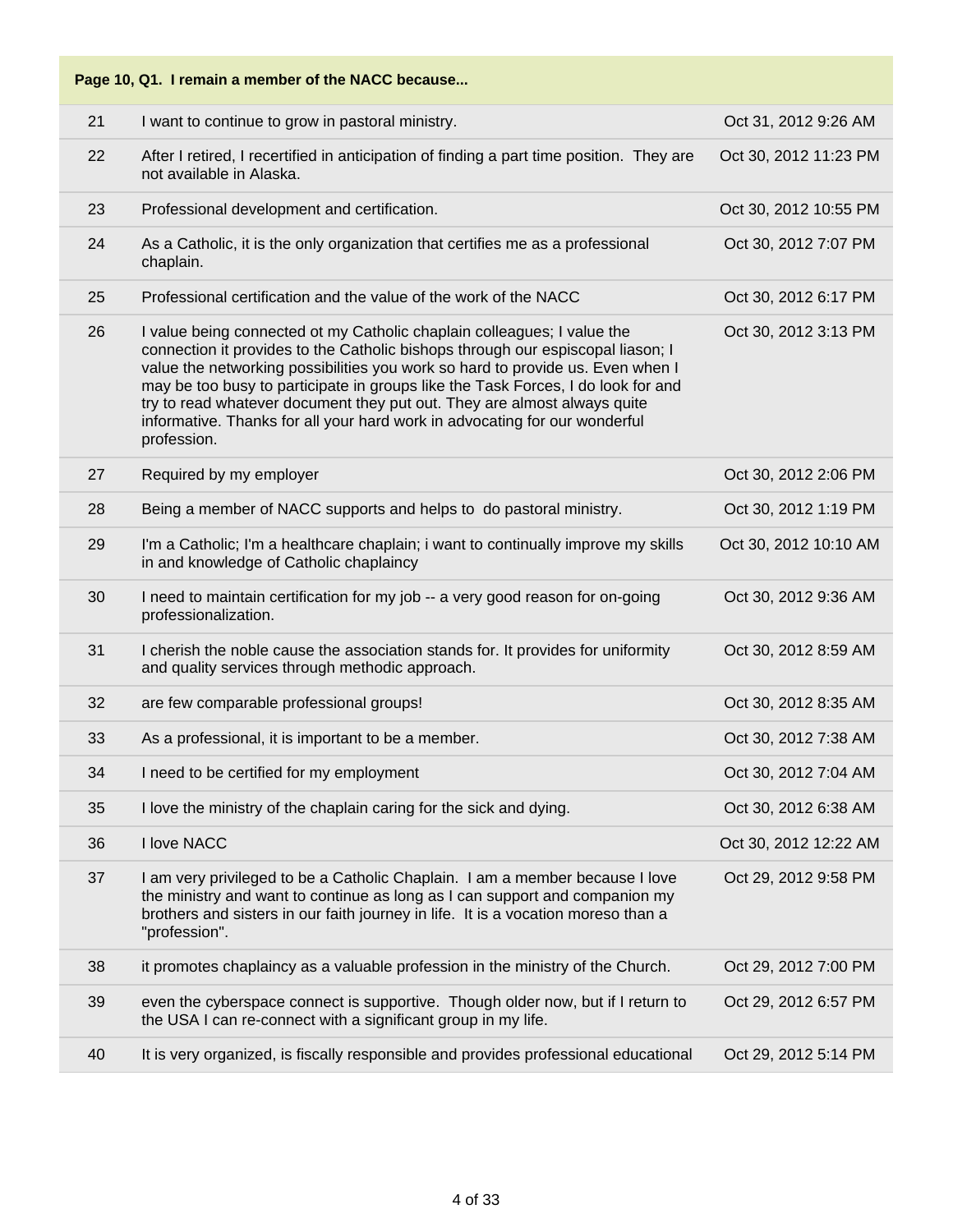| Page 10, Q1. I remain a member of the NACC because |                                                                                                                                                                                                                                                       |                       |
|----------------------------------------------------|-------------------------------------------------------------------------------------------------------------------------------------------------------------------------------------------------------------------------------------------------------|-----------------------|
|                                                    | opportunities. On another note, I find NACC, s re-certification process more<br>professional than APC which does not provide a certificate nor a written eval for<br>the chaplain                                                                     |                       |
| 41                                                 | I believe the direction the NACC has set itself on will continue to help us<br>individually and collectively. Thanks to those who have gone on before us, those<br>presently involved, and those to come.                                             | Oct 29, 2012 4:12 PM  |
| 42                                                 | I highly esteem the organization and its purpose. However I will explore<br>changing my status when my renewal of membership come up from active to<br>less involved status.                                                                          | Oct 29, 2012 4:10 PM  |
| 43                                                 | of future Certification requirements                                                                                                                                                                                                                  | Oct 29, 2012 3:05 PM  |
| 44                                                 | It is the Catholic chaplain organization and I am a Catholic chaplain                                                                                                                                                                                 | Oct 29, 2012 2:19 PM  |
| 45                                                 | I find it useful in serving our members.                                                                                                                                                                                                              | Oct 29, 2012 2:11 PM  |
| 46                                                 | It helps me be aware of the valuable of being a chaplain and how we can be<br>helpful to one another in being excellent chaplain in our world today.                                                                                                  | Oct 29, 2012 1:34 PM  |
| 47                                                 | It would be required if I ever ministered as a chaplain -- since I am not a member<br>of the clergy.                                                                                                                                                  | Oct 29, 2012 1:26 PM  |
| 48                                                 | NACC is a professional organization that provides resources related to the<br>competency of the art of our practice and remains on the edge of how to<br>continue to meet needs in ever changing times.                                               | Oct 29, 2012 1:10 PM  |
| 49                                                 | Because I am employed as a hospital chaplain and certification is a requirement.                                                                                                                                                                      | Oct 29, 2012 12:57 PM |
| 50                                                 | I want to be a prfessionally well aware                                                                                                                                                                                                               | Oct 29, 2012 12:47 PM |
| 51                                                 | I have yet to become a member                                                                                                                                                                                                                         | Oct 29, 2012 12:43 PM |
| 52                                                 | I enjoy being part of a Catholic association for my profession; I appreciate the<br>staff and the resources available to members.                                                                                                                     | Oct 29, 2012 12:23 PM |
| 53                                                 | I want ongoing formation/education in chaplain ministry and issues                                                                                                                                                                                    | Oct 29, 2012 12:05 PM |
| 54                                                 | it connects me with people and resources to help me professionally and<br>personally.                                                                                                                                                                 | Oct 29, 2012 12:04 PM |
| 55                                                 | I want to stay current with what is happening in te area of chaplaincy and<br>participate when able.                                                                                                                                                  | Oct 29, 2012 12:02 PM |
| 56                                                 | I am seeking board certification and value the resources that the organization<br>provids.                                                                                                                                                            | Oct 29, 2012 11:15 AM |
| 57                                                 | It is my professional organization and enables me to be current in my<br>professional practice                                                                                                                                                        | Oct 29, 2012 10:35 AM |
| 58                                                 | I beleive that I am well supported by the NACC, that the NACC has my interest<br>at heart in promoting th profession of Chaplaincy, being involved with other<br>initiatives and then sharing that information with all the members. I really beleive | Oct 29, 2012 10:21 AM |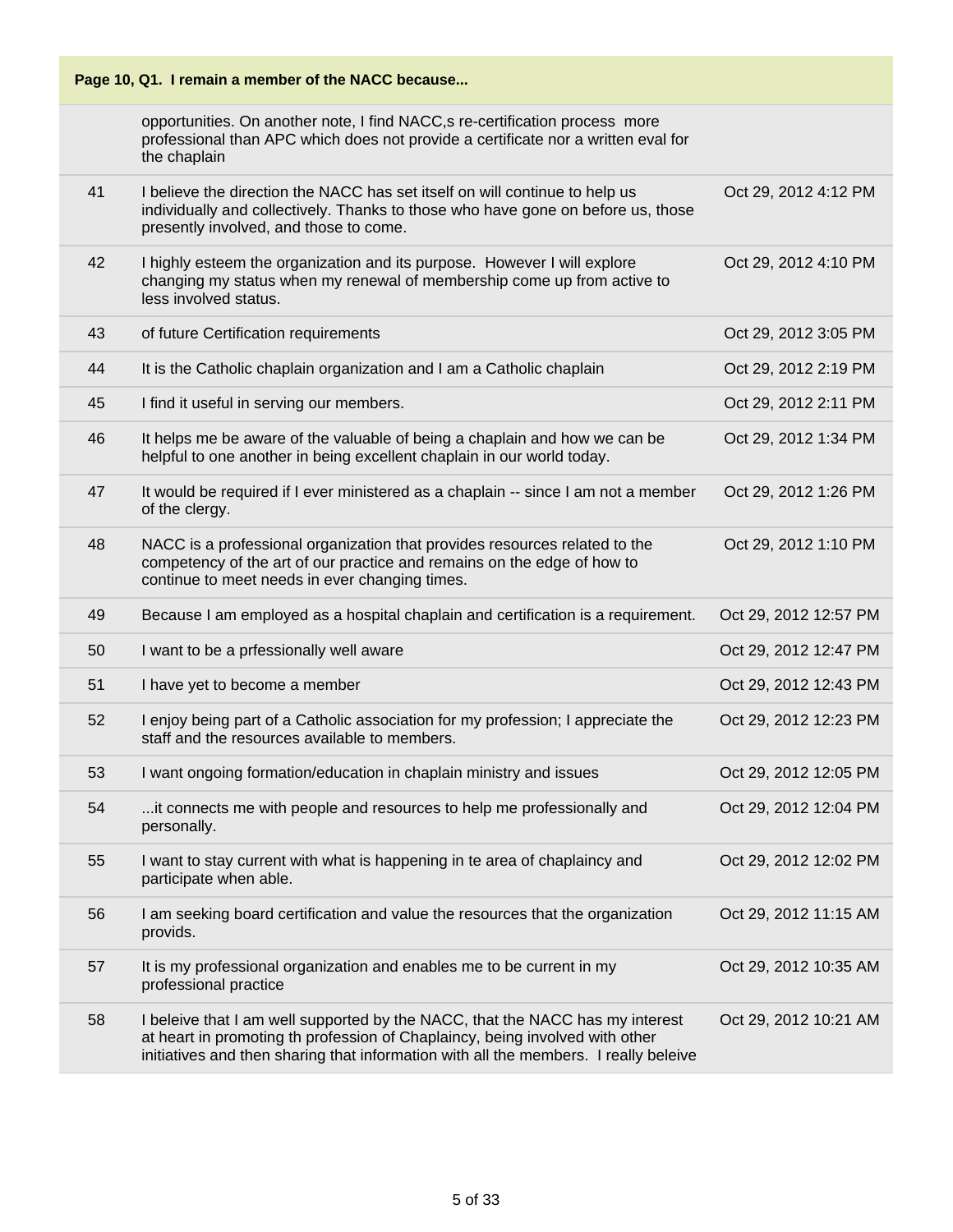

and feel that they are committed to serving me and all my colleagues.

| 59 | I value the work of the organization                                                                                                                                                                                                                                                                                                                                                                                                                                                                                                           | Oct 29, 2012 9:33 AM  |
|----|------------------------------------------------------------------------------------------------------------------------------------------------------------------------------------------------------------------------------------------------------------------------------------------------------------------------------------------------------------------------------------------------------------------------------------------------------------------------------------------------------------------------------------------------|-----------------------|
| 60 | I like to serve the sick and NACC supports this                                                                                                                                                                                                                                                                                                                                                                                                                                                                                                | Oct 29, 2012 8:42 AM  |
| 61 | for my job a requirement                                                                                                                                                                                                                                                                                                                                                                                                                                                                                                                       | Oct 29, 2012 8:01 AM  |
| 62 | Primarily because it is required of me in my place of employment. I do<br>appreciate all that each of you do for us, and hope you will be blest with all you<br>need as you effectively minister to all of us! Peace and all good!                                                                                                                                                                                                                                                                                                             | Oct 29, 2012 4:48 AM  |
| 63 | proof of certification is needed for job opportunities                                                                                                                                                                                                                                                                                                                                                                                                                                                                                         | Oct 28, 2012 9:15 PM  |
| 64 | of the education and the spirituality with so many people                                                                                                                                                                                                                                                                                                                                                                                                                                                                                      | Oct 28, 2012 7:08 PM  |
| 65 | I am delighted to have a Catholic certification board, I appreciate the community<br>of other chaplains, the annual conferences have been excellent.                                                                                                                                                                                                                                                                                                                                                                                           | Oct 28, 2012 6:33 PM  |
| 66 | it is important to be nationally certified for my job at the hospital.                                                                                                                                                                                                                                                                                                                                                                                                                                                                         | Oct 28, 2012 5:32 PM  |
| 67 | I feel it is important to keep a sense of the professional for Chaplaincy. I believe I<br>do this for my own belief as don't think the general population has a clue there is<br>such a thing as a board certified chaplian. I know it is important for me and feel<br>"All Chaplaincy departments" should have the department head as a Board<br>certified Chaplain. Plus, feel that most of the people in these departments need<br>to be certified and/or certifiable. I think this is only way to keep up the fact we are<br>a porfession. | Oct 28, 2012 5:06 PM  |
| 68 | Required                                                                                                                                                                                                                                                                                                                                                                                                                                                                                                                                       | Oct 28, 2012 5:01 PM  |
| 69 | to support the ministry.                                                                                                                                                                                                                                                                                                                                                                                                                                                                                                                       | Oct 28, 2012 3:31 PM  |
| 70 | I loved my work when I was actively engaged and I believe in the great work of<br>chaplains.                                                                                                                                                                                                                                                                                                                                                                                                                                                   | Oct 28, 2012 2:01 PM  |
| 71 | I see a benefit (education, trends, connecting with other chaplains, etc) to do so                                                                                                                                                                                                                                                                                                                                                                                                                                                             | Oct 28, 2012 1:28 PM  |
| 72 | I value the professioal recognition of the ministries that we provide.                                                                                                                                                                                                                                                                                                                                                                                                                                                                         | Oct 28, 2012 1:10 PM  |
| 73 | I appreciate the support and resources that are availiable to me and the<br>connections to other chaplains.                                                                                                                                                                                                                                                                                                                                                                                                                                    | Oct 28, 2012 10:48 AM |
| 74 | To be certified as long as I am working.                                                                                                                                                                                                                                                                                                                                                                                                                                                                                                       | Oct 28, 2012 8:28 AM  |
| 75 | Because of the resources and assistance available.                                                                                                                                                                                                                                                                                                                                                                                                                                                                                             | Oct 28, 2012 7:33 AM  |
| 76 | I am Catholic.                                                                                                                                                                                                                                                                                                                                                                                                                                                                                                                                 | Oct 28, 2012 4:48 AM  |
| 77 | I'm not sure at this point. I doubt I will work as a Chaplain again, but I keep up<br>the membership for now - just in case. I'm gradually coming to acceptance that<br>all things must end including membership in the NACC and remaining a Certified<br>Chaplain.                                                                                                                                                                                                                                                                            | Oct 27, 2012 9:35 PM  |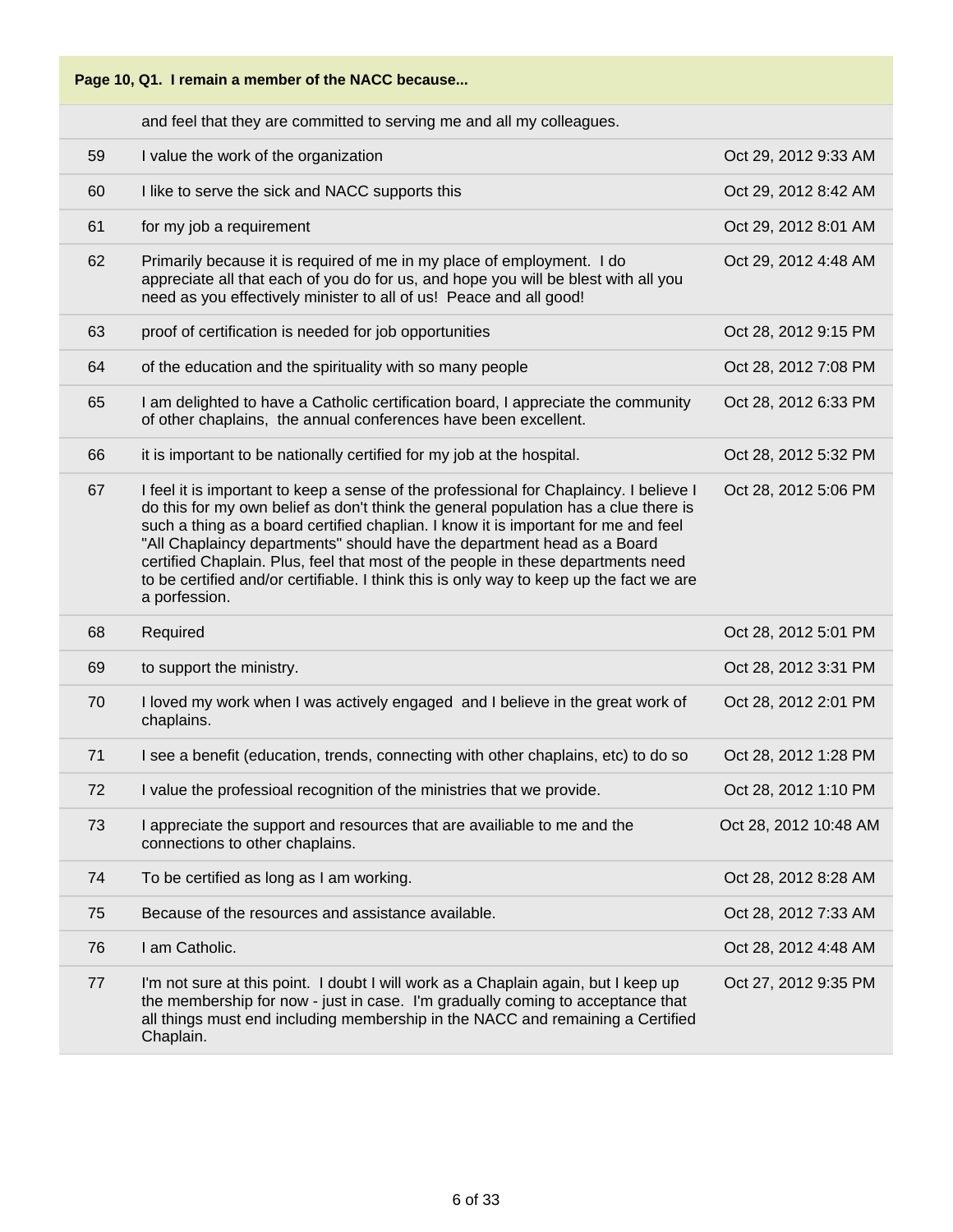| Page 10, Q1. I remain a member of the NACC because |                                                                                                                                                                                                                                                                                                       |                       |
|----------------------------------------------------|-------------------------------------------------------------------------------------------------------------------------------------------------------------------------------------------------------------------------------------------------------------------------------------------------------|-----------------------|
| 78                                                 | I hold my profession in high eateem                                                                                                                                                                                                                                                                   | Oct 27, 2012 5:56 PM  |
| 79                                                 | I feel that this wonderful organization represents me very well; is focused on<br>what's most important in chaplaincy - the person (in the midst of dealing with<br>structures); and tries to stay on top of speaking truth to power (a very delicate<br>balance). Yeh, NACC !!!! Keep on keeping on! | Oct 27, 2012 5:45 PM  |
| 80                                                 | Importtant for my ministry                                                                                                                                                                                                                                                                            | Oct 27, 2012 5:19 PM  |
| 81                                                 | It is important to be able to declare oneself "certified", but I often wish I had<br>joined APC.                                                                                                                                                                                                      | Oct 27, 2012 3:32 PM  |
| 82                                                 | I volunteer in hospice and I am interested in these areas                                                                                                                                                                                                                                             | Oct 27, 2012 2:49 PM  |
| 83                                                 | I want to support the organization for Chaplains                                                                                                                                                                                                                                                      | Oct 27, 2012 1:31 PM  |
| 84                                                 | Tremendously valuable to me professionally                                                                                                                                                                                                                                                            | Oct 27, 2012 11:27 AM |
| 85                                                 | improves my opportunities to find a good job                                                                                                                                                                                                                                                          | Oct 27, 2012 11:24 AM |
| 86                                                 | of the professional standards offered by NACC                                                                                                                                                                                                                                                         | Oct 27, 2012 10:16 AM |
| 87                                                 | I love Pastoral Care.                                                                                                                                                                                                                                                                                 | Oct 27, 2012 9:11 AM  |
| 88                                                 | I want to stay connected with this group - I workd so hard to become a member.<br>I believe in NACC.                                                                                                                                                                                                  | Oct 27, 2012 7:30 AM  |
| 89                                                 | The organization remians faithful to the mission and values for the<br>prfessionalism of chaplaincy                                                                                                                                                                                                   | Oct 27, 2012 7:21 AM  |
| 90                                                 | Required                                                                                                                                                                                                                                                                                              | Oct 27, 2012 12:43 AM |
| 91                                                 | The people.                                                                                                                                                                                                                                                                                           | Oct 26, 2012 9:59 PM  |
| 92                                                 | I value the credentialing as a Catholic Chaplain with the National Association                                                                                                                                                                                                                        | Oct 26, 2012 8:50 PM  |
| 93                                                 | my certification is important                                                                                                                                                                                                                                                                         | Oct 26, 2012 8:30 PM  |
| 94                                                 | I value professional chaplaincy                                                                                                                                                                                                                                                                       | Oct 26, 2012 6:44 PM  |
| 95                                                 | I haven't considered not being a member.                                                                                                                                                                                                                                                              | Oct 26, 2012 6:39 PM  |
| 96                                                 | I cherish God"s Call to Chaplaincy and sharing with other chaplains.                                                                                                                                                                                                                                  | Oct 26, 2012 6:38 PM  |
| 97                                                 | See #46                                                                                                                                                                                                                                                                                               | Oct 26, 2012 5:52 PM  |
| 98                                                 | I want to stay connected.                                                                                                                                                                                                                                                                             | Oct 26, 2012 3:53 PM  |
| 99                                                 | I am licensed to touch & minister as a BCC & rejoice in NACC's progress through<br>the years!                                                                                                                                                                                                         | Oct 26, 2012 3:47 PM  |
| 100                                                | It keeps me connected; it provides professional status; connects me by<br>education and on going formation; it is the forum for our recertification                                                                                                                                                   | Oct 26, 2012 3:37 PM  |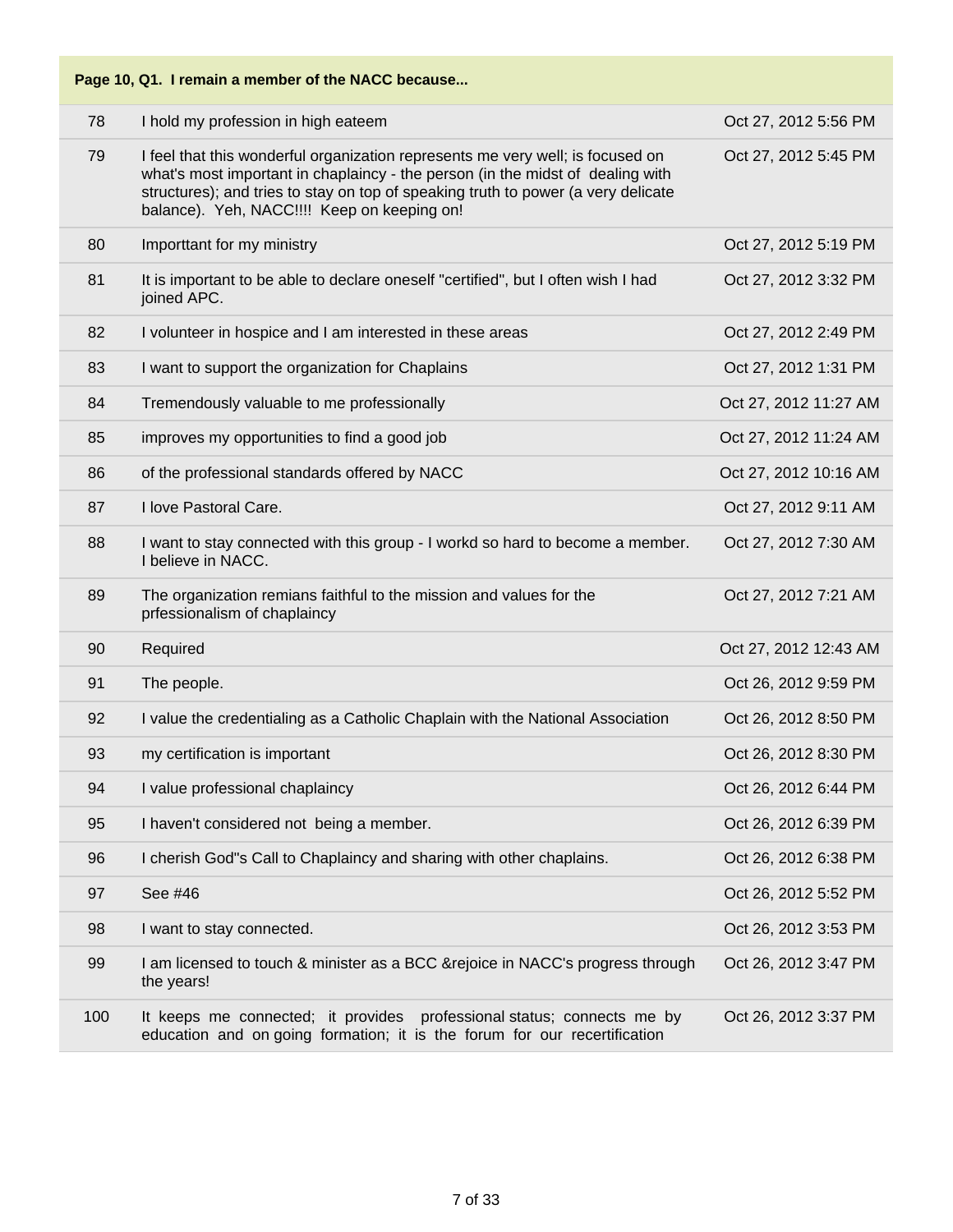| 101 | I'm proud to be a Catholic chaplain. I know I worked hard to get the certification.<br>The conferences and meetings have been enriching. The organization is<br>making me use the computer more to learn to grow. Even a<br>conference call with about 15 people was a great experience.<br>I wondered how<br>all those people could carry on a conversation but we did. I've met people<br>on staff and communicated with them on-line and have found them to be helpful<br>That means a great deal to me. God bless you all.<br>and caring. | Oct 26, 2012 3:18 PM  |
|-----|-----------------------------------------------------------------------------------------------------------------------------------------------------------------------------------------------------------------------------------------------------------------------------------------------------------------------------------------------------------------------------------------------------------------------------------------------------------------------------------------------------------------------------------------------|-----------------------|
| 102 | For certification and professional growth. Peer group                                                                                                                                                                                                                                                                                                                                                                                                                                                                                         | Oct 26, 2012 1:43 PM  |
| 103 | I believe in the ministry.                                                                                                                                                                                                                                                                                                                                                                                                                                                                                                                    | Oct 26, 2012 1:37 PM  |
| 104 | It make my ministry more creditable and adds vallue to my institution                                                                                                                                                                                                                                                                                                                                                                                                                                                                         | Oct 26, 2012 1:34 PM  |
| 105 | I love chaplaincy work.                                                                                                                                                                                                                                                                                                                                                                                                                                                                                                                       | Oct 26, 2012 1:22 PM  |
| 106 | I feel called to Hospital Chaplaincy, and continue to use NACC information,<br>newsletters & Vision Magazine to help my continued discernment.                                                                                                                                                                                                                                                                                                                                                                                                | Oct 26, 2012 1:15 PM  |
| 107 | I like the interaction with other Catholic chaplains                                                                                                                                                                                                                                                                                                                                                                                                                                                                                          | Oct 26, 2012 11:54 AM |
| 108 | I value being a member and it responsibilities and privileges.                                                                                                                                                                                                                                                                                                                                                                                                                                                                                | Oct 26, 2012 11:35 AM |
| 109 | of the continuation of the healing ministry of Jesus Christ.                                                                                                                                                                                                                                                                                                                                                                                                                                                                                  | Oct 26, 2012 11:19 AM |
| 110 | Because I have access to updated material and the support of other chaplains.                                                                                                                                                                                                                                                                                                                                                                                                                                                                 | Oct 26, 2012 11:05 AM |
| 111 | I appreciate the professional support and hope some day to become more<br>engaged through the Web.                                                                                                                                                                                                                                                                                                                                                                                                                                            | Oct 26, 2012 10:28 AM |
| 112 | I believe in the goals and value of the NACC to all of God's people. I still<br>minister in many informal settings and the information provided keeps me aware<br>of what is going on and new developments.                                                                                                                                                                                                                                                                                                                                   | Oct 26, 2012 10:14 AM |
| 113 | ASSET TO MY EMPLOYMENT                                                                                                                                                                                                                                                                                                                                                                                                                                                                                                                        | Oct 26, 2012 9:53 AM  |
| 114 | NACC has been a wonderful support to me in my ministry, even while in<br>Tanzania.                                                                                                                                                                                                                                                                                                                                                                                                                                                            | Oct 26, 2012 9:48 AM  |
| 115 | networking possibilities                                                                                                                                                                                                                                                                                                                                                                                                                                                                                                                      | Oct 26, 2012 9:43 AM  |
| 116 | I am certified with NACC                                                                                                                                                                                                                                                                                                                                                                                                                                                                                                                      | Oct 26, 2012 9:29 AM  |
| 117 | It gives me life although I'm limited physically and retired. Keep up the good<br>work I'm with you                                                                                                                                                                                                                                                                                                                                                                                                                                           | Oct 26, 2012 9:29 AM  |
| 118 | I value the community and credential                                                                                                                                                                                                                                                                                                                                                                                                                                                                                                          | Oct 26, 2012 8:58 AM  |
| 119 | I am convinced the NACC is God's instrument to continue His work of healing<br>ministry to His people.                                                                                                                                                                                                                                                                                                                                                                                                                                        | Oct 26, 2012 8:29 AM  |
| 120 | I need support for my ministry.                                                                                                                                                                                                                                                                                                                                                                                                                                                                                                               | Oct 26, 2012 8:01 AM  |
| 121 | i want to be a fully certified chaplain                                                                                                                                                                                                                                                                                                                                                                                                                                                                                                       | Oct 26, 2012 7:43 AM  |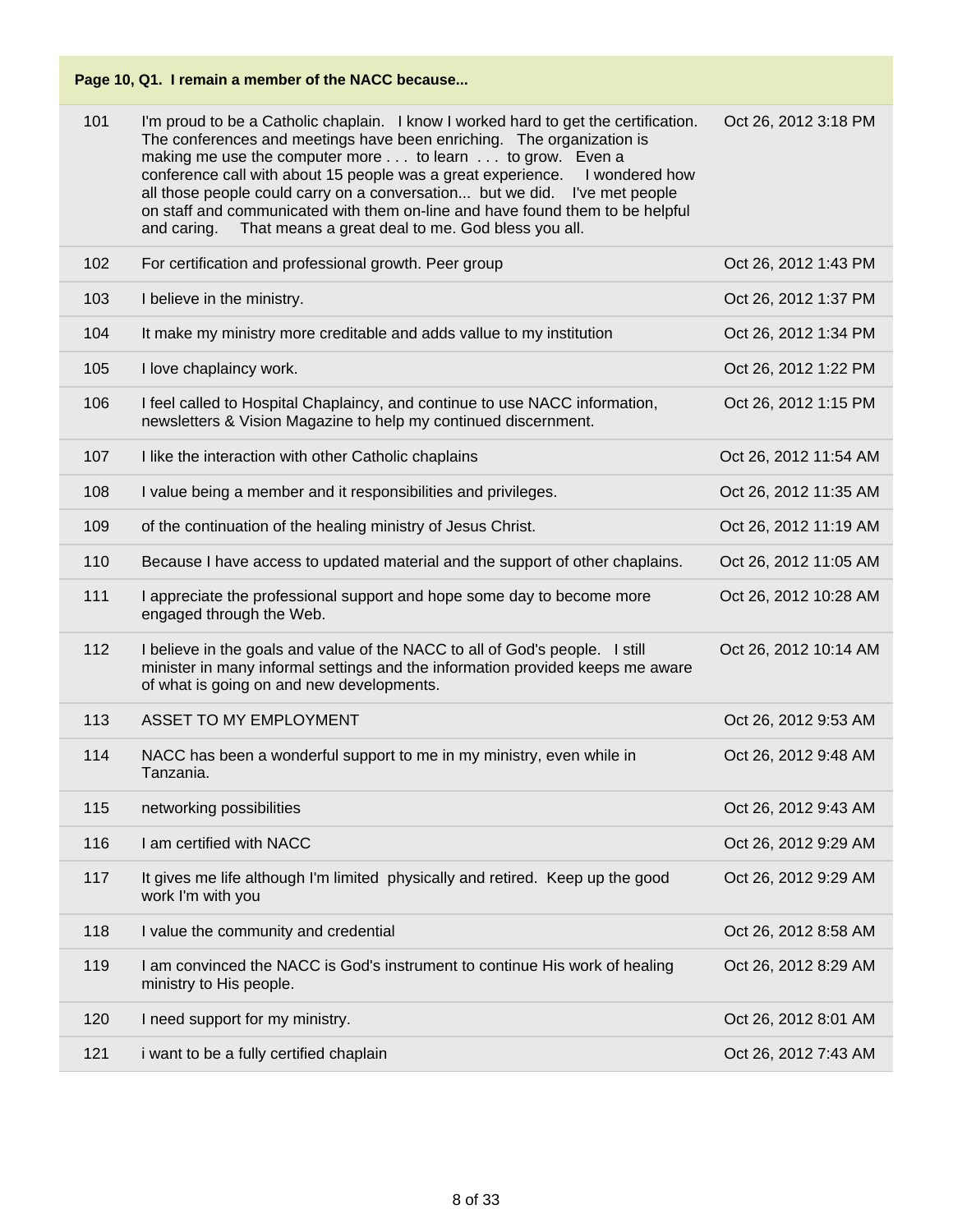| 122 | of its leadership and commitment to advocacy and education for the profession.                                                                                                                                                                                                                                                                                                                                                                                                                                                                                                                                                                                                                                                                                                                | Oct 26, 2012 7:17 AM  |
|-----|-----------------------------------------------------------------------------------------------------------------------------------------------------------------------------------------------------------------------------------------------------------------------------------------------------------------------------------------------------------------------------------------------------------------------------------------------------------------------------------------------------------------------------------------------------------------------------------------------------------------------------------------------------------------------------------------------------------------------------------------------------------------------------------------------|-----------------------|
| 123 | I am loyal to the associattion that offered me the opportunity to be part of a<br>ministry where I have always felt 'called': to serve in a hospital or healing<br>ministry. I am credentialed and recognized by most as a professional because of<br>the NACC efforts and the bishop's support of the work that we do. I do struggle<br>with the high cost of re-certification and dues because my hospital does not wish<br>to hire enough full time chaplains and pay them a fair wage (or give them<br>enough hours) to support themselves in today's economy. I am paid for 10<br>hours per week and actually work 20 or more depending upon the special events<br>which, most of the time, they will reimburse me - the special events, that is - not<br>the extra hours on the floors. | Oct 26, 2012 7:08 AM  |
| 124 | People who share Catholic faith, vision and ministrires                                                                                                                                                                                                                                                                                                                                                                                                                                                                                                                                                                                                                                                                                                                                       | Oct 26, 2012 5:39 AM  |
| 125 | It provides Professionalism to my ministry. NACC keeps me updated and<br>connected with the broader aspects of ministry.                                                                                                                                                                                                                                                                                                                                                                                                                                                                                                                                                                                                                                                                      | Oct 26, 2012 5:34 AM  |
| 126 | I believe in the value of professional chaplaincy. The NACC is a valuable and<br>esteemed organization.                                                                                                                                                                                                                                                                                                                                                                                                                                                                                                                                                                                                                                                                                       | Oct 26, 2012 4:46 AM  |
| 127 | I want to stay connected and remain board-certified even though I am not<br>employed as a chaplain.                                                                                                                                                                                                                                                                                                                                                                                                                                                                                                                                                                                                                                                                                           | Oct 26, 2012 12:23 AM |
| 128 | I appreciate and need certification for my professional position.                                                                                                                                                                                                                                                                                                                                                                                                                                                                                                                                                                                                                                                                                                                             | Oct 25, 2012 11:16 PM |
| 129 | My ministry requires membership credentials                                                                                                                                                                                                                                                                                                                                                                                                                                                                                                                                                                                                                                                                                                                                                   | Oct 25, 2012 10:10 PM |
| 130 | Need certification for my job,                                                                                                                                                                                                                                                                                                                                                                                                                                                                                                                                                                                                                                                                                                                                                                | Oct 25, 2012 10:04 PM |
| 131 | of my ministry                                                                                                                                                                                                                                                                                                                                                                                                                                                                                                                                                                                                                                                                                                                                                                                | Oct 25, 2012 9:19 PM  |
| 132 | I want to be connected to a larger group of chaplains.                                                                                                                                                                                                                                                                                                                                                                                                                                                                                                                                                                                                                                                                                                                                        | Oct 25, 2012 9:02 PM  |
| 133 | all the above and required for position                                                                                                                                                                                                                                                                                                                                                                                                                                                                                                                                                                                                                                                                                                                                                       | Oct 25, 2012 9:00 PM  |
| 134 | I desire to remain a certified chaplain.                                                                                                                                                                                                                                                                                                                                                                                                                                                                                                                                                                                                                                                                                                                                                      | Oct 25, 2012 8:30 PM  |
| 135 | Certification for jo                                                                                                                                                                                                                                                                                                                                                                                                                                                                                                                                                                                                                                                                                                                                                                          | Oct 25, 2012 7:54 PM  |
| 136 | Because I plan on applying for board certification in the not too distant future.                                                                                                                                                                                                                                                                                                                                                                                                                                                                                                                                                                                                                                                                                                             | Oct 25, 2012 7:53 PM  |
| 137 | Professional reasons -- wanting to stay certified, But just as importantly, the real<br>value and help I receive in growing as a chaplain. This is a quality organization!                                                                                                                                                                                                                                                                                                                                                                                                                                                                                                                                                                                                                    | Oct 25, 2012 7:31 PM  |
| 138 | I'm able to work as a Chaplain                                                                                                                                                                                                                                                                                                                                                                                                                                                                                                                                                                                                                                                                                                                                                                | Oct 25, 2012 7:27 PM  |
| 139 | It is not a private ministry but ministry of the Church and therefore unity of<br>ministry is important for me through connectedness.                                                                                                                                                                                                                                                                                                                                                                                                                                                                                                                                                                                                                                                         | Oct 25, 2012 7:23 PM  |
| 140 | resources                                                                                                                                                                                                                                                                                                                                                                                                                                                                                                                                                                                                                                                                                                                                                                                     | Oct 25, 2012 7:22 PM  |
| 141 | I remain a member incase JACHO will require it of hospices some day. But I<br>must say you lost me when we lost our leadership who was in touch with us                                                                                                                                                                                                                                                                                                                                                                                                                                                                                                                                                                                                                                       | Oct 25, 2012 6:58 PM  |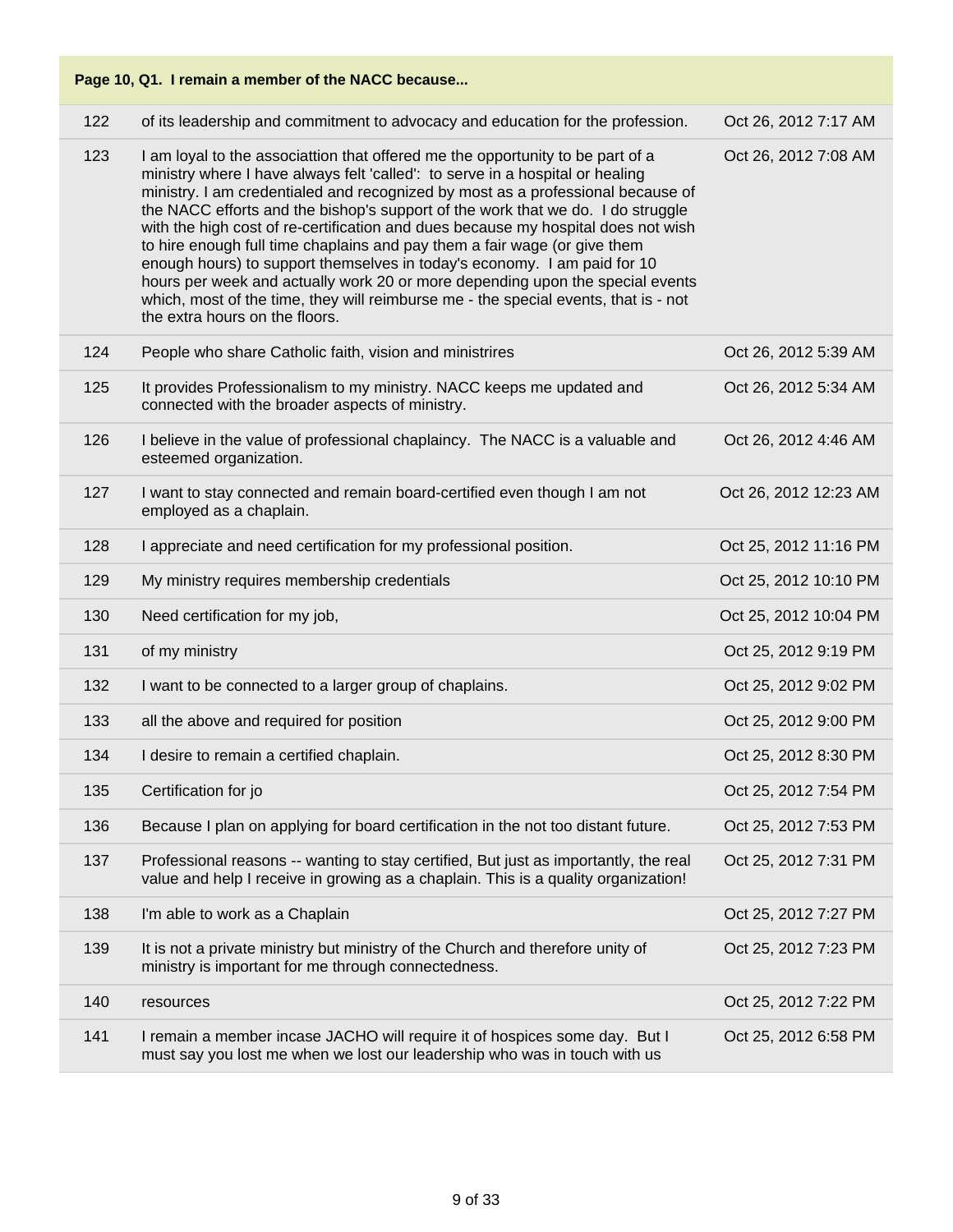

"face to face" and we had support meetings face to face with NACC colleagues. The revision of ethics by the bishops conference is also disconcerting and contrary to what we had been following for so many years, the tone of uncertainty rising. It is a sad time for our church and NACC

| 142 | I find myself grateful and content.                                                                                                                                                                                                                                                                                                                                                                                                                                                                                                                                                                                                                                                                                                                                                                                                                                                                                                                                                                                         | Oct 25, 2012 6:58 PM |
|-----|-----------------------------------------------------------------------------------------------------------------------------------------------------------------------------------------------------------------------------------------------------------------------------------------------------------------------------------------------------------------------------------------------------------------------------------------------------------------------------------------------------------------------------------------------------------------------------------------------------------------------------------------------------------------------------------------------------------------------------------------------------------------------------------------------------------------------------------------------------------------------------------------------------------------------------------------------------------------------------------------------------------------------------|----------------------|
| 143 | It is required as long as I continue to work part time.                                                                                                                                                                                                                                                                                                                                                                                                                                                                                                                                                                                                                                                                                                                                                                                                                                                                                                                                                                     | Oct 25, 2012 6:57 PM |
| 144 | it is necesary to remain employed the continuing education opportunities social &<br>professional networking                                                                                                                                                                                                                                                                                                                                                                                                                                                                                                                                                                                                                                                                                                                                                                                                                                                                                                                | Oct 25, 2012 6:55 PM |
| 145 | Hope.                                                                                                                                                                                                                                                                                                                                                                                                                                                                                                                                                                                                                                                                                                                                                                                                                                                                                                                                                                                                                       | Oct 25, 2012 6:35 PM |
| 146 | I am a chaplain and a Catholic. Opportunity to gather, for certification.                                                                                                                                                                                                                                                                                                                                                                                                                                                                                                                                                                                                                                                                                                                                                                                                                                                                                                                                                   | Oct 25, 2012 6:29 PM |
| 147 | want to remain connected                                                                                                                                                                                                                                                                                                                                                                                                                                                                                                                                                                                                                                                                                                                                                                                                                                                                                                                                                                                                    | Oct 25, 2012 6:16 PM |
| 148 | I appreciate the ongoing support. It adds value to my employment, financially<br>and respect.                                                                                                                                                                                                                                                                                                                                                                                                                                                                                                                                                                                                                                                                                                                                                                                                                                                                                                                               | Oct 25, 2012 6:04 PM |
| 149 | This is an opportunity to work with others, learn from others and to continue to<br>make NACC valuable organization to me and to the society.                                                                                                                                                                                                                                                                                                                                                                                                                                                                                                                                                                                                                                                                                                                                                                                                                                                                               | Oct 25, 2012 6:02 PM |
| 150 | I love and believe in the profession                                                                                                                                                                                                                                                                                                                                                                                                                                                                                                                                                                                                                                                                                                                                                                                                                                                                                                                                                                                        | Oct 25, 2012 5:59 PM |
| 151 | networking                                                                                                                                                                                                                                                                                                                                                                                                                                                                                                                                                                                                                                                                                                                                                                                                                                                                                                                                                                                                                  | Oct 25, 2012 5:27 PM |
| 152 | I still depend on the educational resources.                                                                                                                                                                                                                                                                                                                                                                                                                                                                                                                                                                                                                                                                                                                                                                                                                                                                                                                                                                                | Oct 25, 2012 5:27 PM |
| 153 | I need it for certification and am grateful for the resources that are available.                                                                                                                                                                                                                                                                                                                                                                                                                                                                                                                                                                                                                                                                                                                                                                                                                                                                                                                                           | Oct 25, 2012 5:05 PM |
| 154 | I am certified by NACC, and want that accountability in case I want to work as at<br>least a partime chaplain. Gives me a competitive edge.                                                                                                                                                                                                                                                                                                                                                                                                                                                                                                                                                                                                                                                                                                                                                                                                                                                                                 | Oct 25, 2012 4:59 PM |
| 155 | It keeps me connected to being a catholic chaplain. I work with other chaplains<br>who are not catholic and I need that connectedness of being a catholic chaplain.<br>I always look forward to know what is going on with other's and the programs<br>being offered and where the bishop's are going to open up and give us the<br>opportunities that are out there. Having support from my own bishop came<br>about from support from my pastor and taking advantage of the opportunity to<br>introduce myself to my bishop and tell him about what i was doing. I have<br>always known if the bishop was not supportive of what I was doing I would have<br>been yanked. My pastor always knows what I am doing, I do not cause attention<br>to myself as I do my work but remain visible so other's will ask questions. I want<br>to be with NACC to maintain my credential, the oppertunity to be informed of<br>other's and the organization. I have always been proud to be a memeber.<br>Thank you for of the above | Oct 25, 2012 4:58 PM |
| 156 | colleiate and advocacy                                                                                                                                                                                                                                                                                                                                                                                                                                                                                                                                                                                                                                                                                                                                                                                                                                                                                                                                                                                                      | Oct 25, 2012 4:39 PM |
| 157 | Board certification is important, networking with other chaplains is necessary,<br>and a National Organization is vital to chaplaincy today.                                                                                                                                                                                                                                                                                                                                                                                                                                                                                                                                                                                                                                                                                                                                                                                                                                                                                | Oct 25, 2012 4:39 PM |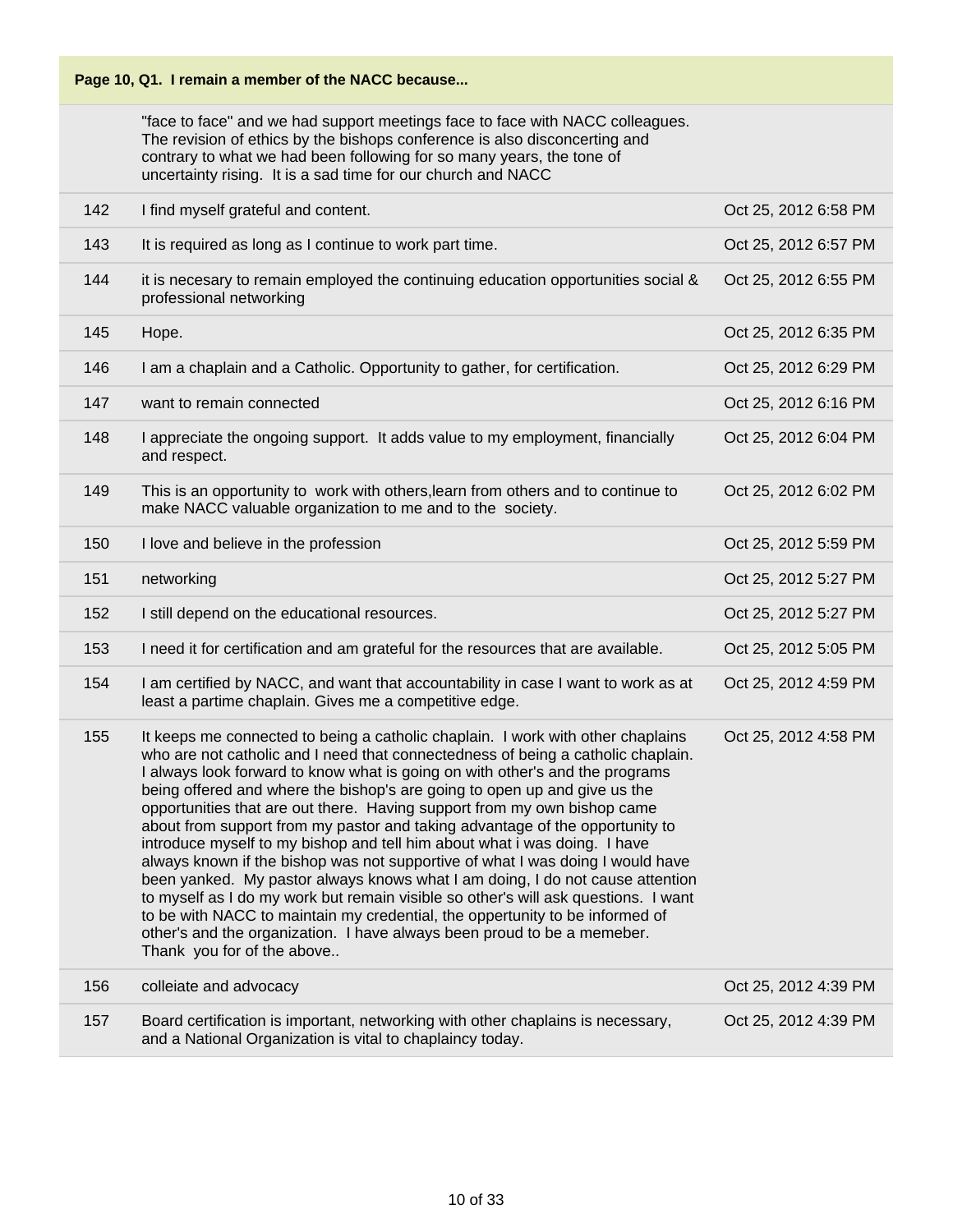| Page 10, Q1. I remain a member of the NACC because |                                                                                                                                                                                                              |                      |  |
|----------------------------------------------------|--------------------------------------------------------------------------------------------------------------------------------------------------------------------------------------------------------------|----------------------|--|
| 158                                                | I need ecclesial endorsement for my position.                                                                                                                                                                | Oct 25, 2012 4:37 PM |  |
| 159                                                | It is a viable national professional organization that "fits" my ethical and moral<br>ideals.                                                                                                                | Oct 25, 2012 4:33 PM |  |
| 160                                                | I need to remain certified and lack an MDIV and am not ordained so cannot<br>certify under APC.                                                                                                              | Oct 25, 2012 4:21 PM |  |
| 161                                                | I continue to receive and use resources that help me become a better chaplain.<br>And, David and Cindy are so darn nice and accommodating!                                                                   | Oct 25, 2012 4:14 PM |  |
| 162                                                | My love of people.                                                                                                                                                                                           | Oct 25, 2012 4:13 PM |  |
| 163                                                | of the necessity to remained certified even in retirement to assist in my volunteer<br>ministry.                                                                                                             | Oct 25, 2012 4:05 PM |  |
| 164                                                | I appreciate the opportunities to learn and to network.                                                                                                                                                      | Oct 25, 2012 3:54 PM |  |
| 165                                                | IT IS ESSENTIAL TO BEING A CATHOLIC CHAPLAIN                                                                                                                                                                 | Oct 25, 2012 3:48 PM |  |
| 166                                                | It keeps me abreast of what is going on in the field of Patient Care and<br>chaplaincy.                                                                                                                      | Oct 25, 2012 3:44 PM |  |
| 167                                                | It keeps me gainfully employed.                                                                                                                                                                              | Oct 25, 2012 3:42 PM |  |
| 168                                                | I am currently a hospital chaplain.                                                                                                                                                                          | Oct 25, 2012 3:33 PM |  |
| 169                                                | I am a Catholic, professional chaplain, and committed to growing in my ministry<br>and in my national involvement with the NACC -- I will be going to my initial<br>certification interviews in spring 2013. | Oct 25, 2012 3:29 PM |  |
| 170                                                | gain, the communication available when needed                                                                                                                                                                | Oct 25, 2012 3:25 PM |  |
| 171                                                | of my past connections and usefulness when I ministered full time. THANK YOU                                                                                                                                 | Oct 25, 2012 3:23 PM |  |
| 172                                                | I appreciate my profession, even though I am not actively a professional chaplain<br>any more.                                                                                                               | Oct 25, 2012 3:19 PM |  |
| 173                                                | I need board certification for my job postion                                                                                                                                                                | Oct 25, 2012 3:18 PM |  |
| 174                                                | It upholds and helps maintain the standards of Catholic chaplaincy. It is my<br>professional organization and certainly very worthy of support.                                                              | Oct 25, 2012 2:59 PM |  |
| 175                                                | I feel it is a valuable organization and has much to offer for chaplains of various<br>institutions.                                                                                                         | Oct 25, 2012 2:56 PM |  |
| 176                                                | Of the connection and information necessary to keep certification                                                                                                                                            | Oct 25, 2012 2:48 PM |  |
| 177                                                | I value the NACC for its commitment to constantly developing the hightest<br>standards for chaplaincy & for collaboring as much as possible with other<br>national associations.                             | Oct 25, 2012 2:47 PM |  |
| 178                                                | It's important in order to maintain my certification as a chaplain.                                                                                                                                          | Oct 25, 2012 2:42 PM |  |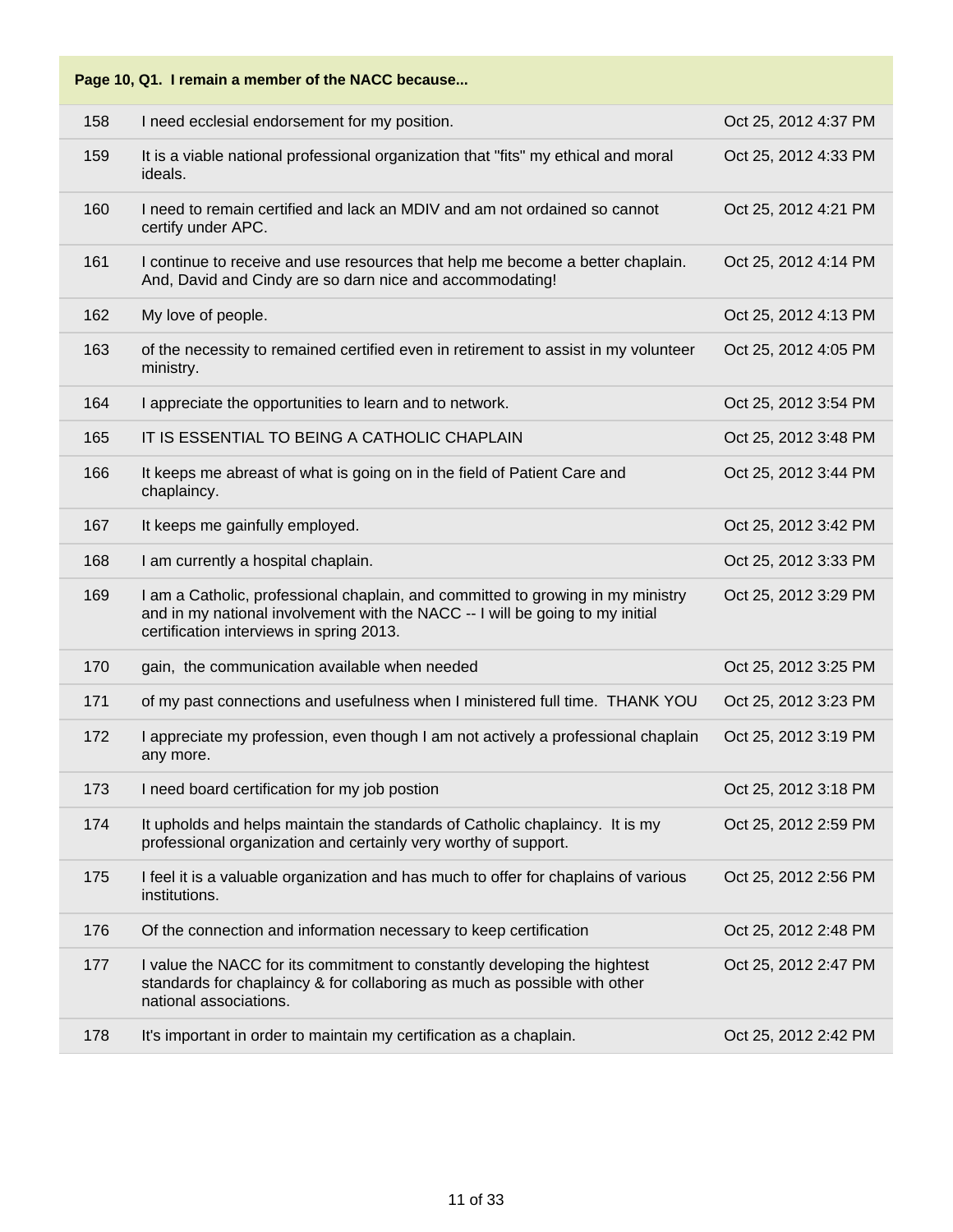| 179 | Not sure                                                                                                                                                                                                                                                                                                                                                                                          | Oct 25, 2012 2:40 PM |
|-----|---------------------------------------------------------------------------------------------------------------------------------------------------------------------------------------------------------------------------------------------------------------------------------------------------------------------------------------------------------------------------------------------------|----------------------|
| 180 | It responds to the core of my call to minister to God's people and journey with<br>them in the struggles they go through.                                                                                                                                                                                                                                                                         | Oct 25, 2012 2:36 PM |
| 181 | Because of my Catholic identity and love for Chaplaincy.                                                                                                                                                                                                                                                                                                                                          | Oct 25, 2012 2:34 PM |
| 182 | I value highly this organization even more now then when we first came into<br>existance. We are called to serve in this ministry which is both a vocation and a<br>profession. Thus professional training is a given just as it is for those who serve<br>in other professional disciplines within healthcare.                                                                                   | Oct 25, 2012 2:30 PM |
| 183 | I love being dedicated to chaplaincy and the friendships it builds for collaboration<br>and support.                                                                                                                                                                                                                                                                                              | Oct 25, 2012 2:27 PM |
| 184 | I need to to remain employable.                                                                                                                                                                                                                                                                                                                                                                   | Oct 25, 2012 2:26 PM |
| 185 | it is my profession                                                                                                                                                                                                                                                                                                                                                                               | Oct 25, 2012 2:21 PM |
| 186 | Important resource for Catholic chaplain                                                                                                                                                                                                                                                                                                                                                          | Oct 25, 2012 2:20 PM |
| 187 | As a professional, I find it important to be part of a larger, professional<br>organization for growth and support.                                                                                                                                                                                                                                                                               | Oct 25, 2012 2:18 PM |
| 188 | May be a possiblity of employment.                                                                                                                                                                                                                                                                                                                                                                | Oct 25, 2012 2:17 PM |
| 189 | Support and encouragement.                                                                                                                                                                                                                                                                                                                                                                        | Oct 25, 2012 2:05 PM |
| 190 | I need the certification for my employeement                                                                                                                                                                                                                                                                                                                                                      | Oct 25, 2012 2:04 PM |
| 191 | I want to be a member                                                                                                                                                                                                                                                                                                                                                                             | Oct 25, 2012 2:01 PM |
| 192 | my certification is necessary for my postition as a mission director. I also<br>appreciate being a part of a professional organization. I appreciated it more<br>when i was in the more densely populated areas where I could get to their<br>events, however because of being in an underserved area, I don't always get out<br>of the area and that is where I don't feel the support it there. | Oct 25, 2012 1:56 PM |
| 193 | I am a professional !                                                                                                                                                                                                                                                                                                                                                                             | Oct 25, 2012 1:55 PM |
| 194 | Gratitude. You all have helped me to find a formal ministry as a lay Catholic.<br>This has been a very long and difficult process. To have a place now means<br>more than I can express.                                                                                                                                                                                                          | Oct 25, 2012 1:52 PM |
| 195 | I know all these things because I a member and I want to continue to learn and<br>advance in my ministry.                                                                                                                                                                                                                                                                                         | Oct 25, 2012 1:45 PM |
| 196 | I believe in the role of the chaplain and my tradition                                                                                                                                                                                                                                                                                                                                            | Oct 25, 2012 1:40 PM |
| 197 | I am a board certified Catholic Chaplain.                                                                                                                                                                                                                                                                                                                                                         | Oct 25, 2012 1:39 PM |
| 198 | good question. after finishing this questionnaire i am wondering also why i am<br>paying \$250 per year.                                                                                                                                                                                                                                                                                          | Oct 25, 2012 1:39 PM |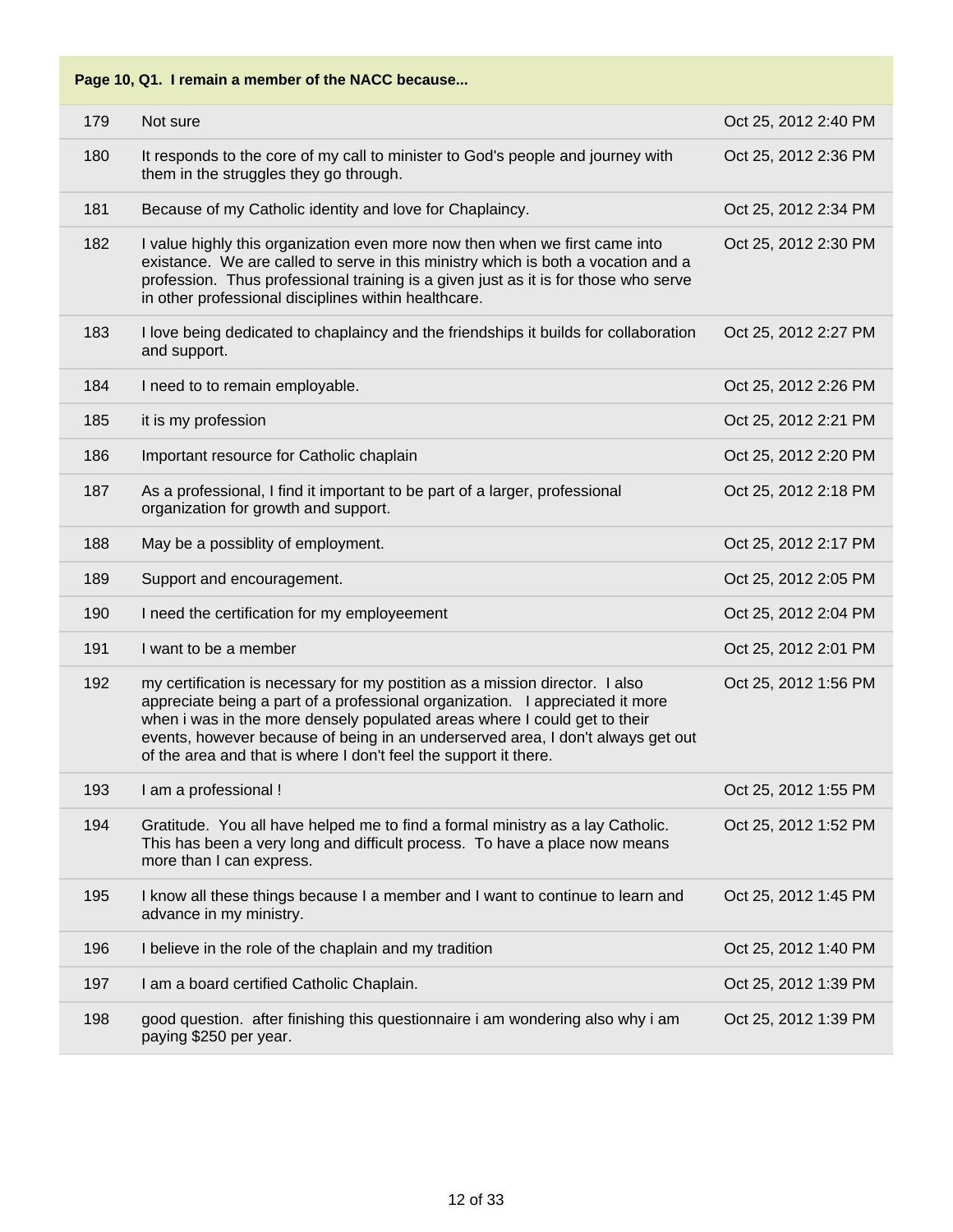| Page 10, Q1. I remain a member of the NACC because |                                                                                                                                                                                         |                       |  |
|----------------------------------------------------|-----------------------------------------------------------------------------------------------------------------------------------------------------------------------------------------|-----------------------|--|
| 199                                                | Professional legitimacy/ board-certification Networking                                                                                                                                 | Oct 25, 2012 1:37 PM  |  |
| 200                                                | I value the membership of a national organization that provides standards, etc. I<br>think we have grown professionally.                                                                | Oct 25, 2012 1:37 PM  |  |
| 201                                                | to maintain my certification                                                                                                                                                            | Oct 25, 2012 1:33 PM  |  |
| 202                                                | I'm a professional chaplain.                                                                                                                                                            | Oct 25, 2012 1:33 PM  |  |
| 203                                                | */-I continue to sork in a non profit county nursing home and as such these are<br>the expectations for service and I want to stay current                                              | Oct 25, 2012 1:32 PM  |  |
| 204                                                | I want to keep in touch with my colleagues who share the same faith tradition,<br>and maintain enthusiasm for the profession.                                                           | Oct 25, 2012 1:29 PM  |  |
| 205                                                | 1. Continued Education 2. Steady news and handling maturity                                                                                                                             | Oct 25, 2012 1:23 PM  |  |
| 206                                                | membership is importanr if needed board certification.                                                                                                                                  | Oct 25, 2012 1:18 PM  |  |
| 207                                                | it allows me to maintain certification                                                                                                                                                  | Oct 25, 2012 1:17 PM  |  |
| 208                                                | certification; connection to Catholic Ministry                                                                                                                                          | Oct 25, 2012 1:14 PM  |  |
| 209                                                | It is my professional organization of choice at this time. I don't know the future of<br>there being multiple professional organizations for chaplains.                                 | Oct 25, 2012 1:14 PM  |  |
| 210                                                | It keeps me conneted                                                                                                                                                                    | Oct 25, 2012 1:13 PM  |  |
| 211                                                | that is my passion and all will be my desier                                                                                                                                            | Oct 25, 2012 1:08 PM  |  |
| 212                                                | As stated before, The News, Vision, Now and national conference.                                                                                                                        | Oct 25, 2012 1:01 PM  |  |
| 213                                                | As a student and working toward Certification, I am searching for support and<br>community.                                                                                             | Oct 25, 2012 12:58 PM |  |
| 214                                                | For the above reasons as well as to maintain my certification.                                                                                                                          | Oct 25, 2012 12:58 PM |  |
| 215                                                | I have valued my certification for 30 years. It means a lot to me, and has been<br>significant in my ministry. Thank you for contributing to my growth as a Chaplain<br>over the years. | Oct 25, 2012 12:58 PM |  |
| 216                                                | It's required for certification and for my job.                                                                                                                                         | Oct 25, 2012 12:55 PM |  |
| 217                                                | I might want to re-enter this ministry.                                                                                                                                                 | Oct 25, 2012 12:55 PM |  |
| 218                                                | It enables me to grow in my ministry.                                                                                                                                                   | Oct 25, 2012 12:51 PM |  |
| 219                                                | IT GIVES ME CONTACT WITH PEERS AND I CAN MAINTAIN MY<br>CERTIFICATION AND KEEP MYSELF UPDATED WITH WHAT IS GOING ON<br>WITH THE ASSOCIATION AND IN THE FIELD OF CHAPLAINCY.             | Oct 25, 2012 12:46 PM |  |
| 220                                                | I believe in professional standards and peer support                                                                                                                                    | Oct 25, 2012 12:45 PM |  |
| 221                                                | I am pround of my faith, vocation, and ministry                                                                                                                                         | Oct 25, 2012 12:44 PM |  |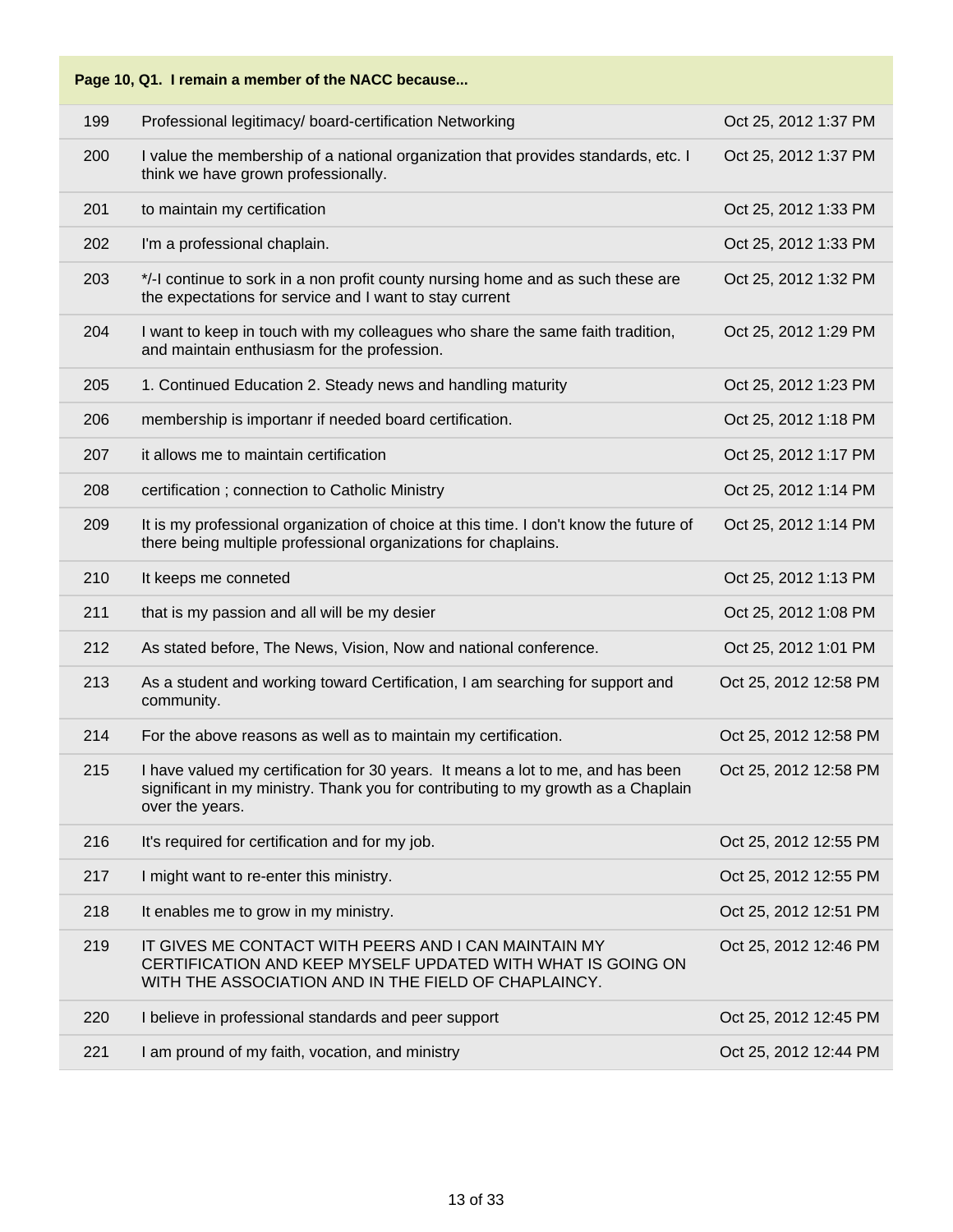| 222 | The information available and the status of NACC.                                                                                                                                                                                                                                                                                           | Oct 25, 2012 12:43 PM |
|-----|---------------------------------------------------------------------------------------------------------------------------------------------------------------------------------------------------------------------------------------------------------------------------------------------------------------------------------------------|-----------------------|
| 223 | I want to stay connected and be enriched.                                                                                                                                                                                                                                                                                                   | Oct 25, 2012 12:40 PM |
| 224 | I need to remain certified                                                                                                                                                                                                                                                                                                                  | Oct 25, 2012 12:40 PM |
| 225 | Connection to my faith tradition                                                                                                                                                                                                                                                                                                            | Oct 25, 2012 12:35 PM |
| 226 | It enriches my formation as a Catholic chaplain.                                                                                                                                                                                                                                                                                            | Oct 25, 2012 12:34 PM |
| 227 | it is very valuable to me                                                                                                                                                                                                                                                                                                                   | Oct 25, 2012 12:32 PM |
| 228 | I wish to remian connected to my faith tradition, however I find more profesional<br>resources available through APC.                                                                                                                                                                                                                       | Oct 25, 2012 12:32 PM |
| 229 | Being connected with the world of Catholic Chaplains                                                                                                                                                                                                                                                                                        | Oct 25, 2012 12:28 PM |
| 230 | I am a Catholic. It is our religion's organization. I believe it is important for all<br>Catholic chaplains to have a united voice that values the work of laypersons,<br>deacons and religious as wel as priests. It is also important to have an<br>organization that attempts to stay abreast of important happenings in health<br>care. | Oct 25, 2012 12:27 PM |
| 231 | I must be a Certified Chaplain to stay employable. Relationships with other<br>Chaplains and NACC resources are very helpful.                                                                                                                                                                                                               | Oct 25, 2012 12:27 PM |
| 232 | I have understtod myself better today than I had imagined.                                                                                                                                                                                                                                                                                  | Oct 25, 2012 12:21 PM |
| 233 | It's the best support resource                                                                                                                                                                                                                                                                                                              | Oct 25, 2012 12:20 PM |
| 234 | I love to continue the healing ministry of Jesus Christ here on earth.                                                                                                                                                                                                                                                                      | Oct 25, 2012 12:20 PM |
| 235 | I always have been                                                                                                                                                                                                                                                                                                                          | Oct 25, 2012 12:19 PM |
| 236 | of the advocay, support, value of the organization, its goals and standards and<br>much more                                                                                                                                                                                                                                                | Oct 25, 2012 12:18 PM |
| 237 | I want to be the best chaplain I can be and NACC helps me to be that.                                                                                                                                                                                                                                                                       | Oct 25, 2012 12:14 PM |
| 238 | I believe it's important to be part of a group that deals with similar issues.                                                                                                                                                                                                                                                              | Oct 25, 2012 12:06 PM |
| 239 | i have a responsibility to my profession to maintain a high level of education,<br>communication, and support for myself and my fellow chaplains                                                                                                                                                                                            | Oct 25, 2012 12:06 PM |
| 240 | I need it for certification.                                                                                                                                                                                                                                                                                                                | Oct 25, 2012 12:02 PM |
| 241 | Chaplincy work is part of my work in the diocese                                                                                                                                                                                                                                                                                            | Oct 25, 2012 12:02 PM |
| 242 | It brings to me a current level of chapliancy.                                                                                                                                                                                                                                                                                              | Oct 25, 2012 12:01 PM |
| 243 | This is the body through which I am certified.                                                                                                                                                                                                                                                                                              | Oct 25, 2012 12:01 PM |
| 244 | I believe in the healing ministry presence of Jesus Christ reflected in the<br>professionally prepared chaplaincy that includes laity, religious types, and clerics                                                                                                                                                                         | Oct 25, 2012 12:00 PM |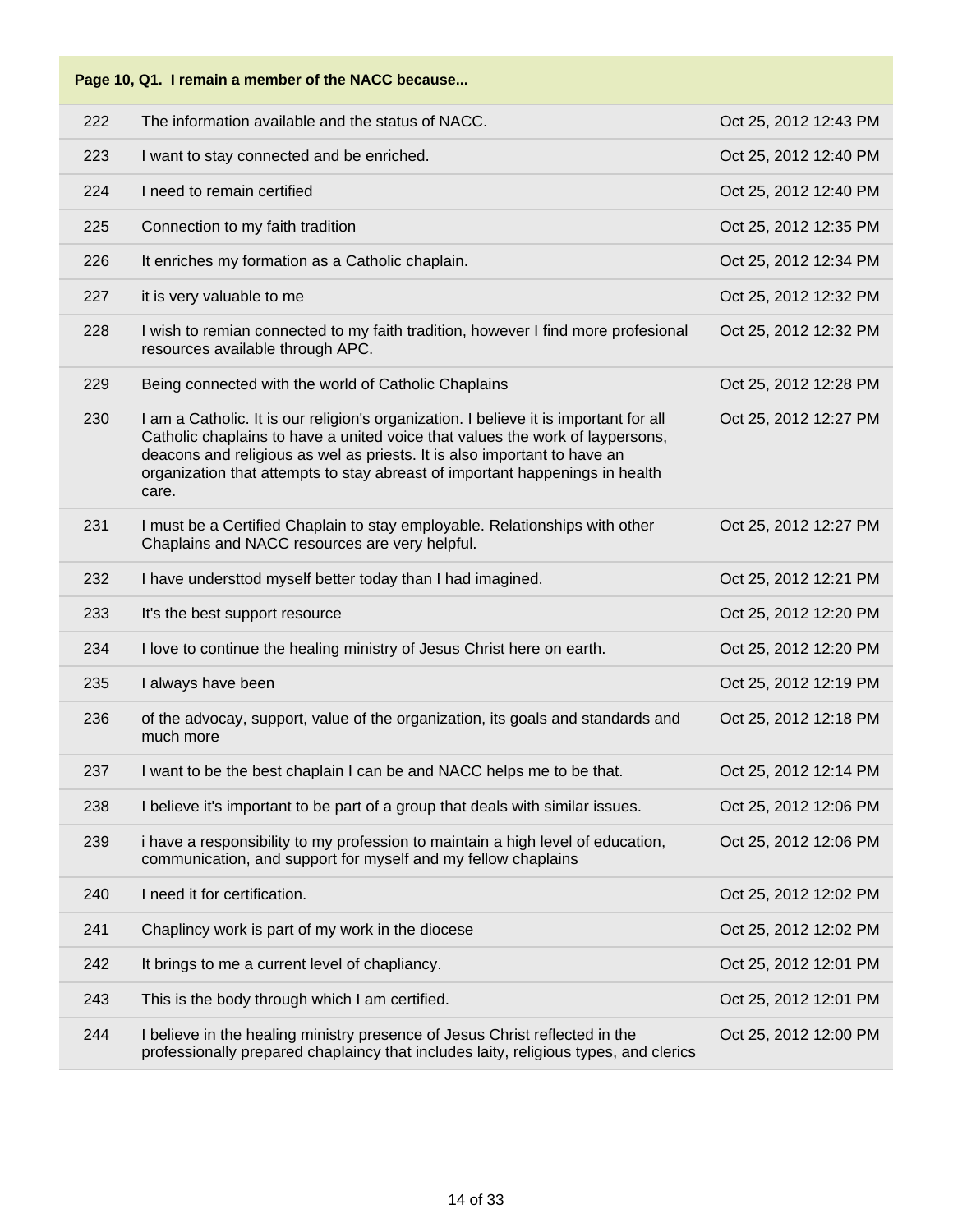

together in service to those in need.

| 245 | It is vital to our ministry to have a professional affiliation and support.                                                                                                                                                                                                                   | Oct 25, 2012 11:59 AM |
|-----|-----------------------------------------------------------------------------------------------------------------------------------------------------------------------------------------------------------------------------------------------------------------------------------------------|-----------------------|
| 246 | I need to become a Board Certified Chaplain. Also, to gain updated knowledge<br>in the career field of chapliancy.                                                                                                                                                                            | Oct 25, 2012 11:55 AM |
| 247 | 1) personal & professional development 2) requirement of employment                                                                                                                                                                                                                           | Oct 25, 2012 11:53 AM |
| 248 | Whenever I participate in an NACC activity, whether volunteering my time and<br>tlant to the organization or attending a meeting or conference, I find that I am<br>rejuvenated and am more focused on my ministry.                                                                           | Oct 25, 2012 11:50 AM |
| 249 | I believe in it.                                                                                                                                                                                                                                                                              | Oct 25, 2012 11:49 AM |
| 250 | My link to the profession!                                                                                                                                                                                                                                                                    | Oct 25, 2012 11:48 AM |
| 251 | the organization supports this highly important ministry.                                                                                                                                                                                                                                     | Oct 25, 2012 11:48 AM |
| 252 | I want to encourage the Chaplains I am in relationships with and hear their<br>concerns, hopes, fears, joys and working conditions.                                                                                                                                                           | Oct 25, 2012 11:48 AM |
| 253 | I want to be a Professional Chaplain who is aware of what is happening in<br>Chaplaincy                                                                                                                                                                                                       | Oct 25, 2012 11:48 AM |
| 254 | support for NACC                                                                                                                                                                                                                                                                              | Oct 25, 2012 11:42 AM |
| 255 | I believe it is a strong organization and it reaches out to the members in many<br>ways. Thanks for being there.                                                                                                                                                                              | Oct 25, 2012 10:39 AM |
| 256 | necessary for my job.                                                                                                                                                                                                                                                                         | Oct 25, 2012 9:56 AM  |
| 257 | To be certified is required by our health system and the supportive materials and<br>offerings are great.                                                                                                                                                                                     | Oct 25, 2012 9:25 AM  |
| 258 | I remain somewhat involved as chalaincy was my love. However when asking<br>for the emeritus status and all the work involved, lost my get up and go. The<br>past work was not even accepted as legitimate. Therefore now I am a retired<br>chaplain.                                         | Oct 25, 2012 8:20 AM  |
| 259 | The sisters will be leaving our hospital within the next year. I would very much<br>like a Catholic presence to remain within our hospital even though it is now<br>corporate owned. Having a NACC board certified chaplain would provide a<br>strong link to a recognized Catholic presence. | Oct 25, 2012 7:42 AM  |
| 260 | Although I am retired, I volunteer as co-ordinator of the ministry to the sick and<br>homebound in my parish. NACC keeps me connected and educated for this<br>ministry.                                                                                                                      | Oct 25, 2012 2:16 AM  |
| 261 | of the huge experience that follow from it.                                                                                                                                                                                                                                                   | Oct 24, 2012 9:23 PM  |
| 262 | Want to belong to and to be certified by a professional group;                                                                                                                                                                                                                                | Oct 24, 2012 2:32 PM  |
| 263 | Of its values and connection to the church                                                                                                                                                                                                                                                    | Oct 24, 2012 1:18 PM  |
|     |                                                                                                                                                                                                                                                                                               |                       |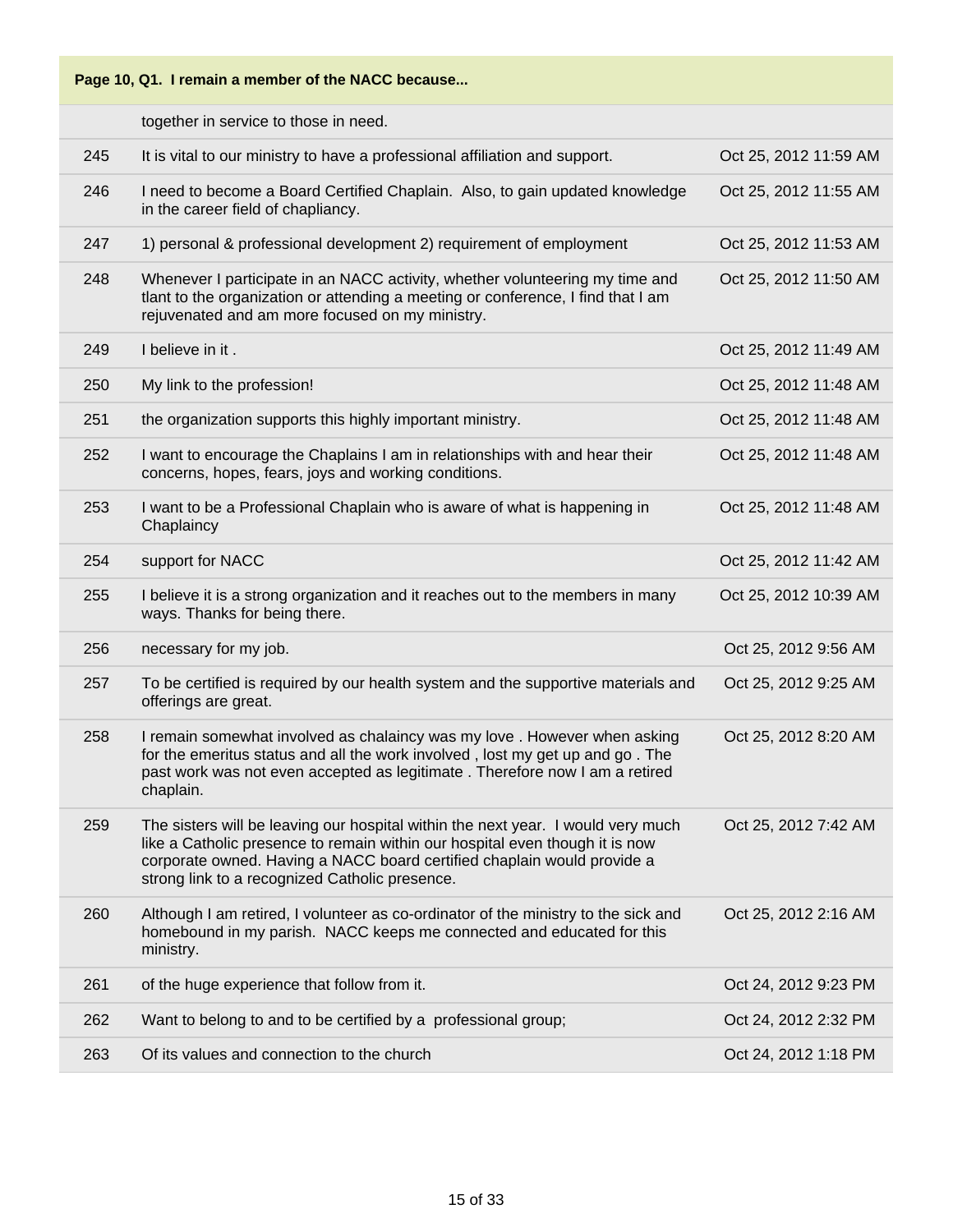| Page 10, Q1. I remain a member of the NACC because |                                                                                                                                                                                                                                                           |                       |  |
|----------------------------------------------------|-----------------------------------------------------------------------------------------------------------------------------------------------------------------------------------------------------------------------------------------------------------|-----------------------|--|
| 264                                                | I go to hospitals as a Parish Minister. This gives me added acceptance.                                                                                                                                                                                   | Oct 24, 2012 1:12 PM  |  |
| 265                                                | Not sure if I will remain a member in 2013, due to cost of living for basics and<br>wages not keeping up with these expenses. My employer has been for<br>membership in past and is now eliminating this benefit. I will see what the new<br>year brings. | Oct 24, 2012 11:43 AM |  |
| 266                                                | standards, excellent leadership, integrety, maintains the spiritual/religious<br>component.                                                                                                                                                               | Oct 24, 2012 8:23 AM  |  |
| 267                                                | support                                                                                                                                                                                                                                                   | Oct 23, 2012 6:58 PM  |  |
| 268                                                | I want to support your work. Your doing good things. I was a parish minister with<br>reach out to hospitals, nursing homes, food pantries, baptism classes $\overline{\phantom{a}}$                                                                       | Oct 23, 2012 6:41 PM  |  |
| 269                                                | The values, goals and professional focus is necessary. I appreciate David's<br>leadership and the contemplative dimension of chaplaincy.                                                                                                                  | Oct 23, 2012 3:18 PM  |  |
| 270                                                | see 52                                                                                                                                                                                                                                                    | Oct 23, 2012 3:12 PM  |  |
| 271                                                | Continuing education opportunities and networking possibilities.                                                                                                                                                                                          | Oct 23, 2012 2:32 PM  |  |
| 272                                                | it is the best thing for me to do for my ministry                                                                                                                                                                                                         | Oct 23, 2012 1:56 PM  |  |
| 273                                                | employment                                                                                                                                                                                                                                                | Oct 23, 2012 1:36 PM  |  |
| 274                                                | I believe in the philosophy of NACC and appreciate all that NACC offers<br>members.                                                                                                                                                                       | Oct 23, 2012 1:35 PM  |  |
| 275                                                | I'm certified by it, was very active in it and I still volunteer as a chaplain at least<br>one day a week.                                                                                                                                                | Oct 23, 2012 11:50 AM |  |
| 276                                                | It feels like community and I am part of a supportive larger group. I am proud to<br>be a member                                                                                                                                                          | Oct 23, 2012 10:59 AM |  |
| 277                                                | it is important to me to be board certified.                                                                                                                                                                                                              | Oct 23, 2012 9:00 AM  |  |
| 278                                                | It sustains my spirituality to continue volunteering and keeps me abreast of<br>natonal trends.                                                                                                                                                           | Oct 23, 2012 8:49 AM  |  |
| 279                                                | It boosts my ministry as chaplain.                                                                                                                                                                                                                        | Oct 23, 2012 8:48 AM  |  |
| 280                                                | I believe it is essential to my continual development professionally and continual<br>ministry formation.                                                                                                                                                 | Oct 23, 2012 8:30 AM  |  |
| 281                                                | of necissity. My current place of employment requires on-going/updated<br>certification.                                                                                                                                                                  | Oct 23, 2012 8:13 AM  |  |
| 282                                                | For professional purposes                                                                                                                                                                                                                                 | Oct 23, 2012 8:00 AM  |  |
| 283                                                | I trust and learn from members, plenary speakers, and NACC leaders about<br>Spiritual Care. Our stated mission to serve "in the name of hte Church" is a<br>current source of tension for me, for professional and for personal reasons.                  | Oct 23, 2012 7:46 AM  |  |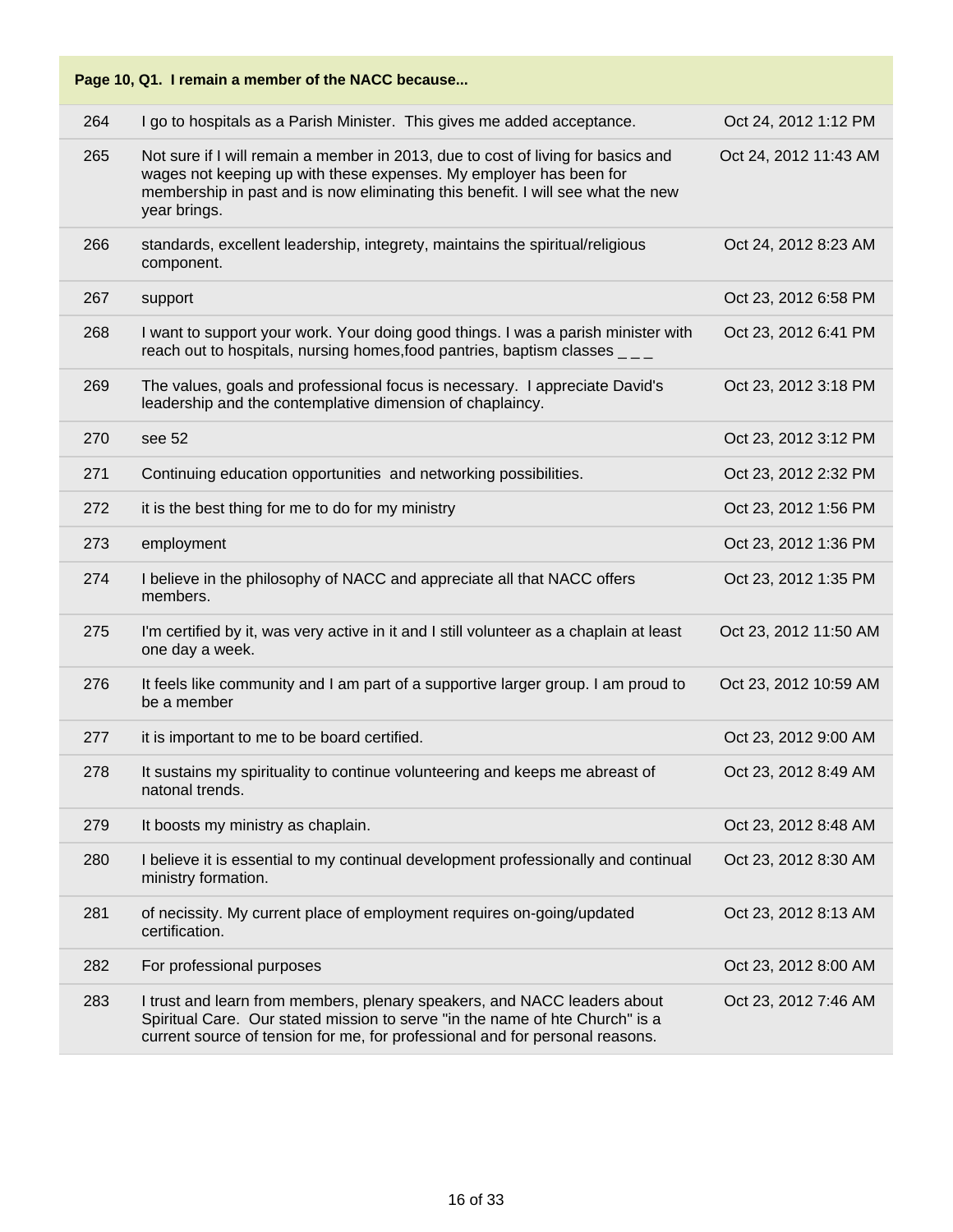

| 284 | I value the connection with a wider professional group. It keeps me growing in<br>my ministry and aware of current developments.                                                   | Oct 23, 2012 7:37 AM  |
|-----|------------------------------------------------------------------------------------------------------------------------------------------------------------------------------------|-----------------------|
| 285 | I am current certified and Catholic.                                                                                                                                               | Oct 23, 2012 6:16 AM  |
| 286 | it keeps me professionally involved.                                                                                                                                               | Oct 23, 2012 5:42 AM  |
| 287 | I want to maintain my professional certification for my ministry.                                                                                                                  | Oct 23, 2012 5:35 AM  |
| 288 | 1. certification 2.professional development 3. a sense of accountability                                                                                                           | Oct 23, 2012 12:04 AM |
| 289 | I support a professional organization.                                                                                                                                             | Oct 22, 2012 10:02 PM |
| 290 | of certification, of NACC publications.                                                                                                                                            | Oct 22, 2012 6:39 PM  |
| 291 | my certification is very important to me. Thank you!                                                                                                                               | Oct 22, 2012 5:52 PM  |
| 292 | I need it for the job                                                                                                                                                              | Oct 22, 2012 5:13 PM  |
| 293 | I value what we are about.                                                                                                                                                         | Oct 22, 2012 4:03 PM  |
| 294 | fellowship, professional development and support                                                                                                                                   | Oct 22, 2012 3:31 PM  |
| 295 | I'm recently retired because of health challenges, but I love this ministry, the<br>NACC support, and am grateful that I can still do some pastoralvolunteering at<br>my hospital. | Oct 22, 2012 3:20 PM  |
| 296 | IT PROVIDES TOOLS/INFORMATION FOR BEING AN EFFECTIVE CHAPLAIN                                                                                                                      | Oct 22, 2012 2:53 PM  |
| 297 | It is my professional home as a chaplain!                                                                                                                                          | Oct 22, 2012 2:33 PM  |
| 298 | continue my certification                                                                                                                                                          | Oct 22, 2012 2:22 PM  |
| 299 |                                                                                                                                                                                    |                       |
|     | It is a professional organization and I am proud to be a member of the NACC.                                                                                                       | Oct 22, 2012 12:58 PM |
| 300 | I value to professional collaboration, resources, support, and representation this<br>organization provides.                                                                       | Oct 22, 2012 12:46 PM |
| 301 | it is such a valuable resource professionally for certification and education, as<br>well as promoting the ministry.                                                               | Oct 22, 2012 12:45 PM |
| 302 | I value the credential that NACC gives me and I need it's support                                                                                                                  | Oct 22, 2012 12:29 PM |
| 303 | I understand it's value and importance.                                                                                                                                            | Oct 22, 2012 12:28 PM |
| 304 | Being Board Certified in NACC helps keep my ministery from being myopic.<br>Wish I had more NACC chaplains in my geographic area.                                                  | Oct 22, 2012 11:32 AM |
| 305 | I appreciate the value and meaning of being a BCC member.                                                                                                                          | Oct 22, 2012 11:09 AM |
| 306 | I appreciate and need the support it offers.                                                                                                                                       | Oct 22, 2012 10:28 AM |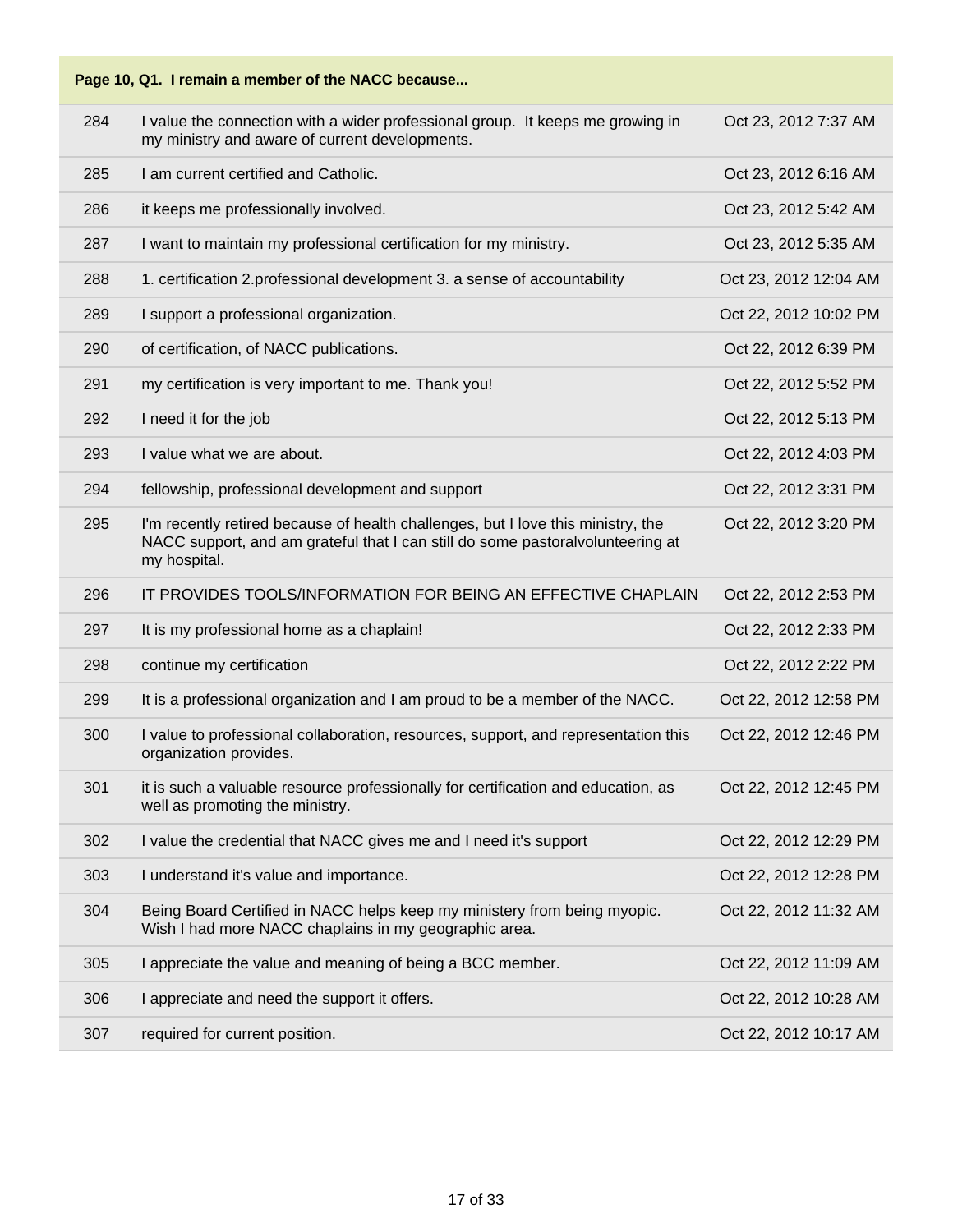| Page 10, Q1. I remain a member of the NACC because |                                                                                                                                                                                                                                                                                                                                                   |                       |
|----------------------------------------------------|---------------------------------------------------------------------------------------------------------------------------------------------------------------------------------------------------------------------------------------------------------------------------------------------------------------------------------------------------|-----------------------|
| 308                                                | One more attempt to stay in the loop?                                                                                                                                                                                                                                                                                                             | Oct 22, 2012 10:17 AM |
| 309                                                | It validate my profession as a chaplain. I've been a member for almost 30 years<br>and I'm proud to be certified as a professional chaplain. The hospital<br>organization I am employed with recognized the importance of certified chaplain<br>as a part of the professional team who cares for the patients, their families and<br>one another. | Oct 22, 2012 10:02 AM |
| 310                                                | Above. Credential is recognized and valued.                                                                                                                                                                                                                                                                                                       | Oct 22, 2012 9:43 AM  |
| 311                                                | certification is required.                                                                                                                                                                                                                                                                                                                        | Oct 22, 2012 9:28 AM  |
| 312                                                | See above.                                                                                                                                                                                                                                                                                                                                        | Oct 22, 2012 9:26 AM  |
| 313                                                | Am in the process of preparing for certification and look forward to deepening my<br>engagement with NACC                                                                                                                                                                                                                                         | Oct 22, 2012 9:24 AM  |
| 314                                                | I value the certification I have attained I want to promote the profession of<br>chaplaincy I value the link between my work as chaplain and the institutional<br>church                                                                                                                                                                          | Oct 22, 2012 9:21 AM  |
| 315                                                | I feel it is important to support the NACC and because of certification                                                                                                                                                                                                                                                                           | Oct 22, 2012 9:18 AM  |
| 316                                                | I am a Roman Catholic. I value the Spiritual Care Collaborative, but have a<br>sense that it is disappearing. NACC does not seem to be in on the<br>"collaboration" moves of APC and ACPE which saddens me.                                                                                                                                       | Oct 22, 2012 8:51 AM  |
| 317                                                | electronic communications                                                                                                                                                                                                                                                                                                                         | Oct 22, 2012 8:43 AM  |
| 318                                                | This is where I will obtain my board certification                                                                                                                                                                                                                                                                                                | Oct 22, 2012 7:38 AM  |
| 319                                                | I believe in the organization and what it stands for. I believe it supports me in my<br>profession as a chaplain and provides excellent on-going educational<br>opportunities and networking time at the annual NACC Conference and<br>Webinars.                                                                                                  | Oct 22, 2012 7:36 AM  |
| 320                                                | It provides good leadership and competencies for us.                                                                                                                                                                                                                                                                                              | Oct 22, 2012 7:25 AM  |
| 321                                                | Loyalty to my faith tradition and what it can offer me.                                                                                                                                                                                                                                                                                           | Oct 22, 2012 7:24 AM  |
| 322                                                | a resource for certification                                                                                                                                                                                                                                                                                                                      | Oct 22, 2012 7:10 AM  |
| 323                                                | I value the leadership and colleagues in the organization and all they share.                                                                                                                                                                                                                                                                     | Oct 22, 2012 7:08 AM  |
| 324                                                | professional level of board ceritfication educational resources                                                                                                                                                                                                                                                                                   | Oct 22, 2012 7:04 AM  |
| 325                                                | It is my professional organization.                                                                                                                                                                                                                                                                                                               | Oct 22, 2012 6:46 AM  |
| 326                                                | There are so many valuable areas that I am constantly learning from                                                                                                                                                                                                                                                                               | Oct 22, 2012 6:36 AM  |
| 327                                                | I WILL RETIRE PERHAPS NEXT YEAR.                                                                                                                                                                                                                                                                                                                  | Oct 22, 2012 6:01 AM  |
| 328                                                | I appeciate the opportunities NACC ofers. Being a member of this organization<br>enhances credibility with other oassictes in health care ministry.                                                                                                                                                                                               | Oct 22, 2012 5:47 AM  |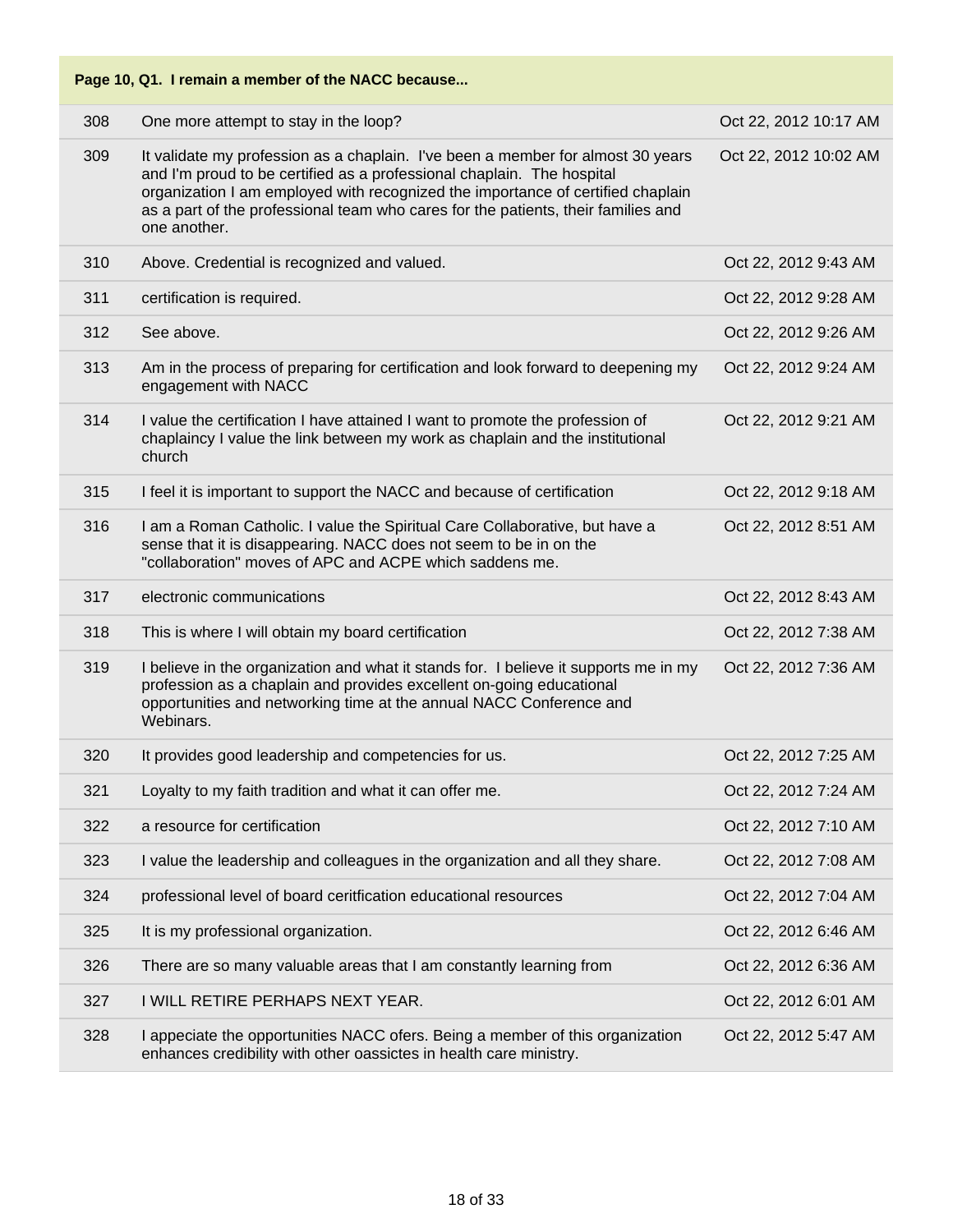## **Page 10, Q1. I remain a member of the NACC because...** 329 Chaplaincy is and always will be the most blessed gift to answer God's call. I miss the daily work I was so passionate about the beauty that beholds a glowing presence that embraces us all in the times when called upon. I have found that being emeritus I continue to see that Chaplaincy is a gift, a way of life and that it never ends. Oct 22, 2012 1:42 AM 330 It helps me grow as a professional. It promotes awareness of the profession in the larger community and is a source of support and education for its members. Oct 21, 2012 9:06 PM 331 I am so thrilled that the Church offers the ministry of chaplaincy to lay Catholics. I loved my first Conference and will continue to attend depending on affordability. Oct 21, 2012 8:50 PM 332 I enjoy what I am doing. I love being there for people who are in pain, fearful, and who worry. I feel my story so many times parellels theirs and they seem to understand that and are able to heal and move on in their lives... Oct 21, 2012 8:45 PM 333 The Chaplaincy program I participated in for internship and residency was anin valuable experience, and I still consider myself very well educated and professional in my approach despite the fact, I was unable to complete re cert process. Oct 21, 2012 8:06 PM 334 of the certification Oct 21, 2012 7:17 PM 335 One is encouraged to seek Board Certification as a Chaplain in a professional organization. I minister in a Catholic Hospital which is part of Ascension Health. AH is committed to high standard for Spiritual Care Departments in their system. Oct 21, 2012 7:09 PM 336 I see a difference between NACC and ACPE **Oct 21, 2012 7:05 PM** 337 it helps distinguish my profession **Community 100 and 21 and 2012 7:05 PM** 338 I appreciate the professional support and the organization provides good resources for ministry. Oct 21, 2012 3:57 PM 339 I appreciate my "Catholic credential." Oct 21, 2012 3:47 PM 340 Is my profession, networking, A Call as a Mission. Oct 21, 2012 1:34 PM 341 My professional certification and networking, support of the profession, National Conference. By the way, the Retreat the day before the Conference was a great part of the Conference week! Oct 21, 2012 1:25 PM 342 It is required of my ministry. The contract of the contract of the contract of the contract of the contract of the contract of the contract of the contract of the contract of the contract of the contract of the contrac 343 It is required for serving as a chaplain in my Health Care System **Oct 21, 2012 11:35 AM** 344 I desire certification and want to connect with other Catholic Chaplains Oct 21, 2012 8:24 AM 345 It is a good professional organization **Container and Container Container Container Cont** 21, 2012 7:44 AM 346 I believe in it and work in chaplaincy **Oct 21, 2012 5:09 AM** 347 I am strong Catholic Oct 21, 2012 3:14 AM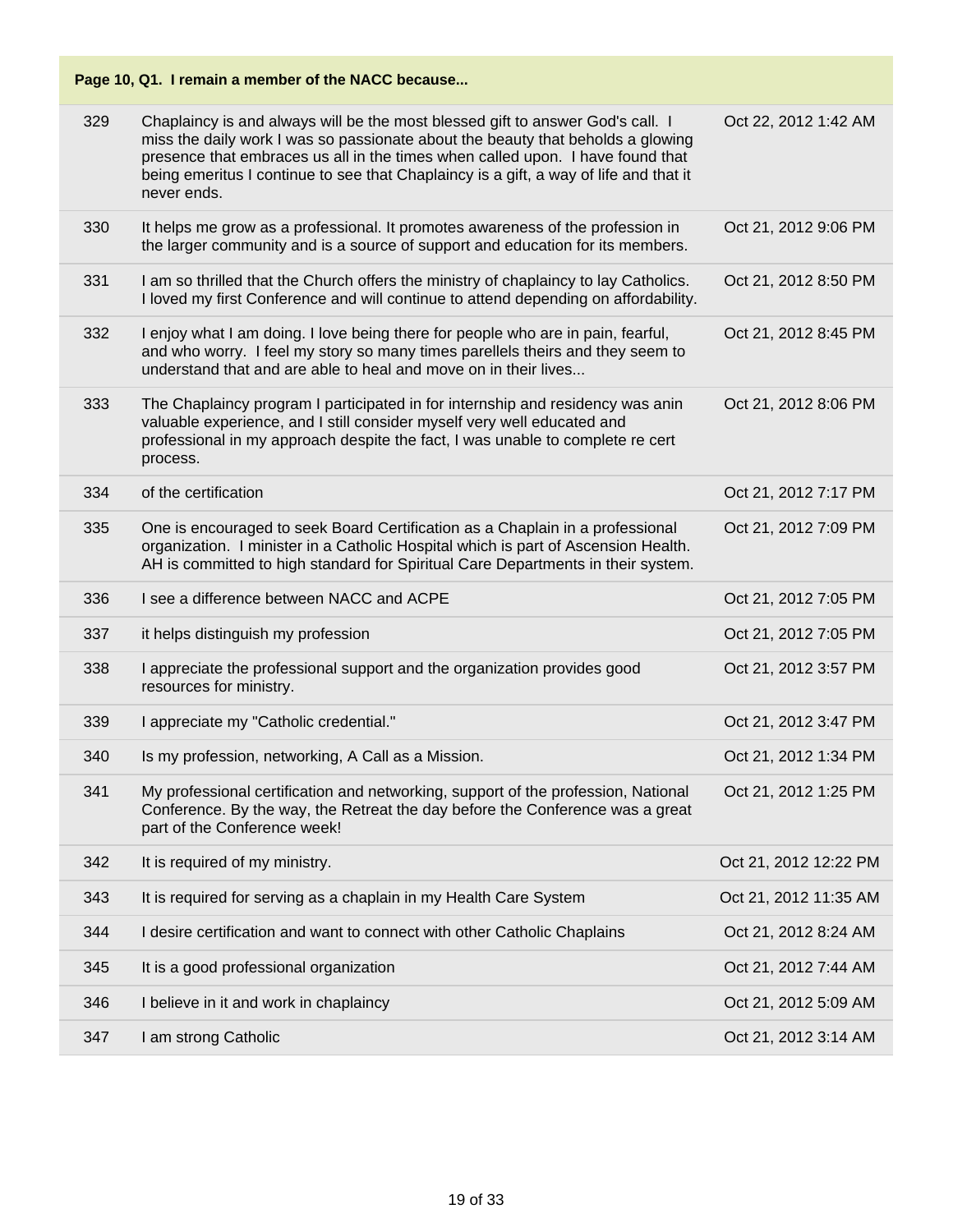|     | Page 10, Q1. I remain a member of the NACC because                                                                                                                                                                                                                                                                                                                                                                                                                                                                                                                                                                                                                                                                                             |                       |
|-----|------------------------------------------------------------------------------------------------------------------------------------------------------------------------------------------------------------------------------------------------------------------------------------------------------------------------------------------------------------------------------------------------------------------------------------------------------------------------------------------------------------------------------------------------------------------------------------------------------------------------------------------------------------------------------------------------------------------------------------------------|-----------------------|
| 348 | I will be more aware of my Call and Commitment.                                                                                                                                                                                                                                                                                                                                                                                                                                                                                                                                                                                                                                                                                                | Oct 21, 2012 12:11 AM |
| 349 | I believe has a lot to offer if I knew how to avail of it.                                                                                                                                                                                                                                                                                                                                                                                                                                                                                                                                                                                                                                                                                     | Oct 20, 2012 10:49 PM |
| 350 | I believe it is important for my career options to remain certified. I used to<br>believe very strongly in the CPE process, and intellectually still do. However, I<br>was so devastated by the unethical behavior of my preious employer (the only<br>CPE center in this region) that I've lost tremendous repect for it and have given<br>up hope now of ever purseuing CPE supervisor training, which I've been<br>encouraged to do by many, many people over many, many years. I could not<br>afford it following my divorce and still cannot. Even if I could, the system in the<br>region in which I now live, is so corrupt because of an APC supervisor who runs<br>the program at the Catholic Healthcare System here I just give up. | Oct 20, 2012 10:40 PM |
| 351 | helpful in my job                                                                                                                                                                                                                                                                                                                                                                                                                                                                                                                                                                                                                                                                                                                              | Oct 20, 2012 10:20 PM |
| 352 | It keeps me informed of what is happening on national and regional levels of<br>Catholic Pastoral Care.                                                                                                                                                                                                                                                                                                                                                                                                                                                                                                                                                                                                                                        | Oct 20, 2012 9:19 PM  |
| 353 | It is a recognized standard of professionalism in the discipline.                                                                                                                                                                                                                                                                                                                                                                                                                                                                                                                                                                                                                                                                              | Oct 20, 2012 9:04 PM  |
| 354 | I will not remain a member after 2103 since it makes no difference in our<br>ministry. I was the only board certified member in our hospital and after 15 years<br>in the same hospital, I as the only chaplain who was laid off. So what difference<br>does it make to be a member.                                                                                                                                                                                                                                                                                                                                                                                                                                                           | Oct 20, 2012 7:28 PM  |
| 355 | I need a professional connection!                                                                                                                                                                                                                                                                                                                                                                                                                                                                                                                                                                                                                                                                                                              | Oct 20, 2012 6:56 PM  |
| 356 | professional body                                                                                                                                                                                                                                                                                                                                                                                                                                                                                                                                                                                                                                                                                                                              | Oct 20, 2012 6:05 PM  |
| 357 | I am a Catholic lay minister and searching for fellow members, experiences and<br>validation of my ministry.                                                                                                                                                                                                                                                                                                                                                                                                                                                                                                                                                                                                                                   | Oct 20, 2012 6:00 PM  |
| 358 | I am faithful to being part of the mysterious plan that enfolds itself over a lifetime,<br>as only God knows.                                                                                                                                                                                                                                                                                                                                                                                                                                                                                                                                                                                                                                  | Oct 20, 2012 5:12 PM  |
| 359 | Partly because my certification (when I am certified is a requirement for my<br>employment) and partly because of the networking and information available                                                                                                                                                                                                                                                                                                                                                                                                                                                                                                                                                                                     | Oct 20, 2012 4:36 PM  |
| 360 | I am a committed chaplain and want to be professional in my ministry                                                                                                                                                                                                                                                                                                                                                                                                                                                                                                                                                                                                                                                                           | Oct 20, 2012 2:41 PM  |
| 361 | I value all my years of chaplaincy and want to keep up with new venues etc.<br>because NACC waqs such a value to me when I was gainfully employed.                                                                                                                                                                                                                                                                                                                                                                                                                                                                                                                                                                                             | Oct 20, 2012 2:38 PM  |
| 362 | I want to be a member of a national organization. I believe it gives me prestige<br>and a solid foundation for my ministry. Certification would help too.                                                                                                                                                                                                                                                                                                                                                                                                                                                                                                                                                                                      | Oct 20, 2012 1:38 PM  |
| 363 | I want to be affiliated with a professional chaplaincy group as a Roman Catholic<br>woman. I want to network within the organization.                                                                                                                                                                                                                                                                                                                                                                                                                                                                                                                                                                                                          | Oct 20, 2012 1:30 PM  |
| 364 | I have given so many years to this valued ministerial call and I feel a<br>commitment to prepare and hand over the ministry to competent Chaplains who<br>will lead healthcare into a more holistic future.                                                                                                                                                                                                                                                                                                                                                                                                                                                                                                                                    | Oct 20, 2012 1:26 PM  |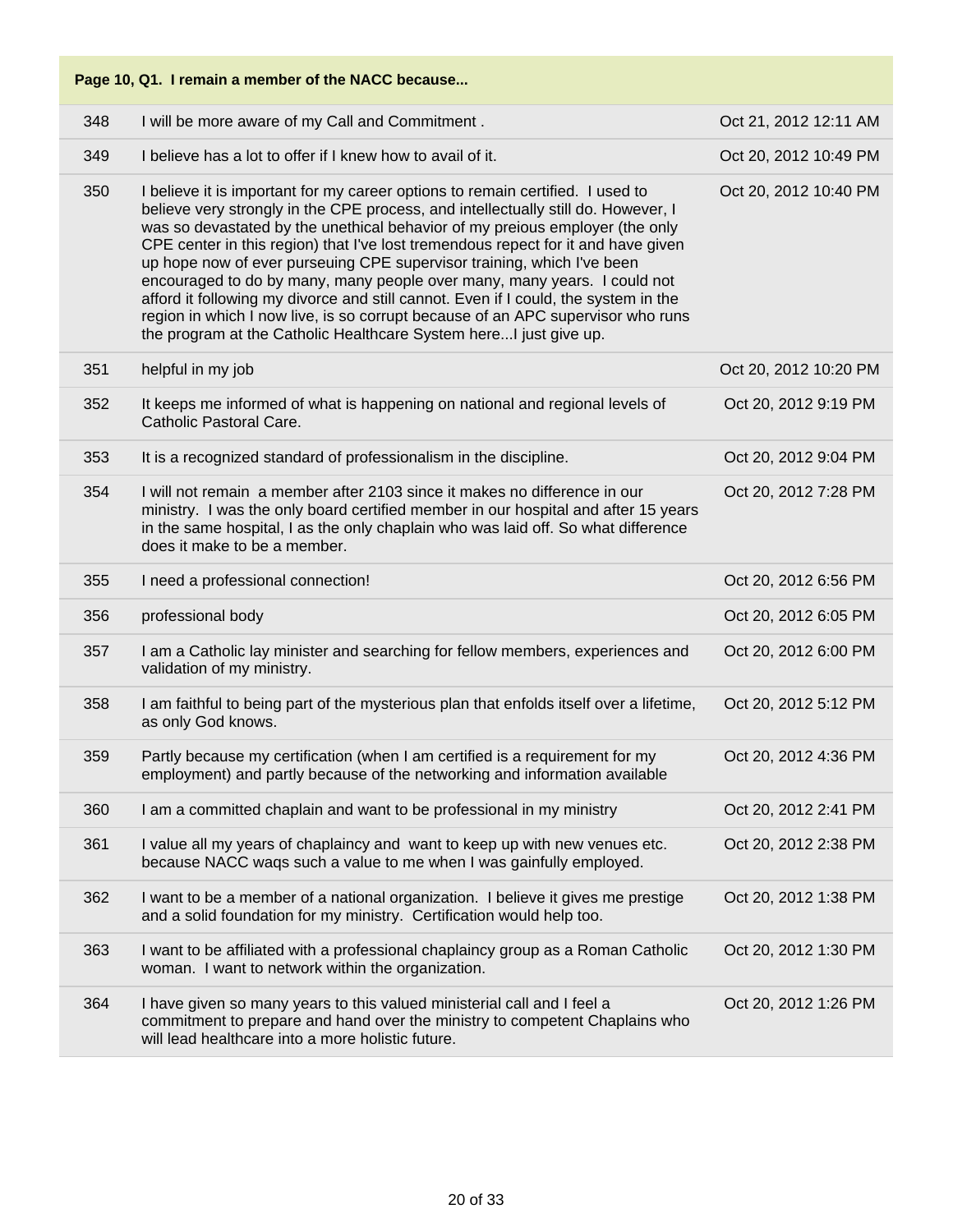| 365 | Membership is tied in to by being Board Certified and I like to keep up with what<br>will keep me growing in my ministry--and helpful towards recertification<br>preparation.                                                                                                                                                                                                                                                                                                                                                                                                                            | Oct 20, 2012 12:53 PM |
|-----|----------------------------------------------------------------------------------------------------------------------------------------------------------------------------------------------------------------------------------------------------------------------------------------------------------------------------------------------------------------------------------------------------------------------------------------------------------------------------------------------------------------------------------------------------------------------------------------------------------|-----------------------|
| 366 | I am a Chaplain and rely onthe NACC to keep me current                                                                                                                                                                                                                                                                                                                                                                                                                                                                                                                                                   | Oct 20, 2012 12:51 PM |
| 367 | for professional purposes.                                                                                                                                                                                                                                                                                                                                                                                                                                                                                                                                                                               | Oct 20, 2012 12:45 PM |
| 368 | Community, profession/work and service to God and the Church.                                                                                                                                                                                                                                                                                                                                                                                                                                                                                                                                            | Oct 20, 2012 12:33 PM |
| 369 | I value the their resources!                                                                                                                                                                                                                                                                                                                                                                                                                                                                                                                                                                             | Oct 20, 2012 12:09 PM |
| 370 | certification is required for the positionfor which I have been hired                                                                                                                                                                                                                                                                                                                                                                                                                                                                                                                                    | Oct 20, 2012 11:32 AM |
| 371 | It is important to me to remain connected to my profession and my Church                                                                                                                                                                                                                                                                                                                                                                                                                                                                                                                                 | Oct 20, 2012 10:38 AM |
| 372 | it is an awesome, informative, educational group and updates me as a certified<br>chapain                                                                                                                                                                                                                                                                                                                                                                                                                                                                                                                | Oct 20, 2012 10:31 AM |
| 373 | NACC has helped me see myself as a professional in the health care field, a<br>valuable member of an interdisciplinary team, and nurtured my own spirituality<br>as a chaplain.                                                                                                                                                                                                                                                                                                                                                                                                                          | Oct 20, 2012 10:20 AM |
| 374 | I value a professional membership                                                                                                                                                                                                                                                                                                                                                                                                                                                                                                                                                                        | Oct 20, 2012 10:20 AM |
| 375 | The NACC stands for the standards of practice that I believe in as a Chaplain -<br><b>Board Certified</b>                                                                                                                                                                                                                                                                                                                                                                                                                                                                                                | Oct 20, 2012 10:18 AM |
| 376 | I believe in standards of ministry. As a long time teacher whose certification<br>process yearly kept us updated and refreshed, I feel the need for yearly updating<br>as part of my commitment to stay current. I also believe in our changing church<br>world the layperson needs a voice as their place in ministry is essential and<br>valuable.                                                                                                                                                                                                                                                     | Oct 20, 2012 9:17 AM  |
| 377 | I have been a member since 1969 and have been certified since 1973. Why I<br>remain? Because I am personally challenged to maintain my knowledge and<br>skills in pastoral ministry. What the NACC offers has been valuable to me not<br>only in hospital chaplaincy but in parish ministry and other aspects of ministry.                                                                                                                                                                                                                                                                               | Oct 20, 2012 8:36 AM  |
| 378 | It provides me with opportunities for continuing education, news and insights<br>about current issues in chaplaincy, advocacy on our behalf, opportunity for<br>community with people in the profession both local and national. I DON"T<br>expect NACC to solve all my ministry problems. I still see us in a pioneering<br>mode, working out many issues in the health care arena and in the Church.<br>Sometimes I think the expectations placed on NACC are unreasonable. I am<br>very grateful for the dedication and competence of the Director and Staff who<br>provide us with so much of value! | Oct 20, 2012 8:13 AM  |
| 379 | I love serving as a chaplain and appreciate this supportive network of people.                                                                                                                                                                                                                                                                                                                                                                                                                                                                                                                           | Oct 20, 2012 7:48 AM  |
| 380 | the connections and development spport                                                                                                                                                                                                                                                                                                                                                                                                                                                                                                                                                                   | Oct 20, 2012 7:46 AM  |
| 381 | educational resources (especially audioconferences, web material); connection<br>with larger world of chaplaincy and applicability to other areas of my ministry                                                                                                                                                                                                                                                                                                                                                                                                                                         | Oct 20, 2012 5:46 AM  |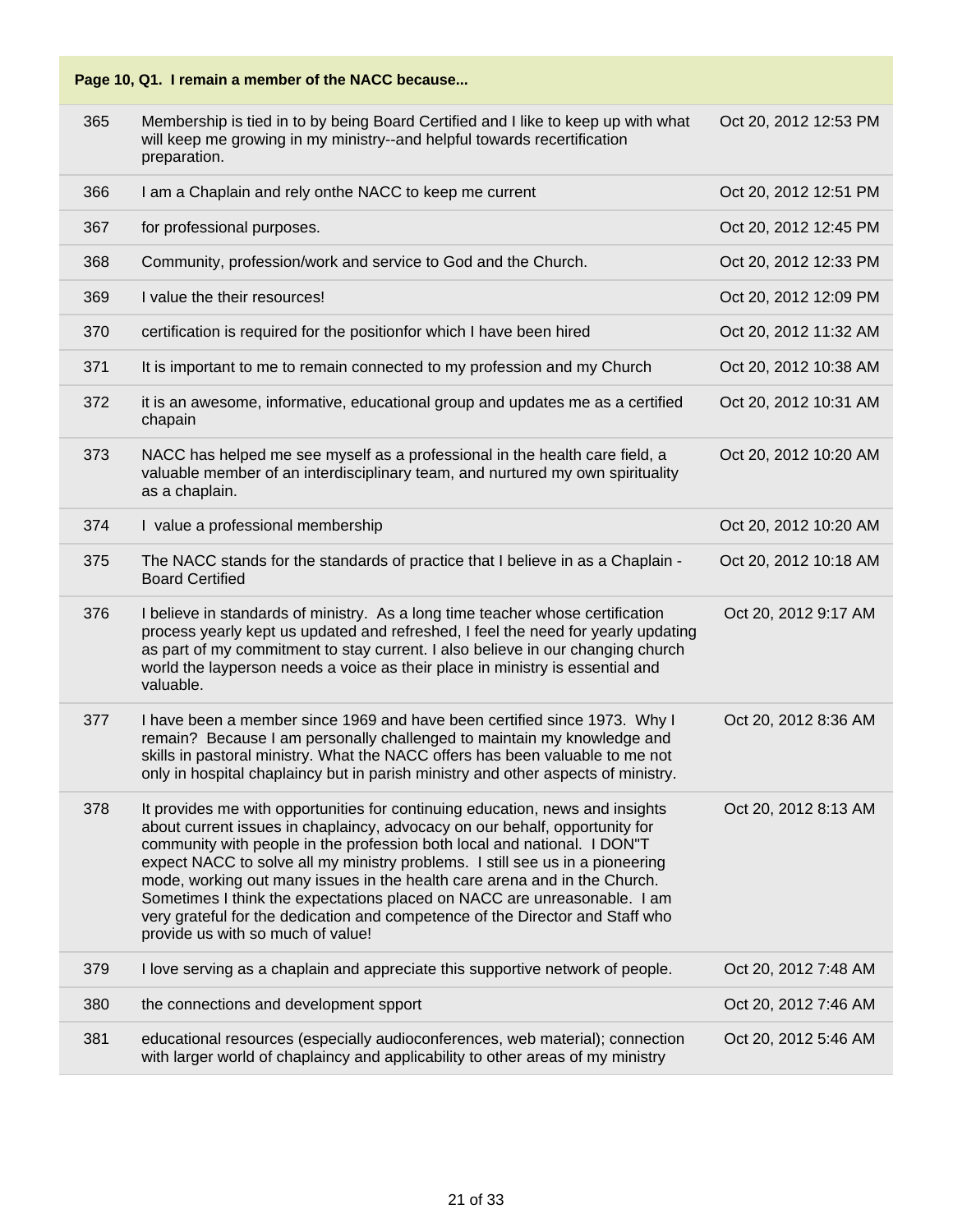(e.g., leadership formation for ministry)

| 382 | I value my certification. I find that the sense of community, similar to being part<br>of an order strengthens me. It motivates me to be professional, and provides me<br>resources to develop as a credible, professional member of the interdisciplinary<br>team. | Oct 20, 2012 4:57 AM  |
|-----|---------------------------------------------------------------------------------------------------------------------------------------------------------------------------------------------------------------------------------------------------------------------|-----------------------|
| 383 | Educational opportunities. It's required for my position as chaplain                                                                                                                                                                                                | Oct 20, 2012 12:47 AM |
| 384 | of the certification.                                                                                                                                                                                                                                               | Oct 20, 2012 12:13 AM |
| 385 | I am interested in chaplaincy with support from my faith tradition.                                                                                                                                                                                                 | Oct 19, 2012 11:25 PM |
| 386 | I think it is important to belong to professional organizations!                                                                                                                                                                                                    | Oct 19, 2012 9:56 PM  |
| 387 | I appreciate and value the efforts of NACC. I am what I am as certified Chaplain<br>is because of NACC.                                                                                                                                                             | Oct 19, 2012 9:00 PM  |
| 388 | I love being able to work as a chaplain in health care and hope to be able to until<br>I retire.                                                                                                                                                                    | Oct 19, 2012 8:55 PM  |
| 389 | I want to become certified in the future - I am a new chaplain and trying to finish<br>other obligations.                                                                                                                                                           | Oct 19, 2012 8:31 PM  |
| 390 | I appreciate the professional designation of being a member. I also appreciat<br>the many and varied resources.                                                                                                                                                     | Oct 19, 2012 7:54 PM  |
| 391 | I value being associated with NACC/NACC members; I look forward to more<br>active participation in the future                                                                                                                                                       | Oct 19, 2012 6:50 PM  |
| 392 | I can't finished this at this time since I am thinking and feeling like I should leave<br>NACC.                                                                                                                                                                     | Oct 19, 2012 5:31 PM  |
| 393 | required for my position                                                                                                                                                                                                                                            | Oct 19, 2012 5:10 PM  |
| 394 | I believe in the importance of who and what you are/ what you do and strive to<br>accomplish to promote ever better quality chaplains.                                                                                                                              | Oct 19, 2012 4:32 PM  |
| 395 | I wanted to be certified and this October 7 I was able to go before the interview<br>team.                                                                                                                                                                          | Oct 19, 2012 4:24 PM  |
| 396 | I love to work in the ministry of care to patients.                                                                                                                                                                                                                 | Oct 19, 2012 4:16 PM  |
| 397 | ILt gives credilbility to my leadership in my Parish Ministry of Prayer                                                                                                                                                                                             | Oct 19, 2012 4:06 PM  |
| 398 | I minister as a full-time chaplain. I value/ appreciate being a member of NACC,<br>a committed, inspiring organization.                                                                                                                                             | Oct 19, 2012 3:38 PM  |
| 399 | I believe in a professional Catholic chaplaincy and I do not wish to see Catholic<br>healthcare ministry revert to a clerical, sacramental presence provided by priests<br>who can only give communion and anointings.                                              | Oct 19, 2012 3:34 PM  |
| 400 | I love the ministry and the network it provides.                                                                                                                                                                                                                    | Oct 19, 2012 3:20 PM  |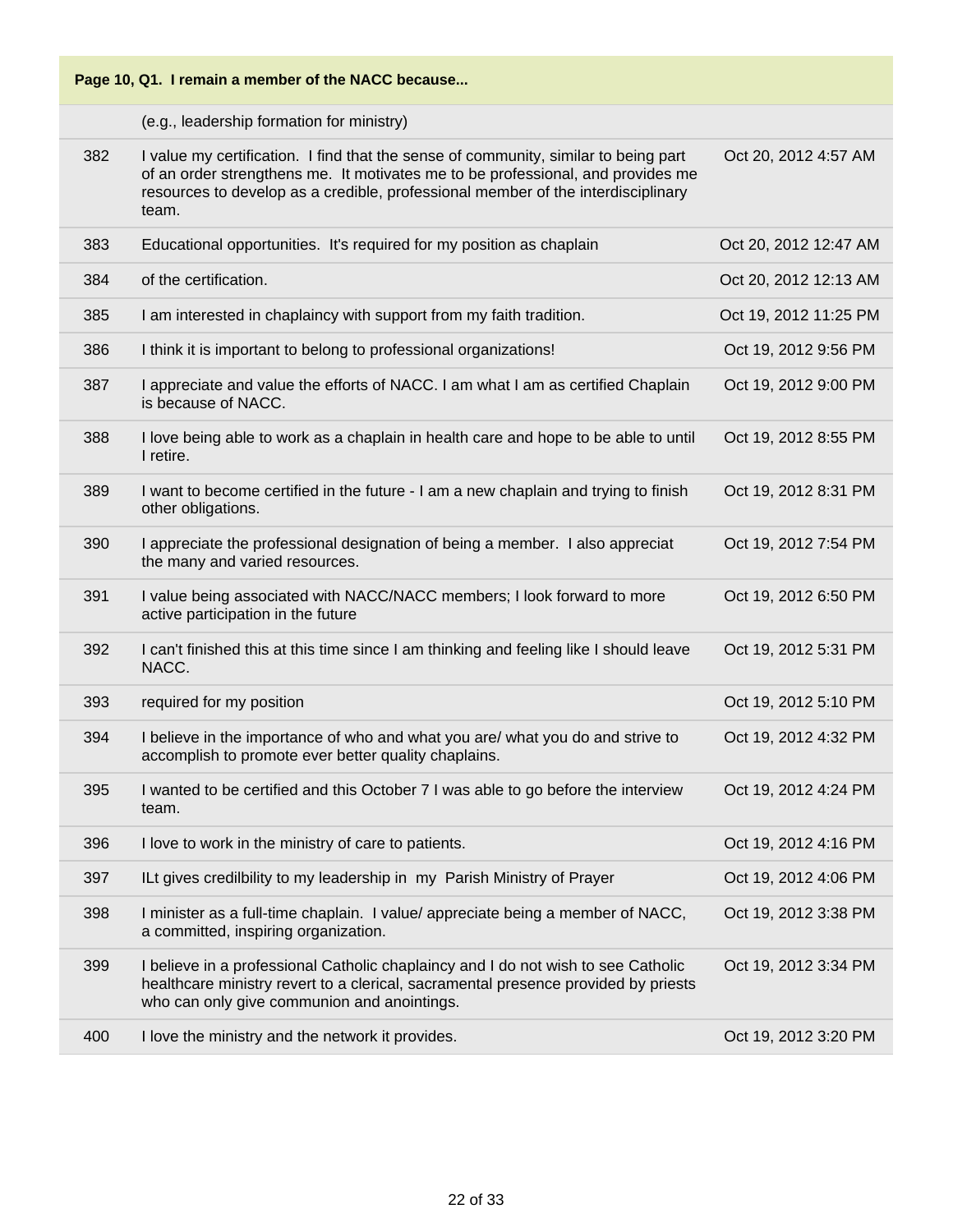# **Page 10, Q1. I remain a member of the NACC because...** 401 I value it highly (and it's necessary for my employment). Oct 19, 2012 3:16 PM 402 it acknowledges and affirms my board certification **COLOGY 19, 2012 3:07 PM** 403 The personal connections that are available to me as a ministry volunteer. Oct 19, 2012 3:07 PM 404 You supply an ability to keep up to date  $\overline{O}$  Oct 19, 2012 3:06 PM 405 it keeps me certified as a chaplain Oct 19, 2012 2:33 PM 406 I appreciate being affiliated with a group of people who share my profession and mission. Oct 19, 2012 2:33 PM 407 I believe in and am proud of our identity, resource accomplishments and ease of education initiatives Oct 19, 2012 2:31 PM 408 I cannot afford your cost of membership, but I need to become certified as a Catholic chaplain Oct 19, 2012 2:13 PM 409 for certification for educational benefits for professional contact with outer chaplains Oct 19, 2012 1:44 PM 410 I want to remain certified through this organization. The contract of the Cost 19, 2012 1:33 PM 411 I value my ministry in my hospital and desire Board Chaplain Certification as a member of the NACC Oct 19, 2012 1:31 PM 412 Want to belong to NACC Oct 19, 2012 1:26 PM 413 knowing there is help, assistance and support is very important to me Oct 19, 2012 1:26 PM 414 I love the Association I am proud to be a Board Certified Chaplain Oct 19, 2012 1:22 PM 415 it gives me a feeling of support with so many members living out Christ's healing ministry. I was disappointed that our local seminar at Nazareth was cancelled since not enough registered. Oct 19, 2012 1:21 PM 416 Membership keeps me current. Oct 19, 2012 12:54 PM 417 It's my professional organization. I am proud of my profession and of the NACC organization. Thank you. Oct 19, 2012 12:41 PM 418 Professional certification Oct 19, 2012 12:20 PM 419 My vocation as a Catholic Chaplain finds great support from an organization whose sole purpose is to promote and support the vocation and provide enrichment and educational offerings for its members. Oct 19, 2012 12:20 PM 420 Without membership in NACC I could not hold my current postition within catholic healthcare. Oct 19, 2012 12:19 PM 421 I like the information shared, etc. Oct 19, 2012 12:12 PM 422 Being associated with my peers is vital for ministry **Example 2012** 12:05 PM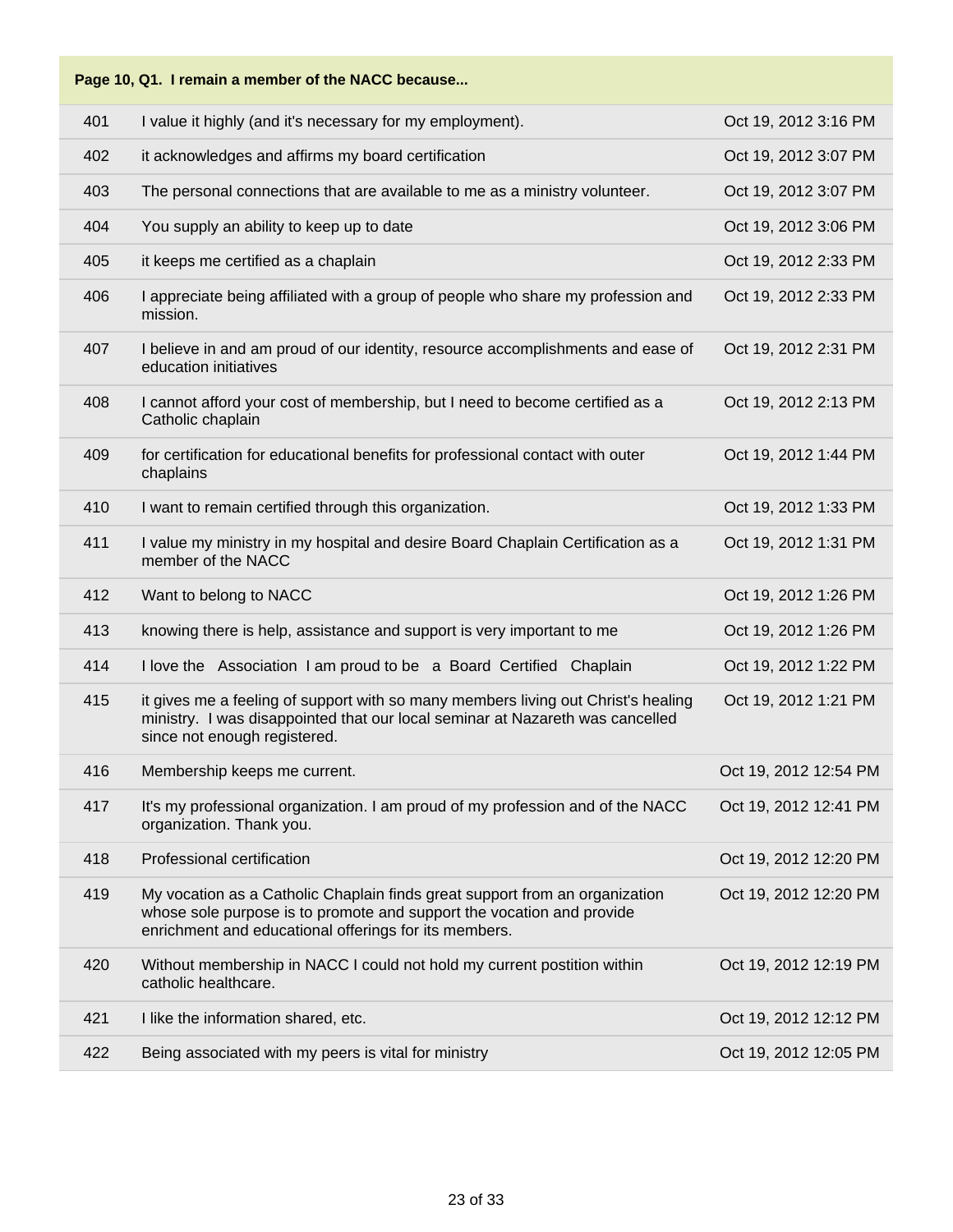| 423 | I need the Chaplain designation to do the work I am doing. And I am proud of<br>being part of this respected, caring community of diverse, well trained, religious<br>people.                                                                                                                                                                             | Oct 19, 2012 12:02 PM |
|-----|-----------------------------------------------------------------------------------------------------------------------------------------------------------------------------------------------------------------------------------------------------------------------------------------------------------------------------------------------------------|-----------------------|
| 424 | I'm Catholic                                                                                                                                                                                                                                                                                                                                              | Oct 19, 2012 11:55 AM |
| 425 | NACC is a professional association                                                                                                                                                                                                                                                                                                                        | Oct 19, 2012 11:54 AM |
| 426 | I look forward to being kept informed.                                                                                                                                                                                                                                                                                                                    | Oct 19, 2012 11:44 AM |
| 427 | develops my mission as a consagrated woman religious chaplain                                                                                                                                                                                                                                                                                             | Oct 19, 2012 11:31 AM |
| 428 | it is important to support my professional organization                                                                                                                                                                                                                                                                                                   | Oct 19, 2012 11:29 AM |
| 429 | I believe its mission                                                                                                                                                                                                                                                                                                                                     | Oct 19, 2012 11:26 AM |
| 430 | I think I need to to keep my work position.                                                                                                                                                                                                                                                                                                               | Oct 19, 2012 11:21 AM |
| 431 | I believe in us, am grateful for our high quality, & value our support for each<br>other.                                                                                                                                                                                                                                                                 | Oct 19, 2012 11:11 AM |
| 432 | It is supportive                                                                                                                                                                                                                                                                                                                                          | Oct 19, 2012 11:11 AM |
| 433 | I believe in the professionalism of chaplain ministry.                                                                                                                                                                                                                                                                                                    | Oct 19, 2012 11:05 AM |
| 434 | I believe we need to support the organization of our profession. I was an RN for<br>20 years and then when I entered chaplaincy in 1982, I felt the same desire to be<br>qualified for my responsiblities. Certification has been important, but I value that<br>we have such a credible organization to stand behind us, empower us and help<br>us grow. | Oct 19, 2012 11:00 AM |
| 435 | I want to be connected as a professional to those who are in this ministry and<br>because they are a sounding board and help when faced with professional<br>difficulties                                                                                                                                                                                 | Oct 19, 2012 10:55 AM |
| 436 | currently seeking certification and good reading materials.                                                                                                                                                                                                                                                                                               | Oct 19, 2012 10:53 AM |
| 437 | I am proud of my profession and hope to continue to grow in formation as<br>Chaplain.                                                                                                                                                                                                                                                                     | Oct 19, 2012 10:48 AM |
| 438 | As a professional Chaplain it is necessary to belong to the NACC.                                                                                                                                                                                                                                                                                         | Oct 19, 2012 10:46 AM |
| 439 | I believe in a professional organization that examplifies national standards for<br>ethical practices and best practices for it membership. NACC is an organization<br>that I am pround to say I am a member. GO FOR IT NACC!                                                                                                                             | Oct 19, 2012 10:45 AM |
| 440 | I want to be involed.                                                                                                                                                                                                                                                                                                                                     | Oct 19, 2012 10:43 AM |
| 441 | CONNECTS ME WITH THE STORIES AND INSIGHTS OF PEOPLE.                                                                                                                                                                                                                                                                                                      | Oct 19, 2012 10:32 AM |
| 442 | It is the most valuable way to maintain my accreditation (i.e., to me, has the most<br>value-added possibilities granted that I want to maintain my accreditation).                                                                                                                                                                                       | Oct 19, 2012 10:30 AM |
| 443 | I see it as a valuable source of continuing updating for my personal ministry.                                                                                                                                                                                                                                                                            | Oct 19, 2012 10:01 AM |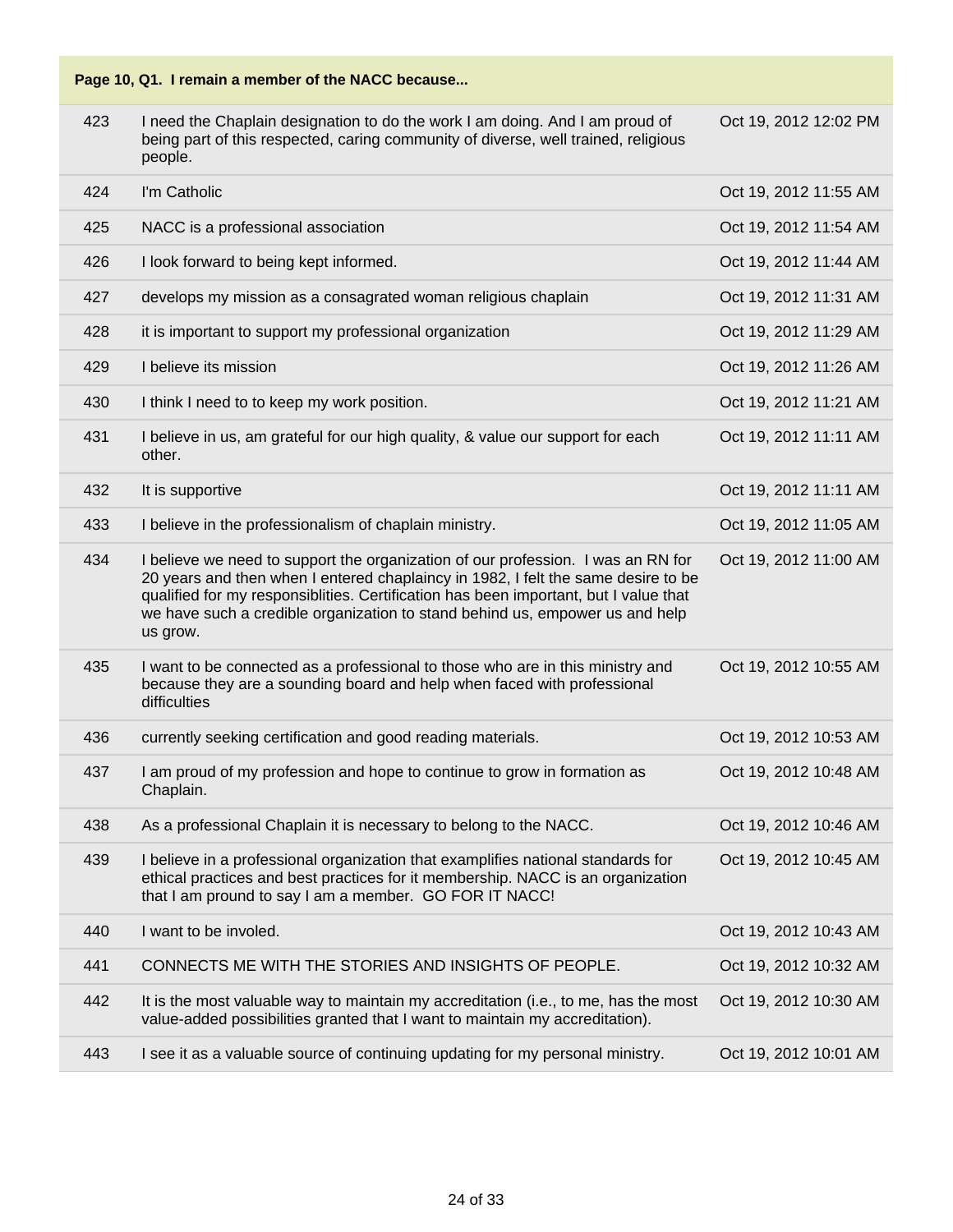

Because I work with a very large staff who are primarily APCE or APCE certified, I benefit from both organizations.

| 444 | I hope to become a full member and go for Board Certificatio.                                                                                                                                                                                                                                                                                                                                                                                                                                                                                                                                                                                                                               | Oct 19, 2012 9:58 AM |
|-----|---------------------------------------------------------------------------------------------------------------------------------------------------------------------------------------------------------------------------------------------------------------------------------------------------------------------------------------------------------------------------------------------------------------------------------------------------------------------------------------------------------------------------------------------------------------------------------------------------------------------------------------------------------------------------------------------|----------------------|
| 445 | I have been aided in ministry & it is a very viable national association;<br>certification adds to recognition of professional status                                                                                                                                                                                                                                                                                                                                                                                                                                                                                                                                                       | Oct 19, 2012 9:55 AM |
| 446 | certification part of job description, social networking opportunities, ministry of<br>the church, common interests and goals                                                                                                                                                                                                                                                                                                                                                                                                                                                                                                                                                               | Oct 19, 2012 9:54 AM |
| 447 | They are my certifying body and because of my faith tradition.                                                                                                                                                                                                                                                                                                                                                                                                                                                                                                                                                                                                                              | Oct 19, 2012 9:47 AM |
| 448 | I believe that NACC provides competent and caring ministry for the vulnerable in<br>our society. Without NACC, the ministry could be in danger of unethical<br>practices. I am proud to be a member.                                                                                                                                                                                                                                                                                                                                                                                                                                                                                        | Oct 19, 2012 9:44 AM |
| 449 | certification                                                                                                                                                                                                                                                                                                                                                                                                                                                                                                                                                                                                                                                                               | Oct 19, 2012 9:40 AM |
| 450 | I worked hard for the certification, am proud of the ministry I gave, am<br>in=between what is next for me in being a voice of hope, comfort and healing.                                                                                                                                                                                                                                                                                                                                                                                                                                                                                                                                   | Oct 19, 2012 9:34 AM |
| 451 | It is a critical ministry of the Church and for many sponsors. Board Certified<br>Chaplains need to hardwire ways in their ministry sites to have intentionally<br>prescribed events with the local Bishop. We are doing that in Mission here and<br>encouraging more publicized contact with our Bishops. The word publicized is<br>important. I put everything in the local diocesan papers and encourage Sp Care<br>to do the same. It is time for Sp Care to be operationalized with written policies<br>that cannot be easily broken. It is very easy to take a program off the table. It<br>becomes difficult work to change policy. I've over stayed my welcome! Thank<br>you! Nancy | Oct 19, 2012 9:33 AM |
| 452 | The written materials and the Staff in Milwaukee. I have attended an APC<br>conference and didn't feel it was as collarborative.                                                                                                                                                                                                                                                                                                                                                                                                                                                                                                                                                            | Oct 19, 2012 9:32 AM |
| 453 | Of its professionalism and association with colleagues who understand<br>chaplaincy and who are passionate about it and who have ideas to contue to<br>move it along in the changing health care enviornment.                                                                                                                                                                                                                                                                                                                                                                                                                                                                               | Oct 19, 2012 9:30 AM |
| 454 | It was a very long and difficult process                                                                                                                                                                                                                                                                                                                                                                                                                                                                                                                                                                                                                                                    | Oct 19, 2012 9:27 AM |
| 455 | Good question. Let me get back to you on this.                                                                                                                                                                                                                                                                                                                                                                                                                                                                                                                                                                                                                                              | Oct 19, 2012 9:24 AM |
| 456 | Certification.                                                                                                                                                                                                                                                                                                                                                                                                                                                                                                                                                                                                                                                                              | Oct 19, 2012 9:24 AM |
| 457 | NACC is fAmily                                                                                                                                                                                                                                                                                                                                                                                                                                                                                                                                                                                                                                                                              | Oct 19, 2012 9:21 AM |
| 458 | It is helpful in my professional status as a BC Chaplain.                                                                                                                                                                                                                                                                                                                                                                                                                                                                                                                                                                                                                                   | Oct 19, 2012 9:14 AM |
| 459 | I want to continue mainining my credentials. It shows I am seriuos about my<br>profession to other disciplines.                                                                                                                                                                                                                                                                                                                                                                                                                                                                                                                                                                             | Oct 19, 2012 9:12 AM |
| 460 | It is required by my employer but I also appreciate being connected to a larger<br>chaplaincy community.                                                                                                                                                                                                                                                                                                                                                                                                                                                                                                                                                                                    | Oct 19, 2012 9:03 AM |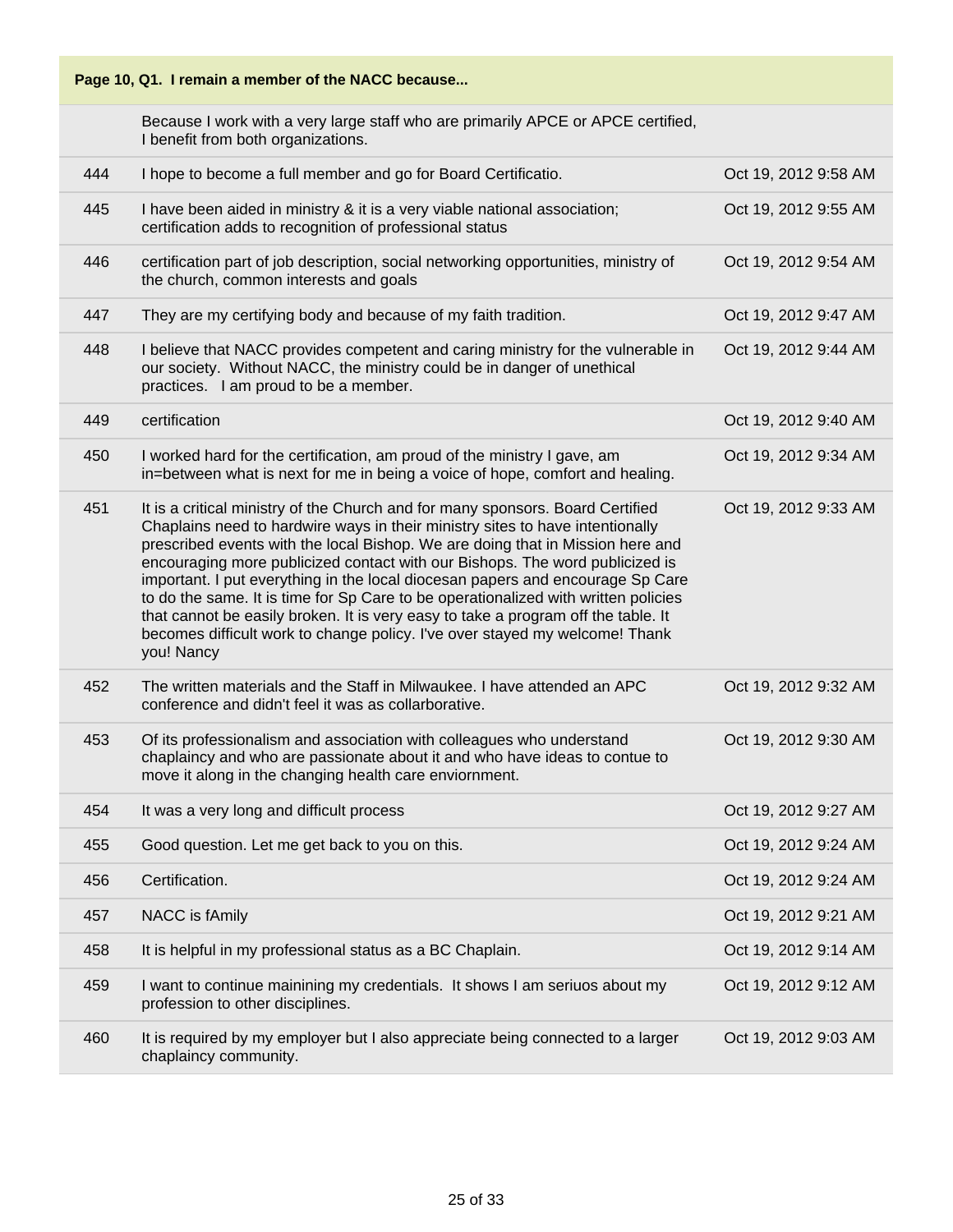### **Page 10, Q1. I remain a member of the NACC because...** 461 Required for certification and endorsement Oct 19, 2012 9:02 AM 462 Above plus chance to mentor new generation **Above 2012 9:01 AM** Oct 19, 2012 9:01 AM 463 I am a life-time member who value the Association, its work, and its representation, and because chaplaincy is my profession. Oct 19, 2012 8:56 AM 464 I value staying aware of new developments and offerings and networking locally and at national conferences. Oct 19, 2012 8:47 AM 465 of everything I appreciate from the organization. My vocation comes from God, but my profession is made possible because of the NACC. Oct 19, 2012 8:45 AM 466 Important to belong and support a national organization. The control of the Cost 19, 2012 8:38 AM 467 need it in terms of being certified **Case 19, 2012 8:35 AM** 468 I need to be connected.... Oct 19, 2012 8:32 AM 469 I'm glad we have a national association that is trying to build up professional chaplaincy. Oct 19, 2012 8:28 AM 470 I believe in the organizations, its leadership and being allowed the opportunity to be involved in the association. And of course I belong to NACC because of the work it does to advance chaplaincy and because I am certified by NACC. Oct 19, 2012 8:22 AM 471 Need for certification Oct 19, 2012 8:12 AM 472 The value of being associated with an organization that enhances my professional standing and that offers resources which allow new learning and collaboration with others in the profession Oct 19, 2012 8:03 AM 473 Certification is necessary for me to work as a hospital chaplain Oct 19, 2012 8:02 AM 474 I am committed to my ministry as a Chaplain and because participation in the NACC is highly important to me. I wish that I could participate more in NACC events. I am deeply grateful for all that the NACC is doing on our behalf. Oct 19, 2012 8:02 AM 475 I see many excellent things coming out of it which enable chaplains to grow and become more compassionate and caring. Oct 19, 2012 7:58 AM 476 it is a job requirement. I believe athe 50 yearly educational units are too many. Oct 19, 2012 7:55 AM And I wish to maintain certification. And I wish to maintain certification. 478 I am on the line on this. Right now, my institution pays my dues to NACC and to ACPE (I am a suspervisor). When my institution asks me to pay for either one, I would probably let go of NACC Oct 19, 2012 7:53 AM 479 I believe in the mission of NACC and many learning opportunities are available for us. I am proud to be a board certified chaplain with NACC Oct 19, 2012 7:52 AM 480 I work in a Catholic hospital setting and feel the information I have access to keeps me somewhat "in the loop." Oct 19, 2012 7:43 AM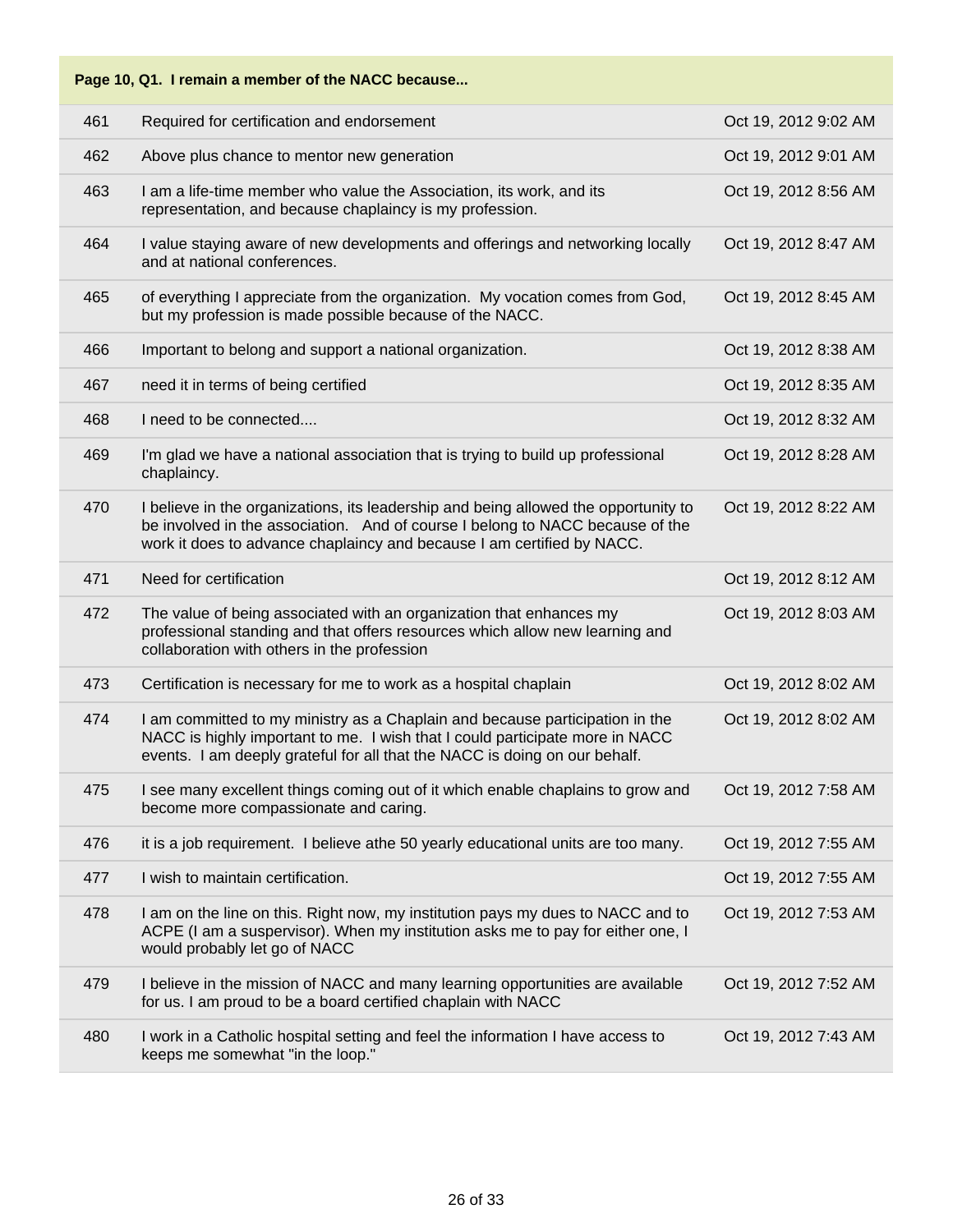| Page 10, Q1. I remain a member of the NACC because |                                                                                                                                                                                                                                                                                                                                                                                                                     |                      |  |
|----------------------------------------------------|---------------------------------------------------------------------------------------------------------------------------------------------------------------------------------------------------------------------------------------------------------------------------------------------------------------------------------------------------------------------------------------------------------------------|----------------------|--|
| 481                                                | I fine it to be helpful to know what is expected of someone to be certifi                                                                                                                                                                                                                                                                                                                                           | Oct 19, 2012 7:39 AM |  |
| 482                                                | I am required to do so to be BCC. I appreciate the support and encouragement<br>given.                                                                                                                                                                                                                                                                                                                              | Oct 19, 2012 7:35 AM |  |
| 483                                                | Vehicle for certification and arranging endorsement                                                                                                                                                                                                                                                                                                                                                                 | Oct 19, 2012 7:14 AM |  |
| 484                                                | Professionalism, Catholic identity, continuing education, supportive networking                                                                                                                                                                                                                                                                                                                                     | Oct 19, 2012 7:12 AM |  |
| 485                                                | I need to remain certified                                                                                                                                                                                                                                                                                                                                                                                          | Oct 19, 2012 7:11 AM |  |
| 486                                                | I love the ministry and NACC nourishes my interest and ability to continue the<br>journey of walking with God's people.                                                                                                                                                                                                                                                                                             | Oct 19, 2012 7:11 AM |  |
| 487                                                | I am happy to serve under the Catholic faith.                                                                                                                                                                                                                                                                                                                                                                       | Oct 19, 2012 7:10 AM |  |
| 488                                                | jProfessional chaplaincy is important to me and this organization respects the<br>leadership commitment by women in our NACC. That is not the case in parishes<br>and dioceses. Chaplaincy is one area in the Church where Vatican II remains<br>alive.                                                                                                                                                             | Oct 19, 2012 7:06 AM |  |
| 489                                                | Because Chaplaincy and Pastoral Care and Counseling are such necessary<br>functions of Church ministry and needs to be self-determining and this<br>organization provides a Voice that is critical amidst so much bureauracy that<br>claims to be in the serivice of Christ but rather is blindly self-serving instead of<br>being pastoral presence of the healing Jesus. Thanks for helping us to stay<br>focused | Oct 19, 2012 7:05 AM |  |
| 490                                                | Required and good for my professional growth                                                                                                                                                                                                                                                                                                                                                                        | Oct 19, 2012 6:58 AM |  |
| 491                                                | I'm not sure but I wouldn't if the hosptial didn't pay for the high fee.                                                                                                                                                                                                                                                                                                                                            | Oct 19, 2012 6:54 AM |  |
| 492                                                | I want to continue to support Catholic healthcare chaplaincy and professional<br>chaplaincy overall                                                                                                                                                                                                                                                                                                                 | Oct 19, 2012 6:53 AM |  |
| 493                                                | It is a critical Ministry of the Church, Catholic Christians participate in significant<br>discipleship                                                                                                                                                                                                                                                                                                             | Oct 19, 2012 6:52 AM |  |
| 494                                                | of its Catholic identity and focus which helps ground me in pluralistic contexts,<br>including the plurality of my own embodied selfhood; and because I am proud to<br>be a member of such a great organization!                                                                                                                                                                                                    | Oct 19, 2012 6:50 AM |  |
| 495                                                | see 47                                                                                                                                                                                                                                                                                                                                                                                                              | Oct 19, 2012 6:46 AM |  |
| 496                                                | Serving as chaplain in community hospital - working toward certification                                                                                                                                                                                                                                                                                                                                            | Oct 19, 2012 6:45 AM |  |
| 497                                                | I value my profession                                                                                                                                                                                                                                                                                                                                                                                               | Oct 19, 2012 6:42 AM |  |
| 498                                                | Support in a professional and caring organization                                                                                                                                                                                                                                                                                                                                                                   | Oct 19, 2012 6:42 AM |  |
| 499                                                | It's an important part of our efforts to support Chaplaincy.                                                                                                                                                                                                                                                                                                                                                        | Oct 19, 2012 6:37 AM |  |
| 500                                                | It is a necessary connection that helps me grow in this profession.                                                                                                                                                                                                                                                                                                                                                 | Oct 19, 2012 6:33 AM |  |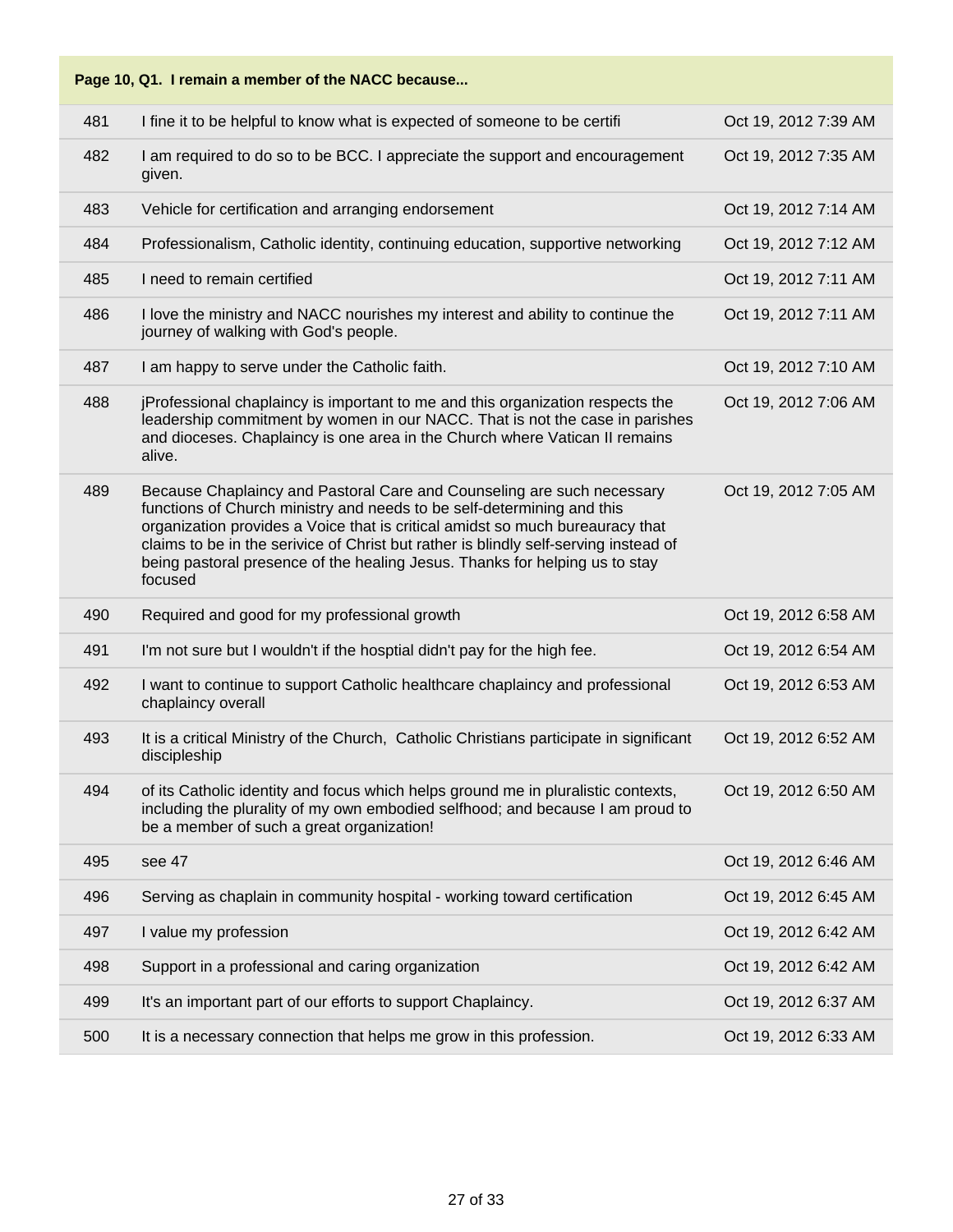|     | Page 10, Q1. I remain a member of the NACC because                                                                                                                                                                      |                       |
|-----|-------------------------------------------------------------------------------------------------------------------------------------------------------------------------------------------------------------------------|-----------------------|
| 501 | I think Chaplains should be the catalysts for prioritizing the component of<br>spiritual care in holistic care of patients, family, and staff at bedsides, in<br>administration, and in organizations                   | Oct 19, 2012 6:30 AM  |
| 502 | Ithas been my home for over 20 years and it continues to offer the<br>pastoral/spiritual dimesnion                                                                                                                      | Oct 19, 2012 6:27 AM  |
| 503 | supervisor credential                                                                                                                                                                                                   | Oct 19, 2012 6:16 AM  |
| 504 | It's expected; it's worthy; and it's professional.                                                                                                                                                                      | Oct 19, 2012 6:08 AM  |
| 505 | Adds creditability to my ministry                                                                                                                                                                                       | Oct 19, 2012 6:06 AM  |
| 506 | I value the professionalism of the organization and the opportunities to connect<br>with other chaplains at conferences etc.,                                                                                           | Oct 19, 2012 6:00 AM  |
| 507 | I believe in the vision, commitment, and need to be part of a professional group<br>for the healing ministry                                                                                                            | Oct 19, 2012 5:57 AM  |
| 508 | It helps me authentically blend who I am, what I believe with how I work and live.                                                                                                                                      | Oct 19, 2012 5:38 AM  |
| 509 | it keeps me connected while I minister in a Catholic Hospital and offers valuable<br>resources.                                                                                                                         | Oct 19, 2012 5:12 AM  |
| 510 | The training, the process, all of the experience allows me to coninue as an<br>NACC part-time chaplain and hold this position with honor and truth.                                                                     | Oct 19, 2012 5:06 AM  |
| 511 | I't a plus to be certified                                                                                                                                                                                              | Oct 19, 2012 4:06 AM  |
| 512 | I think it is important to watch developments of chaplaincy in the Catholic<br>tradition because I am a Sister of Mercy and what the church does is important<br>to me.                                                 | Oct 19, 2012 3:51 AM  |
| 513 | I very much treasure my Pastoral Care training, experiences and value the<br>ministry of Pastoral Care. I hope to participate in the ministry once again when I<br>return to the states.                                | Oct 19, 2012 2:21 AM  |
| 514 | NACC remains at this point, one of the few Catholic ministries able to reach the<br>people of God in their time of need, without too many restraints from the<br>hierarchical patriarchy and the Institution's control. | Oct 19, 2012 2:20 AM  |
| 515 | I like to be a member of that great family!                                                                                                                                                                             | Oct 19, 2012 12:30 AM |
| 516 | Of all the reasons I posted in 50. it is a viable profexssional organization and<br>certainly helps me in my minisry. ol feel oncected with other chaplains.                                                            | Oct 19, 2012 12:08 AM |
| 517 | I value my ministry: to continue the healing ministry of Jesus                                                                                                                                                          | Oct 18, 2012 11:23 PM |
| 518 | I am catholic and I love my church and love to serve God                                                                                                                                                                | Oct 18, 2012 10:30 PM |
| 519 | I value my profession and remaining connected both to ecclesiastical community<br>and peers in the field                                                                                                                | Oct 18, 2012 10:16 PM |
| 520 | <b>Professional Credentials</b>                                                                                                                                                                                         | Oct 18, 2012 10:08 PM |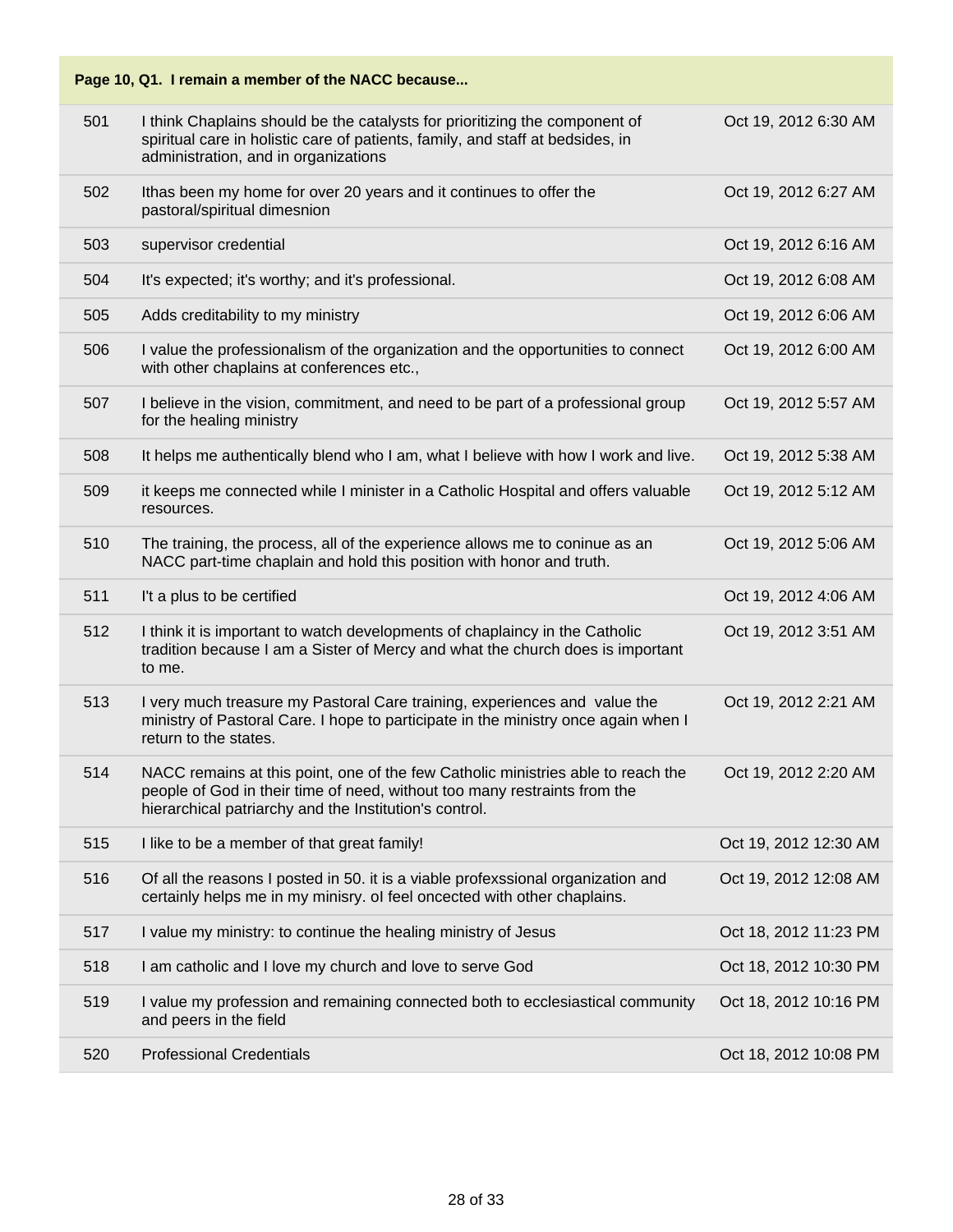**Page 10, Q1. I remain a member of the NACC because...**

| 521 | Hope as I continually witness poor ministry practices by colleague(s) uneducated<br>in CPE although good intentioned are harmful in approach                                                                                                                    | Oct 18, 2012 9:53 PM |
|-----|-----------------------------------------------------------------------------------------------------------------------------------------------------------------------------------------------------------------------------------------------------------------|----------------------|
| 522 | It keeps me in touch with the valuable work of chaplaincy in many locations.                                                                                                                                                                                    | Oct 18, 2012 9:52 PM |
| 523 | No Choice                                                                                                                                                                                                                                                       | Oct 18, 2012 9:38 PM |
| 524 | Because I worked hard and spent much \$\$\$ to be certified and I believe in the<br>ministry and it means something to me                                                                                                                                       | Oct 18, 2012 9:32 PM |
| 525 | It is my intension to becomes a board certified member after completing my<br>master's.                                                                                                                                                                         | Oct 18, 2012 9:31 PM |
| 526 | It helps my professional accountability                                                                                                                                                                                                                         | Oct 18, 2012 9:29 PM |
| 527 | NACC is a certifying organization. I want to stay current and your offer many<br>resources, tho' hard for me to keep up.                                                                                                                                        | Oct 18, 2012 9:23 PM |
| 528 | I look forward to becoming certified                                                                                                                                                                                                                            | Oct 18, 2012 9:00 PM |
| 529 | I resonate with the values and ethics held by the NACC                                                                                                                                                                                                          | Oct 18, 2012 8:51 PM |
| 530 | do not want to lose my status as Chaplain Emeritus                                                                                                                                                                                                              | Oct 18, 2012 8:50 PM |
| 531 | Required for my job                                                                                                                                                                                                                                             | Oct 18, 2012 8:47 PM |
| 532 | I enjoy being board certified                                                                                                                                                                                                                                   | Oct 18, 2012 8:42 PM |
| 533 | to be a professional chaplain and certified is important                                                                                                                                                                                                        | Oct 18, 2012 8:36 PM |
| 534 | By being Board Certified, I am able to hold a position in my facility.                                                                                                                                                                                          | Oct 18, 2012 8:29 PM |
| 535 | At the present time it is necessary for employment and liaison assistance. I wish<br>their could be more communication between chaplains at the state level and<br>more than one liaison in each state - a statement I have made on a previous<br>liaison call. | Oct 18, 2012 8:26 PM |
| 536 | Keep up my board certification                                                                                                                                                                                                                                  | Oct 18, 2012 8:26 PM |
| 537 | Professional organizational membership is important.                                                                                                                                                                                                            | Oct 18, 2012 8:23 PM |
| 538 | I continue to be active in the work force.                                                                                                                                                                                                                      | Oct 18, 2012 8:18 PM |
| 539 | I like knowing there are many people working to make chaplaincy role authentic<br>and respected.                                                                                                                                                                | Oct 18, 2012 8:16 PM |
| 540 | I am proud of this organization, its leadership and its commitment to continue to<br>improve the quality of our service.                                                                                                                                        | Oct 18, 2012 8:08 PM |
| 541 | I continue to grow                                                                                                                                                                                                                                              | Oct 18, 2012 7:59 PM |
| 542 | It's required for certification                                                                                                                                                                                                                                 | Oct 18, 2012 7:57 PM |
| 543 | Of the value of relationships with colleagues; the national advocacy for Catholic                                                                                                                                                                               | Oct 18, 2012 7:56 PM |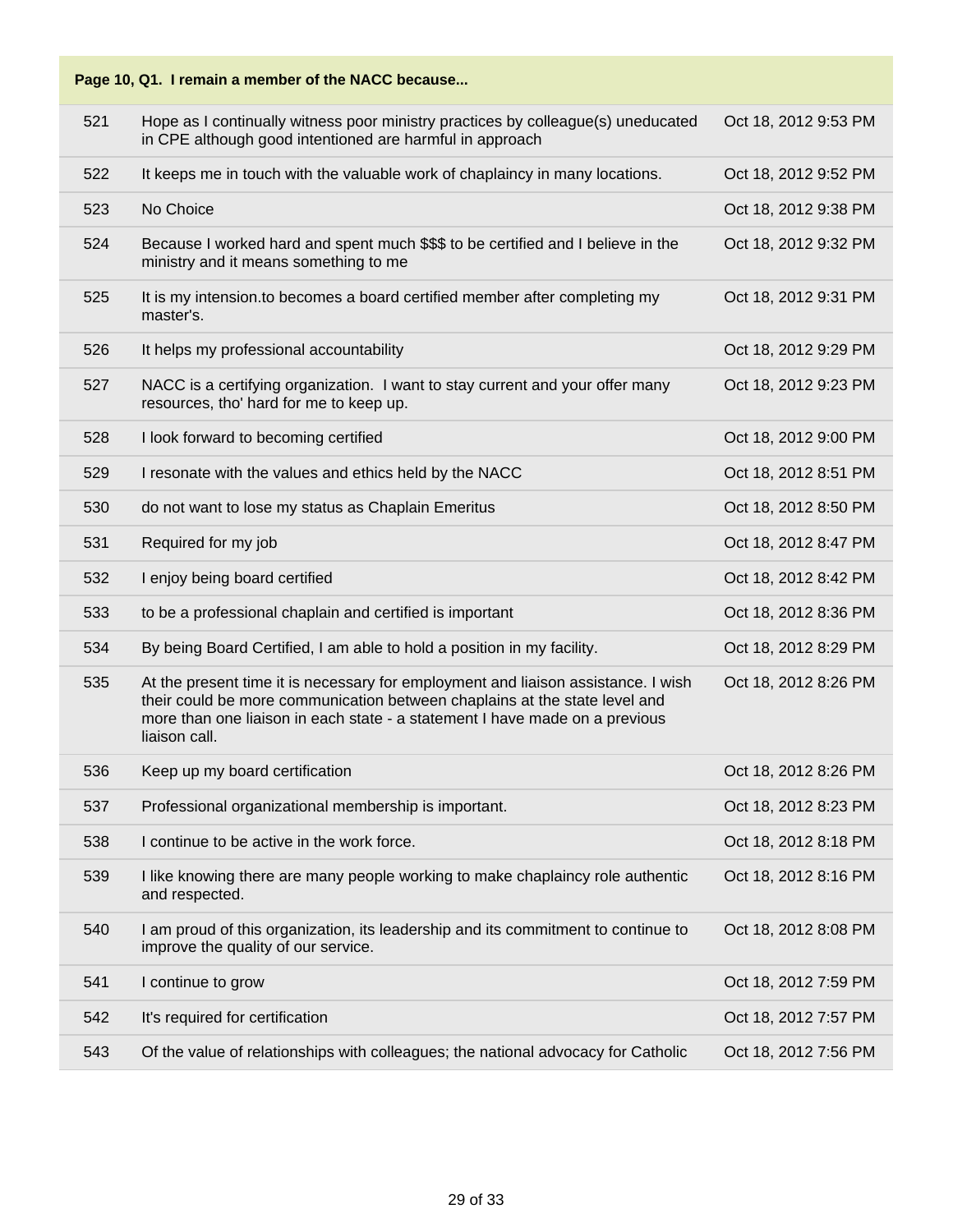

chaplains; my professional development; we are a unique voice in the Church, and that voice feeds me.

| 544 | membership makes me more credible, knowledgeable and informed.                                                                                                                                                                                                                                                                           | Oct 18, 2012 7:50 PM |
|-----|------------------------------------------------------------------------------------------------------------------------------------------------------------------------------------------------------------------------------------------------------------------------------------------------------------------------------------------|----------------------|
| 545 | Membership affords me the opportunity for continued growth in my profession                                                                                                                                                                                                                                                              | Oct 18, 2012 7:41 PM |
| 546 | It is required by my employer                                                                                                                                                                                                                                                                                                            | Oct 18, 2012 7:34 PM |
| 547 | the student membership is affordable                                                                                                                                                                                                                                                                                                     | Oct 18, 2012 7:33 PM |
| 548 | I worked hard to get here. I do see value in it.                                                                                                                                                                                                                                                                                         | Oct 18, 2012 7:22 PM |
| 549 | i worked for the my certification and it is important to me.                                                                                                                                                                                                                                                                             | Oct 18, 2012 7:19 PM |
| 550 | The resources are very valuable to my ministry.                                                                                                                                                                                                                                                                                          | Oct 18, 2012 7:12 PM |
| 551 | I believe deeply in the value of chaplaincy in health care and other areas -<br>inviting others to reflect on the meaning of life - their relationshp with God and<br>others - spirituality focus - I stay in the organization to support the organization<br>even though I am not officially working as a chaplain at the present time. | Oct 18, 2012 7:08 PM |
| 552 | want to                                                                                                                                                                                                                                                                                                                                  | Oct 18, 2012 7:05 PM |
| 553 | I am committeed and it is the gold standard for chaplaincy                                                                                                                                                                                                                                                                               | Oct 18, 2012 7:05 PM |
| 554 | needed for my work                                                                                                                                                                                                                                                                                                                       | Oct 18, 2012 7:02 PM |
| 555 | Of the recognition it receives in professional circles                                                                                                                                                                                                                                                                                   | Oct 18, 2012 7:01 PM |
| 556 | For certification, because NACC provides avenues for growth, for the connection<br>it affords chaplains to the Church                                                                                                                                                                                                                    | Oct 18, 2012 7:00 PM |
| 557 | There is value in the certification process and the connection with other<br>chaplains.                                                                                                                                                                                                                                                  | Oct 18, 2012 6:57 PM |
| 558 | I felt so welcomed and affirmed in my certification process.                                                                                                                                                                                                                                                                             | Oct 18, 2012 6:57 PM |
| 559 | Because of certification as well as having resource available, even if I don't<br>access them.                                                                                                                                                                                                                                           | Oct 18, 2012 6:55 PM |
| 560 | See #52                                                                                                                                                                                                                                                                                                                                  | Oct 18, 2012 6:48 PM |
| 561 | It is through the NACC that I was certified and have been recertified. I didn't<br>answer some of the questions because I had no knowledge or experience of<br>these various conferences or committees.                                                                                                                                  | Oct 18, 2012 6:47 PM |
| 562 | It is a requirement of my employeer.                                                                                                                                                                                                                                                                                                     | Oct 18, 2012 6:43 PM |
| 563 | of my Chaplainy Hospital miistry.                                                                                                                                                                                                                                                                                                        | Oct 18, 2012 6:38 PM |
| 564 | It is a part of my identityI explicitly chose certif. in the Cath. organization<br>because I believe my church needs female professional ministers.                                                                                                                                                                                      | Oct 18, 2012 6:38 PM |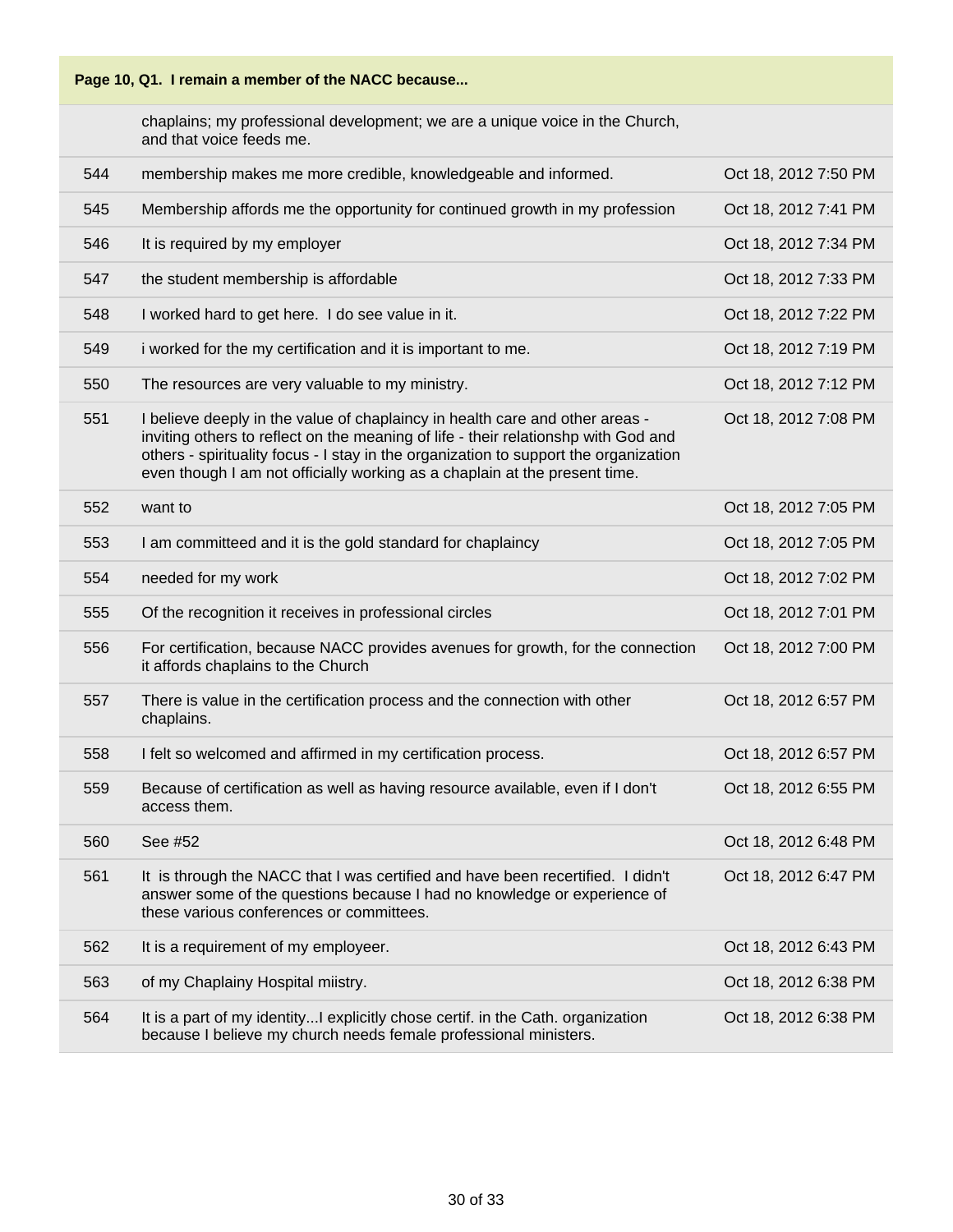|  | Page 10, Q1. I remain a member of the NACC because |
|--|----------------------------------------------------|
|--|----------------------------------------------------|

| 565 | I look forward to how NACC will help me in the future.                                                                                                                                                                                                                                                         | Oct 18, 2012 6:30 PM |
|-----|----------------------------------------------------------------------------------------------------------------------------------------------------------------------------------------------------------------------------------------------------------------------------------------------------------------|----------------------|
| 566 | I love chaplaincy and all that this ministry involves.                                                                                                                                                                                                                                                         | Oct 18, 2012 6:25 PM |
| 567 | It's a wonderful resource to network and resource with others.                                                                                                                                                                                                                                                 | Oct 18, 2012 6:25 PM |
| 568 | credentials                                                                                                                                                                                                                                                                                                    | Oct 18, 2012 6:23 PM |
| 569 | I believe that lay women have so much to offer the church and we are listened to<br>at NACC                                                                                                                                                                                                                    | Oct 18, 2012 6:22 PM |
| 570 | It gives me a sense of personal fulfillment to serve and be able to make a<br>difference in people lives.                                                                                                                                                                                                      | Oct 18, 2012 6:15 PM |
| 571 | it is THE Professional association for Catholic chaplains. It credentials and<br>educates and supports us. And it has superb people, at staff, volunteer<br>leadership, and member levels! It is a privilege to claim BCC status under<br>NACC. Especially for those of us in a minority-Catholic environment. | Oct 18, 2012 6:13 PM |
| 572 | It is in my soul                                                                                                                                                                                                                                                                                               | Oct 18, 2012 6:11 PM |
| 573 | Certification expectation, education opportunities.                                                                                                                                                                                                                                                            | Oct 18, 2012 6:06 PM |
| 574 | board certification is important                                                                                                                                                                                                                                                                               | Oct 18, 2012 6:03 PM |
| 575 | I must be certified to maintain my job so need to belong to this organization.                                                                                                                                                                                                                                 | Oct 18, 2012 5:55 PM |
| 576 | I think community and community action is important in the profession.                                                                                                                                                                                                                                         | Oct 18, 2012 5:55 PM |
| 577 | I think it is extremely important to have a professional organization that<br>represents who we are as professionals in our field.                                                                                                                                                                             | Oct 18, 2012 5:55 PM |
| 578 | I want to continue to be certified and be a professional, informed, viable<br>chaplain.                                                                                                                                                                                                                        | Oct 18, 2012 5:52 PM |
| 579 | It gives greater voice to the legitimate need for chaplains and especially Catholic<br>chaplains in the hospital setting.                                                                                                                                                                                      | Oct 18, 2012 5:49 PM |
| 580 | I feel good about it.                                                                                                                                                                                                                                                                                          | Oct 18, 2012 5:47 PM |
| 581 | Love and compassionate service                                                                                                                                                                                                                                                                                 | Oct 18, 2012 5:45 PM |
| 582 | I want to keep active in retirement and keep making contributions to the<br>movement and the Catholic church ministry                                                                                                                                                                                          | Oct 18, 2012 5:45 PM |
| 583 | Belief, representation of the profession to Church, hospital executives, public;<br>education and collaboration.                                                                                                                                                                                               | Oct 18, 2012 5:39 PM |
| 584 | I want to be considered a professional chaplain and this is an important way to<br>do this                                                                                                                                                                                                                     | Oct 18, 2012 5:36 PM |
| 585 | I value my certification and my ministry as a chaplain. I value NACC's<br>opportunities that contribute to my profession.                                                                                                                                                                                      | Oct 18, 2012 5:33 PM |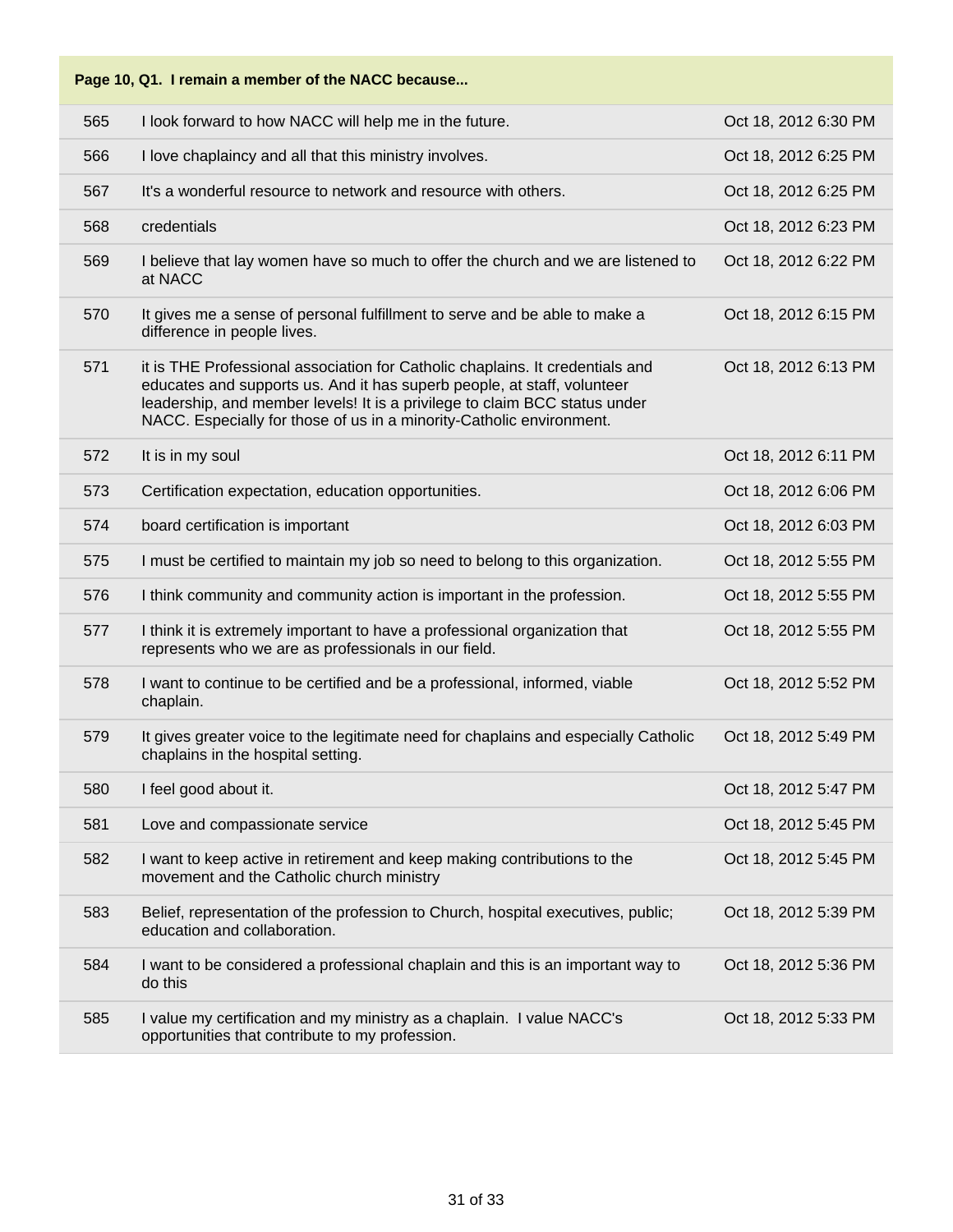| 586 | It is the only org. available to a lay person for certification                                                                                                                                                                               | Oct 18, 2012 5:33 PM |
|-----|-----------------------------------------------------------------------------------------------------------------------------------------------------------------------------------------------------------------------------------------------|----------------------|
| 587 | Need for employmeny                                                                                                                                                                                                                           | Oct 18, 2012 5:29 PM |
| 588 | I deeply value having peers and colleagues who understand two of my passions-<br>-being Catholic and the ministry of spiritual care                                                                                                           | Oct 18, 2012 5:29 PM |
| 589 | NACC makes all the difference. Wish I had more energy to participate, even tho<br>retired. Treasure the support received in past when got to meet members from<br>three states and Alaska!                                                    | Oct 18, 2012 5:20 PM |
| 590 | Becuase of commitment to the orgabization and the posibility of becoming more<br>active in the ministry once that my health returns.                                                                                                          | Oct 18, 2012 5:19 PM |
| 591 | I think it's an excellent way to keep current re: chaplaincy issues. I personally<br>plan to apply for board certification when I have completed the prerequisites.                                                                           | Oct 18, 2012 5:17 PM |
| 592 | Needed credentials for continued employment as hospital chaplain.                                                                                                                                                                             | Oct 18, 2012 5:14 PM |
| 593 | I worked hard to get certified.                                                                                                                                                                                                               | Oct 18, 2012 5:09 PM |
| 594 | It's the professional standard and I'm the only chaplain in my hospital---I need<br>the colleagiality!                                                                                                                                        | Oct 18, 2012 5:08 PM |
| 595 | I am a working chaplain and want to be part of a professional organization.                                                                                                                                                                   | Oct 18, 2012 5:04 PM |
| 596 | I've worked to become board certified and i don't want to lose it.                                                                                                                                                                            | Oct 18, 2012 5:02 PM |
| 597 | of the challenge to stay current and improve in ministry. Between my person<br>goals and the required on-going education, I stay challenged to live a balanced<br>life and ground myself in doing this ministry with God and other chaplains. | Oct 18, 2012 5:02 PM |
| 598 | good question. See answer to Question 47                                                                                                                                                                                                      | Oct 18, 2012 4:59 PM |
| 599 | I am proud of being a professional Catholic chaplain and I value who we are and<br>what we do. We are professionals with a professional status and have a<br>professional organisation as an umbrella for us.                                 | Oct 18, 2012 4:56 PM |
| 600 | i cherish the values of being NACC                                                                                                                                                                                                            | Oct 18, 2012 4:55 PM |
| 601 | Our certification speaks out loud to who we are, our training, our standards of<br>excellence, our on-going education and professionalism.                                                                                                    | Oct 18, 2012 4:52 PM |
| 602 | It;s possible chaplaincy could be my 2nd career.                                                                                                                                                                                              | Oct 18, 2012 4:51 PM |
| 603 | I am a part of our own local chaplaincy not affiliated with the Catholic org.                                                                                                                                                                 | Oct 18, 2012 4:51 PM |
| 604 | In case I ever minister again in a healthcare setting, but I am no longer certified<br>because it is too difficult at 74 and on the Rez.                                                                                                      | Oct 18, 2012 4:51 PM |
| 605 | I want to know where the profession is going with so much downsizing in the<br>healthcare professions.                                                                                                                                        | Oct 18, 2012 4:48 PM |
| 606 | Being part of something bigger than myselfa nationally recognized organization                                                                                                                                                                | Oct 18, 2012 4:47 PM |